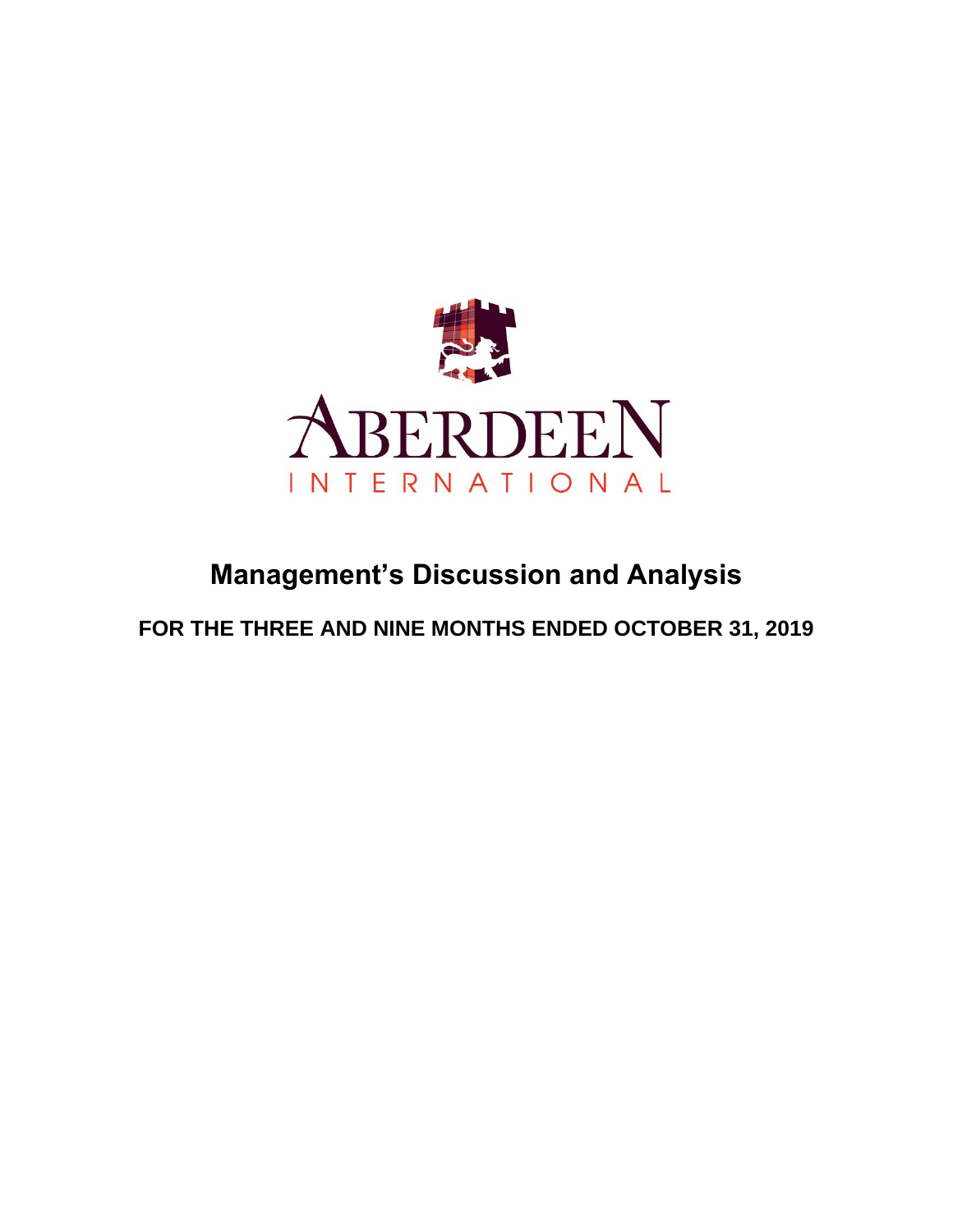# **MANAGEMENT'S DISCUSSION AND ANALYSIS FOR THE THREE AND NINE MONTHS ENDED OCTOBER 31, 2019**

*(All amounts stated in Canadian dollars, unless otherwise indicated)*

# **GENERAL**

This management's discussion and analysis of the operations, results and financial condition of Aberdeen International Inc. ("Aberdeen", or the "Company") should be read in conjunction with condensed interim consolidated financial statements as at and for the three and nine months ended October 31, 2019 and 2018, including the notes thereto. The condensed interim consolidated financial statements and related notes of Aberdeen have been prepared on a condensed basis in accordance with the International Accounting Standards ("IAS") 34, Interim Financial Reporting issued by the International Accounting Standard Board ("IASB") and interpretations of the International Financial Reporting Interpretations Committee ("IFRIC"). A detailed summary of the Company's significant accounting policies is included in Note 2 of the Company's annual audited financial statements as at and for the years ended January 31, 2019 and 2018, which have been consistently applied. The Company's functional and reporting currency is the Canadian dollar. Unless otherwise noted, all references to currency in this Management's Discussion and Analysis ("MD&A") refer to Canadian dollars.

Additional information regarding Aberdeen, including our Annual Information Form ("AIF") and press releases, have been filed electronically through the System for Electronic Document Analysis and Retrieval ("SEDAR") and is available online under the Company's profile at [www.sedar.com.](http://www.sedar.com/) This MD&A is dated December 13, 2019 and reports on the Company's activities through December 13, 2019.

Aberdeen's common shares trade on the Toronto Stock Exchange ("TSX") under the symbol AAB.

# **CAUTION REGARDING FORWARD-LOOKING INFORMATION**

The MD&A may contain certain "forward-looking information" within the meaning of applicable securities law, which are prospective and reflect management's expectations regarding Aberdeen's future growth, results of operations, performance and business prospects and opportunities. Forward-looking information can often be identified by forward-looking words such as "anticipate", "believe", "expect", "goal", "plan", "intend", "estimate", "may" and "will" or similar words suggesting future outcomes, or other expectations, beliefs, plans, objectives, assumptions, intentions or statements about future events or performance. All statements, other than statements of historical fact, included herein, including without limitation, statements regarding the Company's plan of business operations; projections regarding future success based on past success; availability of financing on acceptable terms; ability to identify and execute investments; investment philosophy and business purposes; projected costs and expenditures; potential benefits of the business; anticipated returns; potential mineralization; projections regarding the business of investee companies, projection of future revenue; targets for cash operating costs; and future plans and objectives of Aberdeen are forward-looking information that involve various risks and uncertainties. There can be no assurance that such statements will prove to be accurate, and actual results and future events could differ materially from those anticipated in such statements. Important factors that could cause actual results to differ materially from Aberdeen's expectations include, but are not limited to, in particular, past success or achievement does not guarantee future success; risks related to investment performance, market fluctuations, fluctuations in commodity prices, uncertainties relating to the availability and costs of financing needed for the Company or investee companies, the strength of the Canadian, US and global economies and financial markets, foreign exchange fluctuations, competition, political and economic risks in the countries and financial markets in which the Company's investments' interests are located and other risks described elsewhere in this MD&A under the heading "Risks and Uncertainties" as well as those factors discussed in or referred to in the annual information form of the Company filed under the profile of the Company at www.sedar.com. Estimates and assumptions that have been considered when formulating forward-looking information (include valuation of investments) include, with respect to the investments and investment philosophy of Aberdeen, management expertise and knowledge of the resources industry and the continued involvement of the current management team with Aberdeen. With regards to all information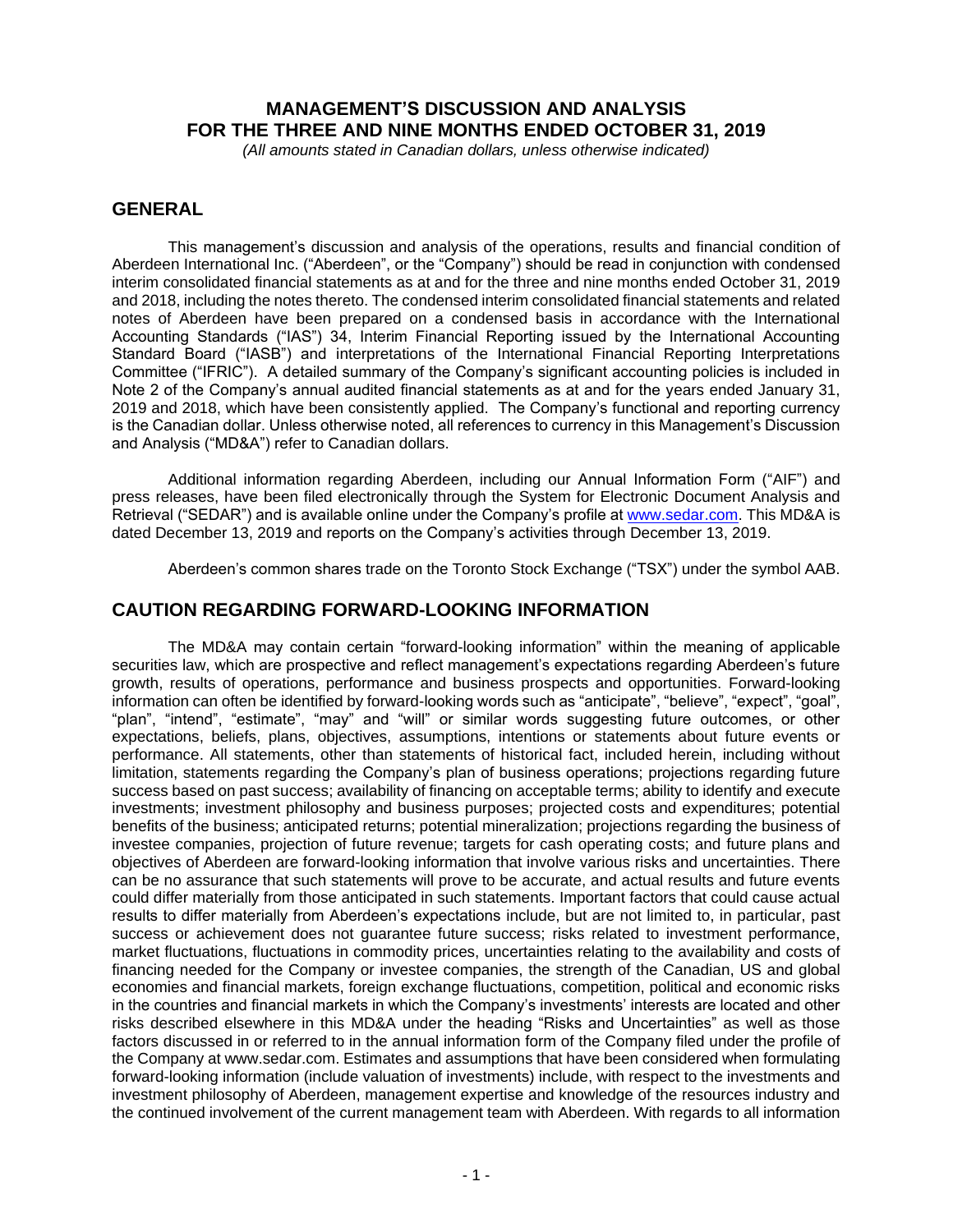included herein relating to investee companies, Aberdeen has relied on information provided by its investees as well as any publicly available information disclosed by the respective companies.

Shareholders and prospective investors should be aware that these forward-looking statements are subject to known and unknown risks, uncertainties and other factors that could cause actual results to differ materially from those suggested by the forward-looking information. Shareholders are cautioned not to place undue reliance on forward-looking information. By its nature, forward-looking information involves numerous assumptions, inherent risks and uncertainties, both general and specific, that contribute to the possibility that the predictions, forecasts, projections and various future events will not occur. Aberdeen undertakes no obligation to update publicly or otherwise revise any forward-looking information whether as a result of new information, future events or other such factors that affect this information, except as required by law.

# **OVERVIEW**

Aberdeen is a publicly traded global resource investment company and merchant bank focused on small capitalization companies in the metals and mining sector. In general, the Company's investment philosophy is to acquire equity participation in:

- pre-IPO and/or early stage public companies with undeveloped and undervalued high-quality resources;
- companies in need of managerial, technical and financial resources to realize their full potential;
- companies undervalued in foreign capital markets; and
- companies operating in jurisdictions with low to moderate local political risk.

Aberdeen's primary investment objective is to realize exceptional returns by investing in pre-IPO and/or early stage public resource companies with undeveloped or undervalued high-quality resources. Aberdeen's investments are carried out according to an opportunistic and disciplined process to maximize returns while minimizing risk, taking advantage of investment opportunities identified from the industry contacts of the Board, the officers of the Company and the members of the Investment Committee.

Aberdeen provides valued-added strategic advice to these companies in addition to investment capital. The Company's strategy is to optimize the return on its investments over a 24 to 36-month investment time frame. Aberdeen also has access to key experts in the mining and financial sectors who can provide further assistance in evaluating and monitoring companies and their progress.

The Company began operating as a global resource investment company and merchant bank in October 2007. As at October 31, 2019, the equity portfolio had investments in thirty companies with an estimated fair market value of \$15,711,720 (cost – \$35,817,524).

# **FISCAL 2020 PERFORMANCE HIGHLIGHTS**

|                                            | Three months ended October 31, |               | Nine months ended October 31, |                |  |
|--------------------------------------------|--------------------------------|---------------|-------------------------------|----------------|--|
| <b>Operating Results</b>                   | 2019                           | 2018          | 2019                          | 2018           |  |
|                                            |                                | S             |                               | S              |  |
| Realized (loss) gain on investments, net   | (979, 947)                     | (1, 136, 673) | (3,276,274)                   | 183,327        |  |
| Unrealized gain (loss) on investments, net | 412,585                        | (5,749,212)   | (394, 891)                    | (23,613,828)   |  |
| Net investment (loss)                      | (567, 362)                     | (6,885,885)   | (3,671,165)                   | (23, 430, 501) |  |
| Other revenue                              | 123,609                        | 182,720       | 337,854                       | 498,694        |  |
| Net (loss) for the period                  | (903, 047)                     | (7,211,036)   | (4,694,993)                   | (24, 143, 484) |  |
| Basic and diluted (loss) per share         | (0.01)                         | (0.08)        | (0.05)                        | (0.25)         |  |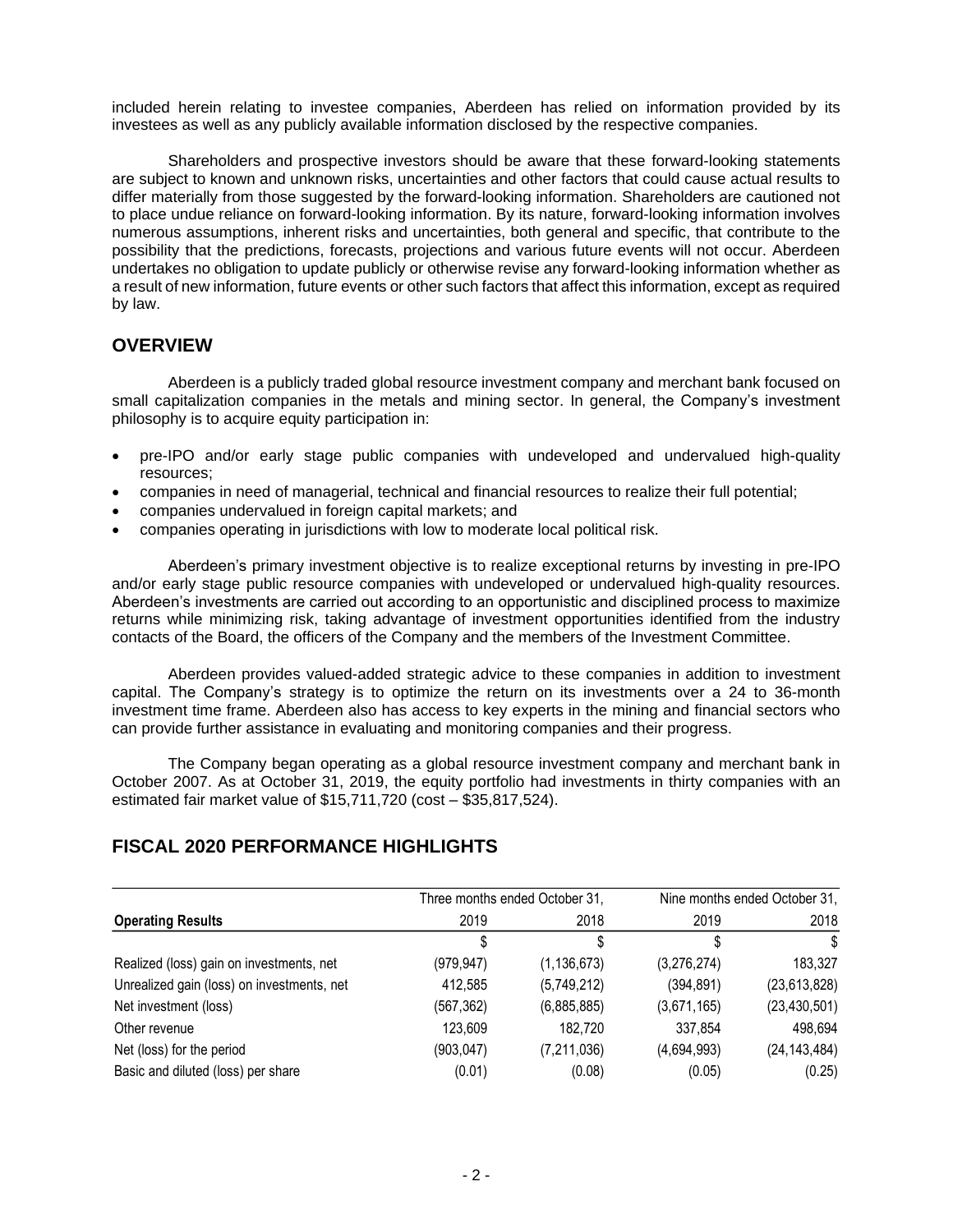|                               | October 31, 2019 | January 31, 2019 |
|-------------------------------|------------------|------------------|
| Investments                   |                  |                  |
| Total equities, at fair value | 15,711,720       | 21,757,164       |
| Loans receivable              | 4.340.380        | 2,959,400        |
| Total investments             | 20.052.100       | 24,716,564       |
| Shareholders' equity          | 22,107,494       | 26,802,487       |

During the three and nine months ended October 31, 2019, the Company had a net investment loss of \$567,362 and \$3,671,165 compared to \$6,885,885 and \$23,430,501 in the similar periods of 2018. The net investment loss for the nine months ended October 31, 2019 resulted from realized and unrealized losses of the equity investment portfolio. The Company's net loss for the three and nine months ended October 31, 2019 was \$903,047 (\$0.01 per basic share) and \$4,694,993 (\$0.05 per basic share) compared to \$7,211,036 (\$0.08 per basic share) and \$24,143,484 (\$0.25 per basic share) in 2018. The net losses for the three and nine months ended October 31, 2019 resulted from the net investment loss, operating, general and administration expenses. For more details, please see the Results of Operations in this MD&A.

As at October 31, 2019, the Company's total investments decreased to \$20,052,100 from \$24,716,564 as at January 31, 2019. During the nine months ended October 31, 2019, the Company's shareholders' equity decreased to \$22,107,494 from \$26,802,487 as at January 31, 2019. The decrease in the value of the Company's investment portfolio and shareholders' equity during Fiscal 2020 was due to loss realized from the sale of common shares in Black Iron Inc. ("BKI"), EarthRenew Inc.("ERTH"), Emerita Gold Corp. ("EMO"), Euro Sun Mining Inc. ("ESM"), QMX Gold Corporation ("QMX"), Sulliden Capital Mining Corp. ("SMC"), Vilhelmina Minerals Inc.("VMI"), loss realized from expired warrants in QMX and Lepidico Ltd. ((formerly Desert Lion Energy Inc.("DLI")) offset by gain realized from the sale of common shares in African Gold Group, Inc. ("AGG"), coupled with operating, general and administration expenses and overall decreased fair market value in the remainder of the Company's entire portfolio due to overall decline in equity markets as it relates to the resource sector. For more details, please see the 2020 Investment Activities in this MD&A.

# **INVESTMENTS, AT FAIR VALUE THROUGH PROFIT AND LOSS, AS AT OCTOBER 31, 2019 AND JANUARY 31, 2019.**

At October 31, 2019, the Company's investment portfolio consisted of nineteen publicly-traded investments and eleven privately-held investments for a total fair value of \$15,711,720.

At January 31, 2019, the Company's investment portfolio consisted of nineteen publicly-traded investments and thirteen privately-held investments for a total fair value of 21,757,164.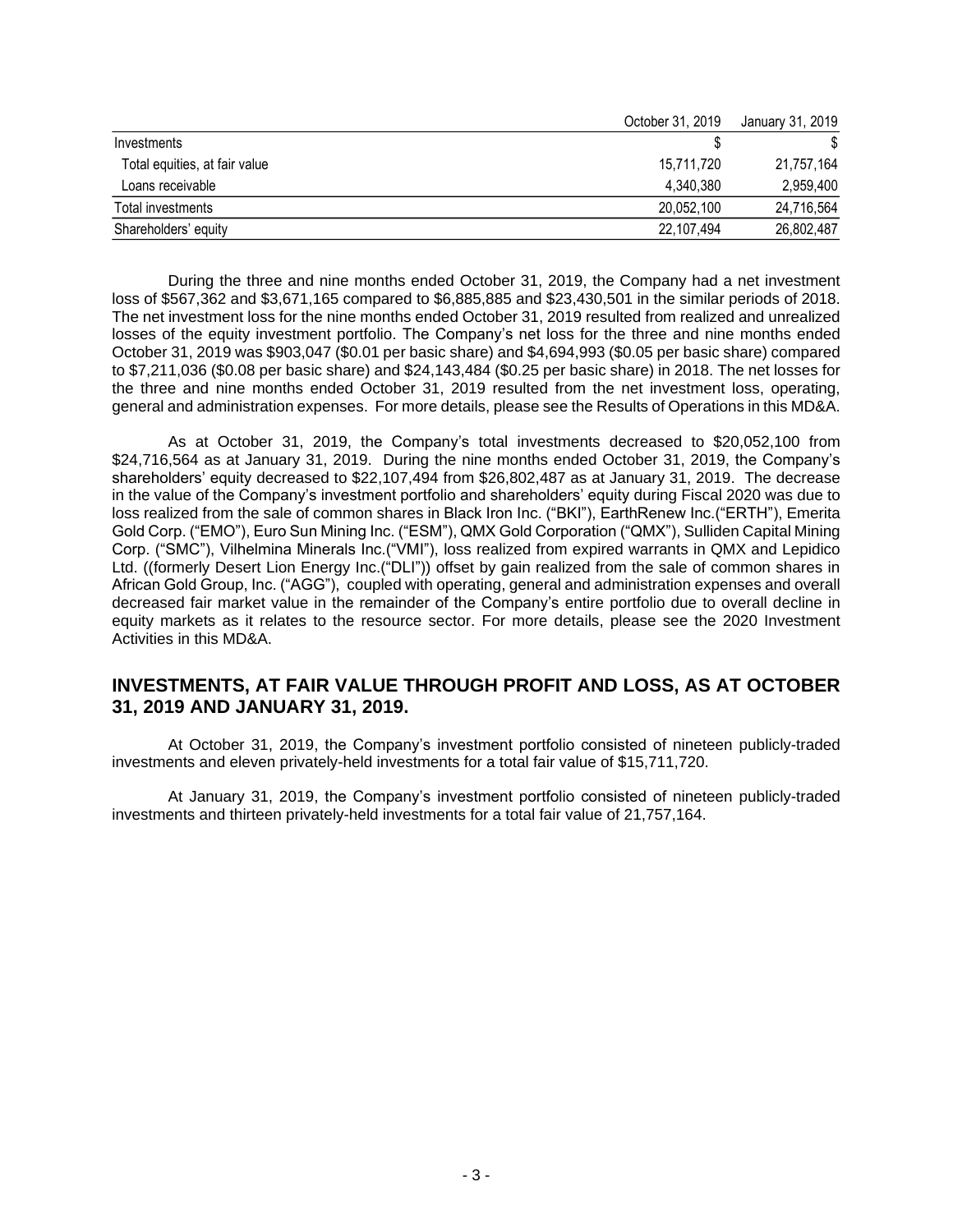# **PUBLIC INVESTMENTS**

At October 31, 2019, the Company's nineteen publicly-traded investments had a total fair value of \$8,806,878.

|                              |          |                                        |                  | Estimated       |         |
|------------------------------|----------|----------------------------------------|------------------|-----------------|---------|
| Public Issuer                | Note     | Security description                   | Cost             | Fair value      | % of FV |
| African Gold Group, Inc.     | (iii)    | 2,623,643 common shares                | \$<br>565,061    | \$<br>1,217,142 | 13.8%   |
|                              |          | 2,857,143 warrants expire Jun 28, 2021 |                  |                 |         |
| Earthrenew Inc.              | (iii)    | 3,598,161 common shares                | 838,856          | 269,862         | 3.1%    |
| Blue Sky Energy Inc.         | (i, ii)  | 4,156,680 common shares                | 2,319,166        | 2,078,340       | 23.5%   |
| Euro Sun Mining Inc.         | (iii)    | 1,500,000 common shares                | 791,835          | 453,690         | 5.2%    |
|                              |          | 50,000 warrants expire Mar 27, 2021    |                  |                 |         |
| Fura Gems Inc.               | (i, iii) | 14,538,094 common shares               | 3,566,234        | 2,253,405       | 25.5%   |
| Jourdan Resources Inc.       | (ii)     | 8,333,333 common shares                | 500,000          | 128,333         | 1.5%    |
|                              |          | 8,333,333 warrants expire Jun 12, 2020 |                  |                 |         |
| Magnolia Colombia Limited    | (iii)    | 1,000,000 common shares                | 100,000          | 120,000         | 1.4%    |
|                              |          | 1,000,000 warrants expire Dec 13, 2019 |                  |                 |         |
| Q-Gold Resources Ltd.        |          | $(i, ii, iii)$ 2,500,000 common shares | 250,000          | 765,750         | 8.7%    |
|                              |          | 2,500,000 warrants expire Jul 4, 2020  |                  |                 |         |
| <b>QMX Gold Corporation</b>  |          | 8,732,500 common shares                | 1,173,038        | 455,875         | 5.2%    |
|                              |          | 2,500,000 warrants expire Feb 16, 2021 |                  |                 |         |
| Sulliden Mining Capital Inc. | (iii)    | 1,099,000 common shares                | 466,517          | 65,940          | 0.7%    |
| Trigon Metals Inc.           |          | 4,245,740 common shares                | 1,610,401        | 740,947         | 8.4%    |
|                              |          | 500,000 warrants expire Jul 31, 2020   |                  |                 |         |
|                              |          | 1,428,571 warrants expire Jan 12, 2020 |                  |                 |         |
| Yukoterre Resources Inc.*    | (iii)    | 980,000 common shares                  | 74,000           | 147,000         | 1.7%    |
| Total of 7 other investment  | (iv)     |                                        | 1,110,549        | 110,594         | 1.3%    |
| Total public investments     |          |                                        | \$<br>13,365,657 | \$<br>8,806,878 | 100.0%  |

\*Formerly 2560344 Ontario Inc.

**Note**

(i) The Company has filed a Section 62-103 report pursuant to the *Securities Act (Ontario)* for this investment and has filed an early warning report on SEDAR.

(ii) The Company owns, on a partially diluted basis, at least a 10% interest in the investee as at October 31, 2019.

(iii) A director and/or officer of the Company is a director and/or officer of the investee corporation as at October 31, 2019.

(iv) Total other investments held by the Company that are not individually listed as at October 31, 2019. Directors and officers may hold investments personally.

At January 31, 2019, the Company's nineteen publicly-traded investments had a total fair value of \$12,779,879.

|                        |              |                                        |   |           |   | Estimated  |           |
|------------------------|--------------|----------------------------------------|---|-----------|---|------------|-----------|
| <b>Public Issuer</b>   | Note         | Security description                   |   | Cost      |   | Fair value | $%$ of FV |
| Earthrenew Inc.*       | (iii)        | 7,398,160 common shares                | Φ | 1,724,769 | S | 554.862    | 4.3%      |
| Black Iron Inc.        | (iii)        | 7,430,589 common shares                |   | 1,611,951 |   | 408,682    | 3.2%      |
| Blue Sky Energy Inc.   |              | $(i, ii, iii)$ 4,156,680 common shares |   | 2.319.166 |   | 2,078,340  | 16.3%     |
| Euro Sun Mining Inc.   | (iii)        | 774,075 common shares                  |   | 1,083,702 |   | 251.574    | $2.0\%$   |
| Fura Gems Inc.         | (i, ii, iii) | 14,538,094 common shares               |   | 3,566,234 |   | 6,396,761  | 50.0%     |
| Halo Labs Inc.         |              | 625,000 warrants expire Dec 31, 2020   |   | 67,268    |   | 123.688    | $1.0\%$   |
| Jourdan Resources Inc. | (ii)         | 8,333,333 common shares                |   | 500.000   |   | 410.000    | 3.2%      |
|                        |              | 8,333,333 warrants expire Jun 12, 2020 |   |           |   |            |           |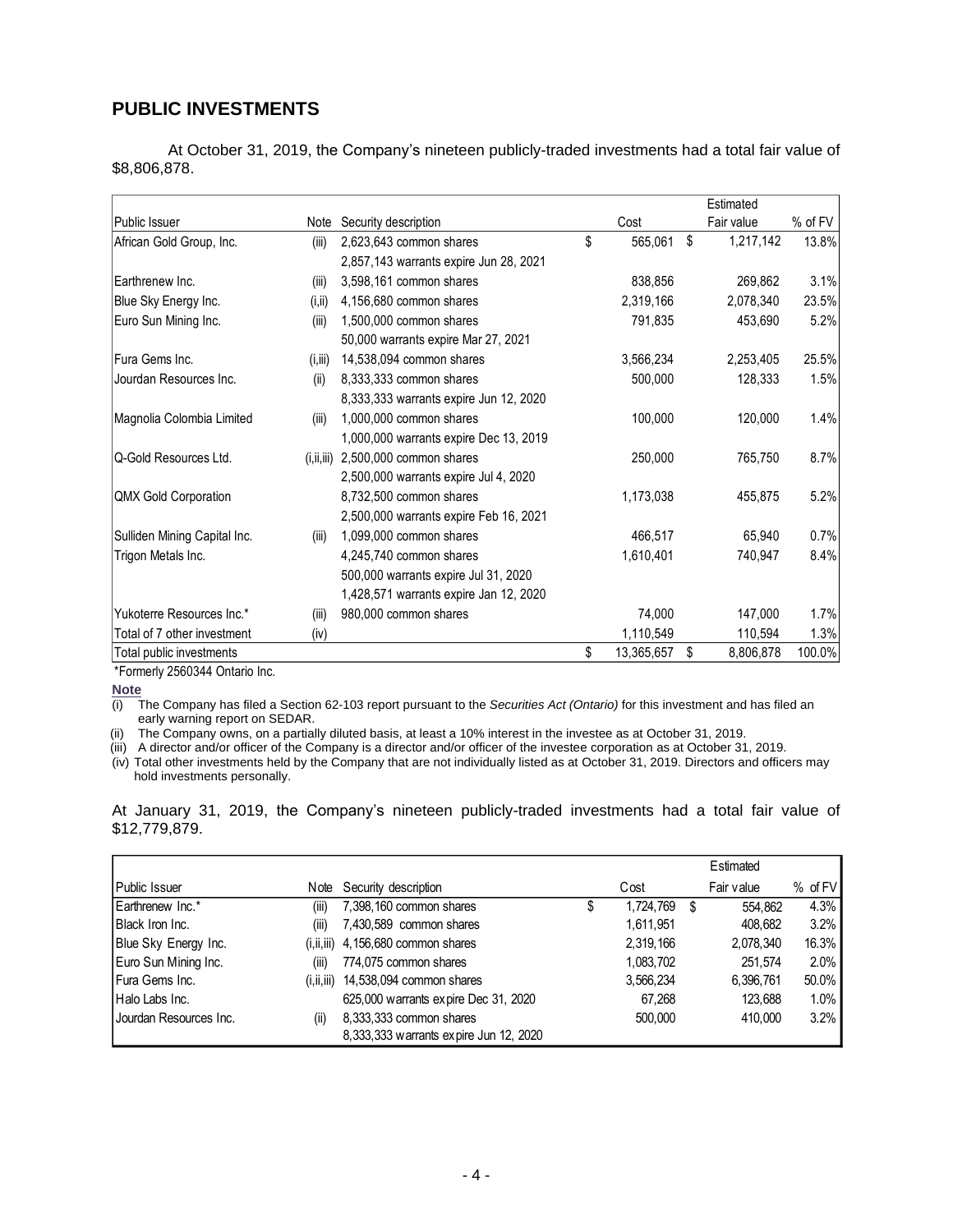|                              |              |                                        |            | Estimated        |         |
|------------------------------|--------------|----------------------------------------|------------|------------------|---------|
| Public Issuer                | Note         | Security description                   | Cost       | Fair value       | % of FV |
| Magnolia Colombia Limited    | (iii)        | 1,000,000 common shares                | 100.000    | 70.300           | 0.6%    |
|                              |              | 1,000,000 warrants expire Dec 13, 2019 |            |                  |         |
| Q-Gold Resources Ltd.        | (i, ii)      | 2,500,000 common shares                | 250,000    | 730.750          | 5.7%    |
|                              |              | 2,500,000 warrants expire Jul 4, 2020  |            |                  |         |
| QMX Gold Corporation         |              | 14,882,500 common shares               | 2.034.304  | 1.251.869        | 9.8%    |
|                              |              | 769,250 warrants expire Oct 5, 2019    |            |                  |         |
|                              |              | 2,500,000 warrants expire Feb 16, 2021 |            |                  |         |
| Sulliden Mining Capital Inc. | (iii)        | 1,449,000 common shares                | 615.090    | 144.900          | 1.1%    |
| Trigon Metals Inc.           | (i, ii, iii) | 4,245,740 common shares                | 1.610.401  | 255.387          | 2.0%    |
|                              |              | 500,000 warrants expire Jul 31, 2020   |            |                  |         |
|                              |              | 1,428,571 warrants expire Jan 12, 2020 |            |                  |         |
| Total of 7 other investments | (iv)         |                                        | 1,411,172  | 102.766          | 0.8%    |
| Total public investments     |              |                                        | 16,894,057 | \$<br>12,779,879 | 100.0%  |

**Note**

(ii) The Company has filed a Section 62-103 report pursuant to the *Securities Act (Ontario)* for this investment and has filed an early warning report on SEDAR.

(ii) The Company owns, on a partially diluted basis, at least a 10% interest in the investee as at January 31, 2019.

(iii) A director and/or officer of the Company is a director and/or officer of the investee corporation as at January 31, 2019.

(v) Total other investments held by the Company that are not individually listed as at January 31, 2019. Directors and officers may hold investments personally.

# **PRIVATE INVESTMENTS**

At October 31, 2019, the Company's eleven privately-held investments had a total estimated fair value of \$6,904,842.

|                                  |         |                                         |   |            |   | Estimated  |           |
|----------------------------------|---------|-----------------------------------------|---|------------|---|------------|-----------|
| Private Issuer                   |         | Note Security description               |   | Cost       |   | Fair value | $%$ of FV |
| African Thunder Platinum Limited |         | $(i, ii, iii)$ 72,440,807 common shares | S | 15,766,695 | S | 3,543,593  | 51.3%     |
|                                  |         | 46,230,979 options                      |   |            |   |            |           |
|                                  |         | 46,230,979 options                      |   |            |   |            |           |
|                                  |         | 55,477,175 options                      |   |            |   |            |           |
|                                  |         | 64,723,371 options                      |   |            |   |            |           |
| Brazil Potash Corp.              | (iii)   | 2,213,698 common shares                 |   | 2,918,551  |   | 2,913,227  | 42.2%     |
| International Cobalt Inc.        | (i, ii) | 66.67% of interest                      |   | 980,000    |   | 448,022    | 6.5%      |
| Total of 8 other investments     | (iv)    |                                         |   | 2,786,622  |   |            | 0.0%      |
| Total private investments        |         |                                         |   | 22,451,868 |   | 6,904,842  | 100.0%    |

**Note**

 $\overline{10}$  The Company owns 66.7% of the outstanding common shares of International Cobalt Inc. and 16.9% of the outstanding common shares and voting rights of African Thunder Platinum Limited. There are no contractual arrangements, financial support, or other restrictions with these companies. Refer to Note 2 of the Company's consolidated financial statements as at and for the period ended January 31, 2019 and 2018 relating to the exemption to consolidating particular subsidiaries and the exemption from accounting for associates using the equity method for investment entities.

(ii) The Company owns, on a partially diluted basis, at least a 10% interest in the investee as at October 31, 2019.

(iii) A director and/or officer of the Company is a director and/or officer of the investee corporation as at October 31, 2019.

(iv) Total other investments held by the Company that are not individually listed as at October 31, 2019. Directors and officers may hold investments personally.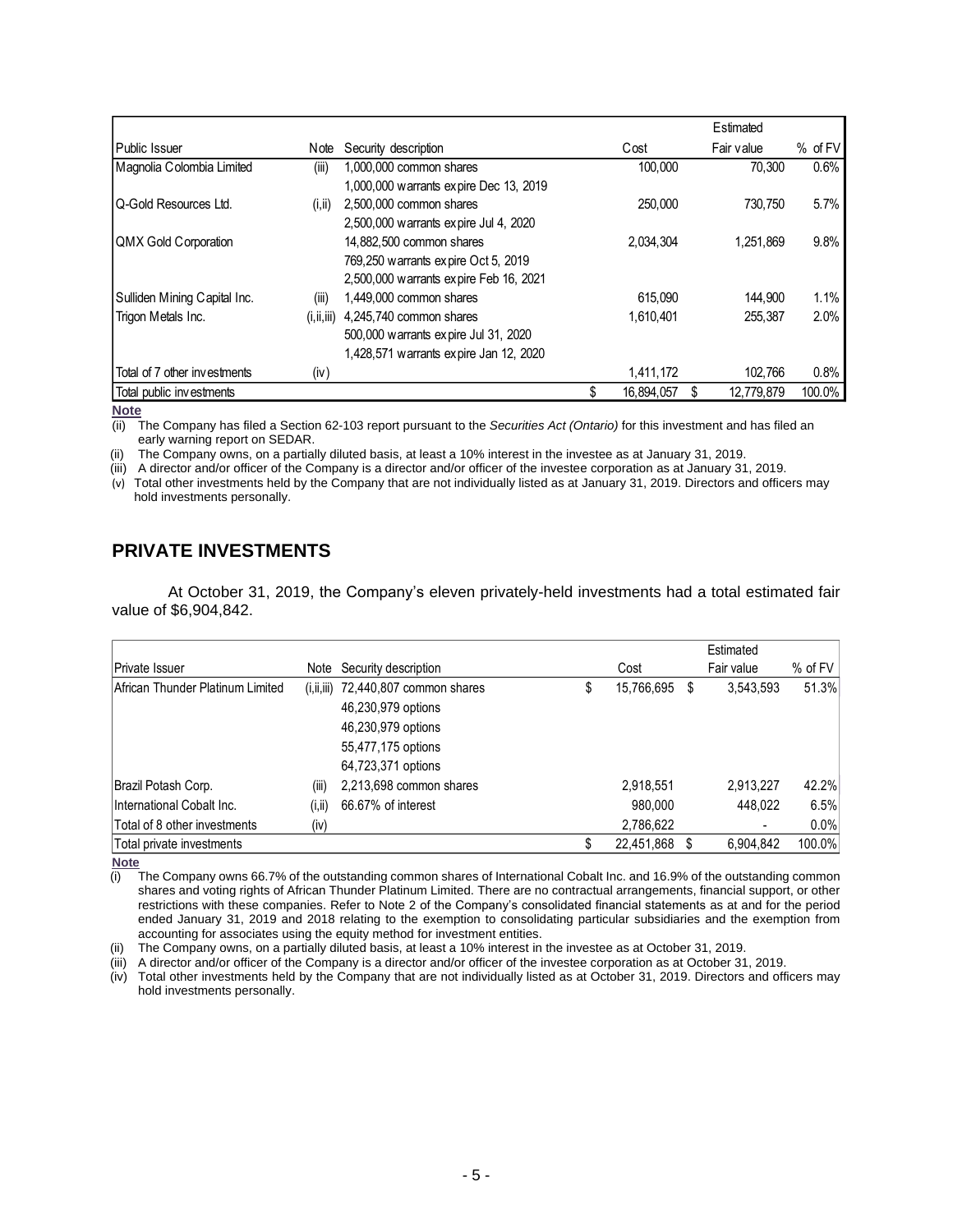At January 31, 2019, the Company's thirteen privately-held investments had a total estimated fair value of \$8,977,285.

|                                  |              |                          |   |            |   | Estimated  |             |
|----------------------------------|--------------|--------------------------|---|------------|---|------------|-------------|
| <b>IPrivate Issuer</b>           | Note         | Security description     |   | Cost       |   | Fair value | $%$ of $FV$ |
| African Thunder Platinum Limited | (i, ii, iii) | 72,440,807 common shares | ง | 16,627,348 | S | 4,248,452  | 47.3%       |
|                                  |              | 46,230,979 options       |   |            |   |            |             |
|                                  |              | 46,230,979 options       |   |            |   |            |             |
|                                  |              | 55,477,175 options       |   |            |   |            |             |
|                                  |              | 64,723,371 options       |   |            |   |            |             |
| Brazil Potash Corp.              | (iii)        | 2,213,698 common shares  |   | 2,918,551  |   | 2,909,686  | 32.4%       |
| I International Cobalt Inc.      | (i, ii)      | 66.67% of interest       |   | 980.000    |   | 557.648    | 6.2%        |
| l Vilhelmina Minerals Inc.       | (i, ii)      | 1,237,500 common shares  |   | 1,237,500  |   | 1,237,500  | 13.8%       |
| Total of 9 other investments     | (iv)         |                          |   | 2,810,622  |   | 23,999     | 0.3%        |
| Total private investments        |              |                          |   | 24,574,021 |   | 8.977.285  | 100.0%      |

**Note** 

The Company owns 66.7% of the outstanding common shares of International Cobalt Inc., 33.2% of the outstanding common shares of Vilhelmina Minerals Inc. and 16.9% of the outstanding common shares and voting rights of African Thunder Platinum Limited. There are no contractual arrangements, financial support, or other restrictions with these companies. Refer to Note 2 of the Company's consolidated financial statements relating to the exemption to consolidating particular subsidiaries and the exemption from accounting for associates using the equity method for investment entities.

The Company owns, on a partially diluted basis, at least a 10% interest in the investee as at January 31, 2019.

(iii) A director and/or officer of the Company is a director and/or officer of the investee corporation as at January 31, 2019.

(iv) Total other investments held by the Company that are not individually listed as at January 31, 2019. Directors and officers may hold investments personally.



\* As a percentage of the aggregate fair value of our investment portfolio



Public/Private Company Allocation\*

\* As a percentage of the aggregate fair value of our investment portfolio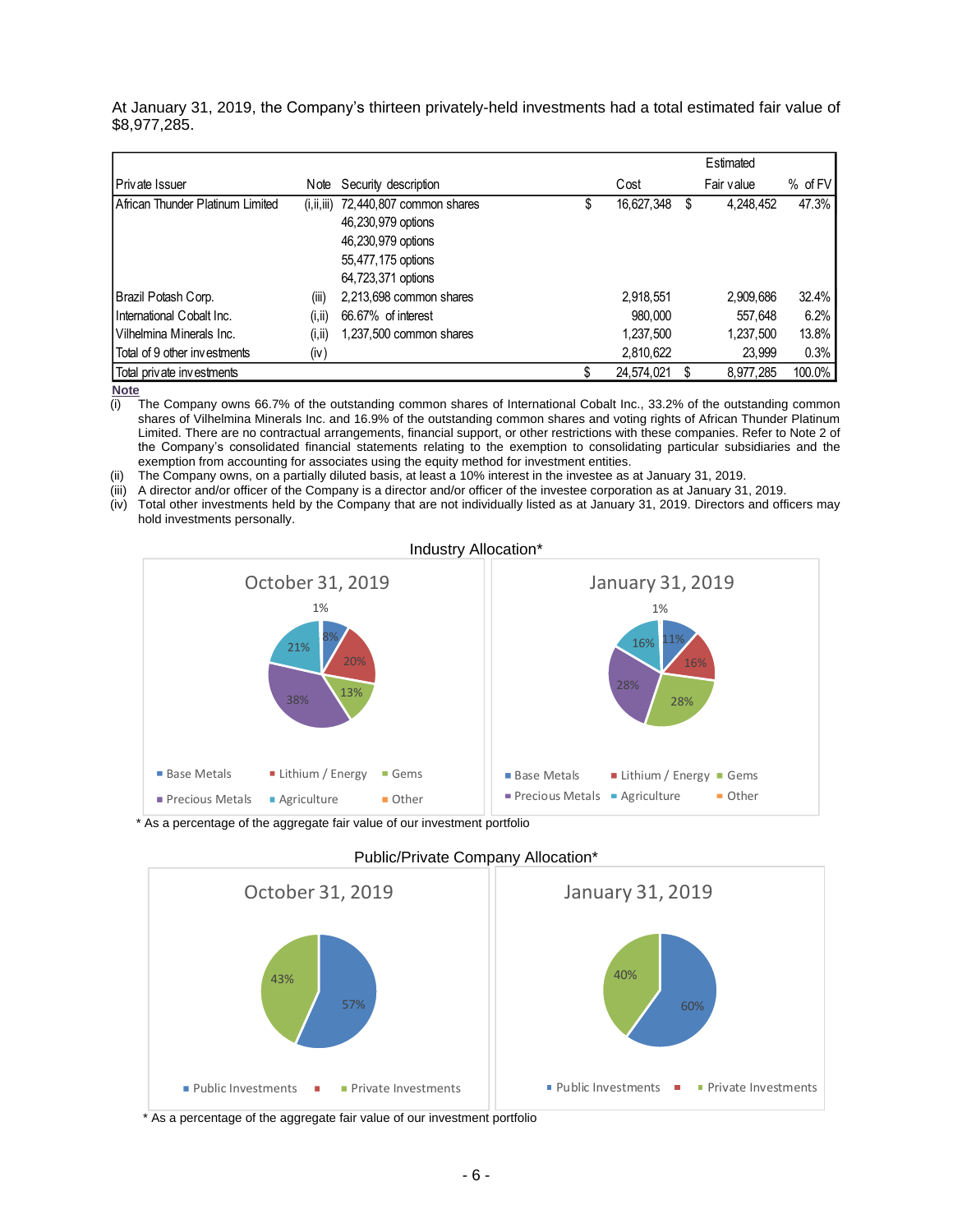# **2020 INVESTMENT ACTIVITIES**

During the nine months ended October 31, 2019, the Company invested approximately \$1.0 million and disposed of investments for proceeds of approximately \$1.4 million (details below).

### **AGG**

During the nine months ended October 31, 2019, the Company purchased approximately 2.9 million units of AGG for \$0.6 million. Each unit consisted of one common share and one share purchase warrant of AGG. The Company also purchased 0.4 million shares and sold approximately 0.6 million shares of AGG realizing a gain of \$0.03 million. AGG also had unrealized and cumulative unrealized gain of approximately \$0.7 million. As at October 31, 2019, AGG represented approximately 5.2% of the total assets of the Company. A 10% decline in the fair market value of AGG would result in an estimated increase in after-tax loss to Aberdeen of approximately \$0.09 million. Please refer to AGG's SEDAR profile for additional information on this company.

#### **BKI**

During the nine months ended October 31, 2019, the Company realized a loss of approximately \$1.1 million from the sale of 7.4 million shares of BKI for proceeds of approximately \$0.5 million. BKI had an unrealized gain of approximately \$1.2 million from the reversal of prior year losses. As at October 31, 2019, BKI represented approximately 0% of the total assets of the Company. Please refer to BKI's SEDAR profile for additional information on this company.

### **DLI**

During the nine months ended October 31, 2019, the Company realized a loss of approximately \$0.3 million from approximately 0.5 million warrants of DLI expired unexcerised. The Company also had an unrealized gain of approximately \$0.3 million from reversal of the prior year unrealized loss.

### **ERTH**

During the nine months ended October 31, 2019, the Company realized a loss of approximately \$0.8 million from the sale of 3.8 million shares of ERTH for proceeds of \$0.1 million. ERTH had an unrealized gain of approximately \$0.6 million and a cumulative unrealized loss of approximately \$0.6 million. As at October 31, 2019, ERTH represented approximately 2.2% of the total assets of the Company. A 10% decline in the fair market value of ERTH would result in an estimated increase in after-tax loss to Aberdeen of approximately \$0.02 million. Please refer to ERTH's SEDAR profile for additional information on this company.

#### **EMO**

During the nine months ended October 31, 2019, the Company realized a loss of approximately \$0.08 million from the sale of 1.6 million shares of EMO for proceeds of \$0.03 million. EMO had an unrealized gain of approximately \$0.08 million partially due to a reversal of prior year unrealized loss and a cumulative unrealized loss of approximately \$0.2 million. Please refer to EMO's SEDAR profile for additional information on this company.

#### **ESM**

During the nine months ended October 31, 2019, the Company invested in 0.5 million units of ESM for approximately \$0.2 million. Each unit consisted of one common share and one-half of one share purchase warrant. The Company also exercised 0.2 million share purchase warrants of ESM at \$0.50 per warrant for \$0.1 million and purchased 0.8 million shares of ESM for approximately \$0.2 million. The Company realized a loss of approximately \$0.4 million from the sale of approximately 0.8 million shares of ESM for proceeds of \$0.4 million. ESM also had an unrealized gain of approximately \$0.5 million and a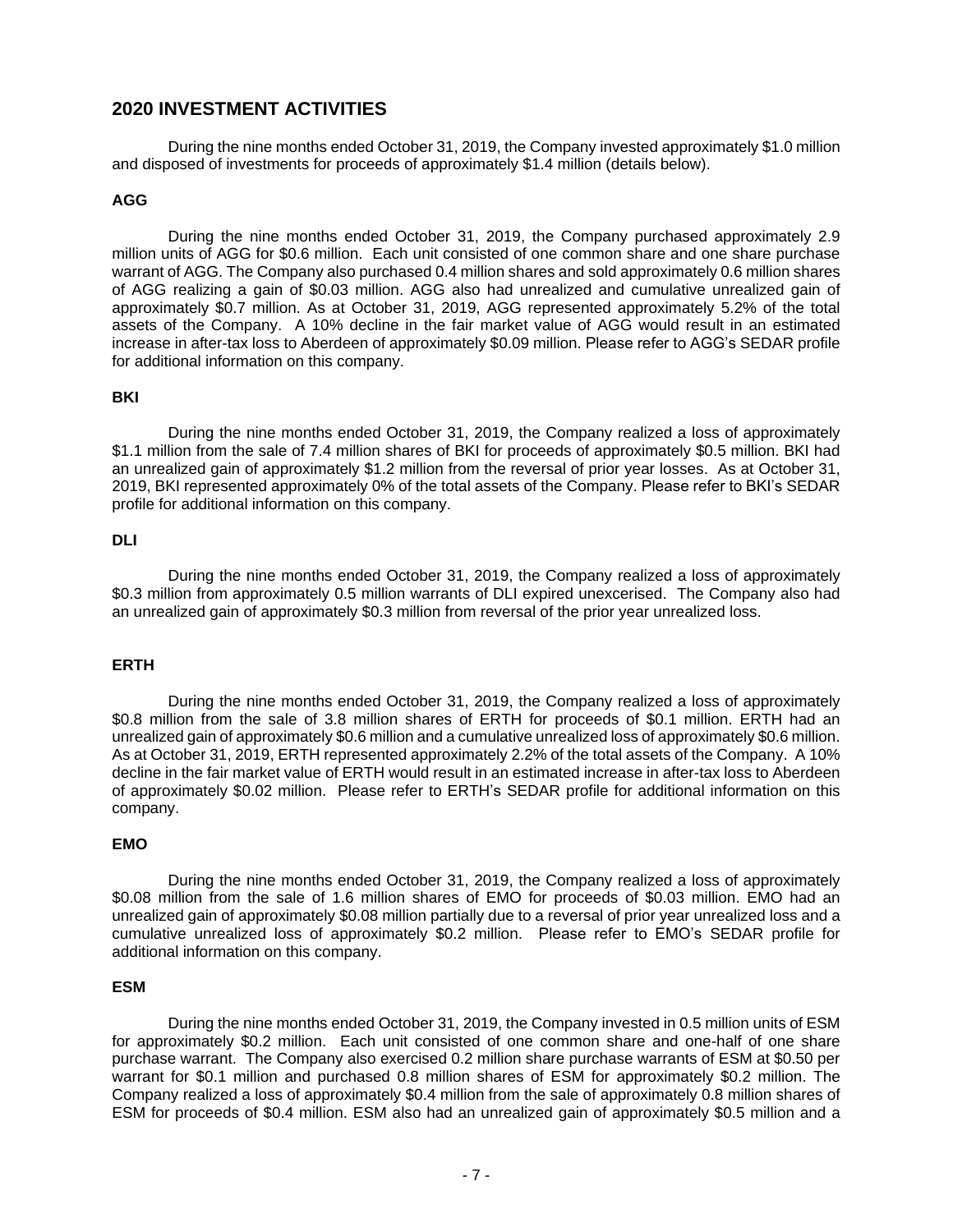cumulative unrealized loss of approximately \$0.3 million. As at October 31, 2019, ESM represented approximately 1.9% of the total assets of the Company. A 10% decline in the fair market value of ESM would result in an estimated increase in after-tax loss to Aberdeen of approximately \$0.03 million. Please refer to ESM's SEDAR profile for additional information on this company.

### **QMX**

During the nine months ended October 31, 2019, the Company realized a loss of approximately \$0.4 million from the sale of approximately 6.2 million shares of QMX for proceeds of approximately \$0.3 million. The Company also realized a loss of approximately \$0.09 million on approximately 0.8 million expired warrants. QMX had an unrealized gain of approximately \$0.07 million partially due to a reversal of prior year unrealized loss on the expired warrants and a cumulative unrealized loss of approximately \$0.7 million. As at October 31, 2019, QMX represented approximately 1.9% of the total assets of the Company. A 10% decline in the fair market value of QMX would result in an estimated increase in after-tax loss to Aberdeen of approximately \$0.03 million. Please refer to QMX's SEDAR profile for additional information on this company.

### **SMC**

During the nine months ended October 31, 2019, the Company realized a loss of approximately \$0.1 million from the sale of 0.4 million shares of SMC for proceeds of approximately \$0.03 million. SMC also had an unrealized gain of approximately \$0.1 million and a cumulative unrealized loss of approximately \$0.4 million. As at October 31, 2019, SMC represented approximately 0.3% of the total assets of the Company. A 10% decline in the fair market value of QMX would result in an estimated increase in aftertax loss to Aberdeen of approximately \$0.005 million. Please refer to SMC's SEDAR profile for additional information on this company.

### **VMI**

During the nine months ended October 31, 2019, the Company realized a loss of approximately \$0.1 million from the sale of approximately 1.2 million of VMI shares to Greenway Investments International Ltd. for proceeds of \$1.1 million which included cash of approximately \$0.1 million and a promissory note of \$1 million earning interest at 10% per annum for 24 months.

### **African Thunder ("ATP")**

During the nine months ended October 31, 2019, there were no realized gains or losses on African Thunder. The Company received a return on capital of approximately \$0.9 million. ATP had an unrealized gain of approximately \$0.2 million and an unrealized loss of approximately \$12.2 million. As at October 31, 2019, African Thunder represented approximately 15% of the total assets of the Company. A 10% decline in the fair market value of African Thunder would result in an estimated increase in after-tax loss to Aberdeen of approximately \$0.3 million.

### **Brazil Potash Corp. ("BPC")**

During the nine months ended October 31, 2019, there were no realized gains or losses on BPC. The Company had unrealized gain of approximately \$3,542 and a cumulative unrealized loss of \$5,324 on BPC. As at October 31, 2019, BPC represented approximately 14% of the total assets of the Company. A 10% decline in the fair market value of BPC would result in an estimated increase in after-tax loss to Aberdeen of approximately \$0.2 million.

### **Fura Gems Inc. ("FURA")**

During the nine months ended October 31, 2019, there were no realized gains or losses on FURA. FURA had unrealized loss of approximately \$4.1 million and a cumulative unrealized loss of approximately \$1.3 million. As at October 31, 2019, FURA represented approximately 10% of the total assets of the Company. A 10% decline in the fair market value of FURA would result in an estimated increase in after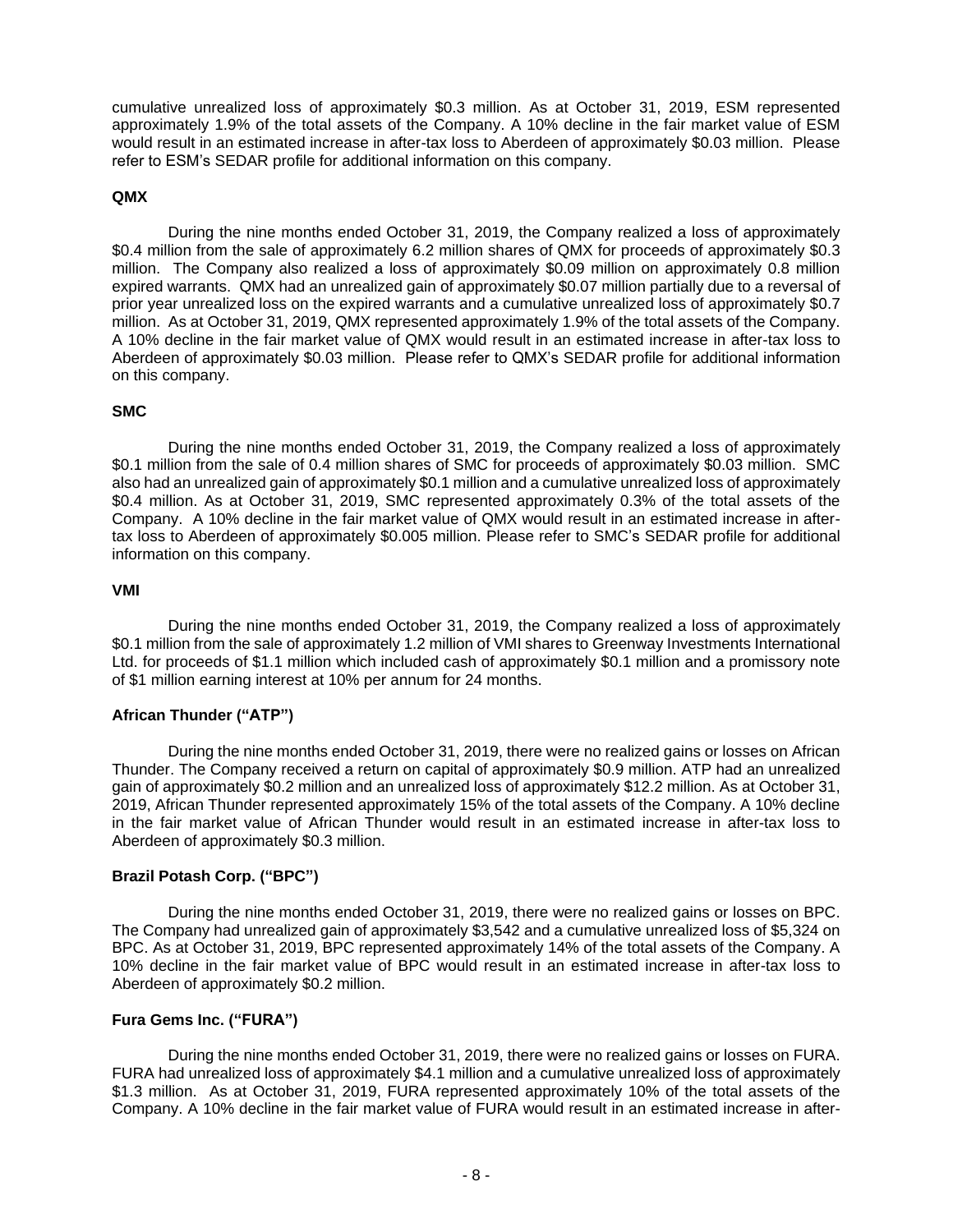tax loss to Aberdeen of approximately \$0.2 million. Please refer to FURA's SEDAR profile for additional information on this company.

### **Yukoterre Resources Inc. ("YT")**

During the nine months ended October 31, 2019, the Company purchased 0.5 million shares of YT for \$0.05 million after it became a public company. The Company had an unrealized and cumulative unrealized gain of approximately \$0.07 million on YT. As at October 31, 2019, YT represented approximately 4.9% of the total assets of the Company. A 10% decline in the fair market value of YT would result in an estimated increase in after-tax loss to Aberdeen of approximately \$0.01 million. Please refer to YT's SEDAR profile for additional information on this company.

#### **Other Public and Private Equity Investments**

During the nine months ended October 31, 2019, the Company had a combined unrealized gain of approximately \$0.1 million and a cumulative unrealized loss of approximately \$5.1 million on the remainder of the Company's public and private investments. As at October 31, 2019, these other public and private investments represented approximately 19% of the total assets of the Company. A 10% decline in the fair market value of public and private investments would result in an estimated increase in after-tax loss of approximately \$0.3 million.

During the nine months ended October 31,2019, the Company purchased AGG (gold), ESM (gold) and YT (energy) and sold its investment in AGG (gold), BKI (base metals), EMO (zinc), ERTH (agriculture), ESM (gold), QMX (gold), and SMC (other). Please refer to the companies' SEDAR profiles for additional information on these companies. Aberdeen does not take any responsibility for its investee SEDAR disclosure and makes no comment as to its accuracy or completeness.

As at October 31, 2019, the fair market value of the Company's total investment portfolio had a cumulative unrealized loss of \$20.1 million. The Company had cumulated unrealized losses of approximately \$1.0 million from its base metal holdings, \$1.1 million from its energy holdings, \$12.2 million from its precious metal holdings, \$3.0 million from its agriculture holdings, \$1.3 million from its gem stone holdings and \$1.5 million from its other holdings.

# **LOANS RECEIVABLE**

### *Blue Sky Energy Inc.*

On May 9, 2017, the Company entered into an unsecured loan agreement with Blue Sky Energy Inc. ("Blue Sky") and provided \$250,000 to Blue Sky. The loan bears interest of 12% per annum and was due and payable in full on July 5, 2017. The Company granted Blue Sky an extension to repay the loan until December 31, 2017. In consideration for the extension, Blue Sky agreed to pay an extension fee of \$12,500 on the repayment date. No further extension was made beyond December 31, 2017. The Company planned to convert the loan into Blue Sky shares upon completion of Blue Sky's announced reverse acquisition of Irati Energy Corp ("RTO").

On November 9, 2017, the Company signed a loan settlement agreement with Blue Sky whereby Blue Sky will settle the total debt owing at the time of settlement by issuing common shares of Blue Sky valued at \$0.50 per share to Aberdeen in full and final satisfaction of the total debt.

On December 18, 2018, Blue Sky terminated its planned RTO transaction with Irati Energy Corp. Consequently, the Company signed an acceptance of agreement with Blue Sky to settle the total debt of \$303,924 owing as of September 30, 2019 for 607,848 common shares of Blue Sky at \$0.50 per share. The proposed settlement is pending TSXV approval. As settlement has not been received as at January 31, 2019, the loan continues to accrue interest at 12% per annum.

As of October 31, 2019, loan principal of \$250,000 (January 31, 2019 - \$250,000) plus accrued interest and arrangement fee totaling \$86,473 (January 31, 2019 - \$60,500) remained outstanding.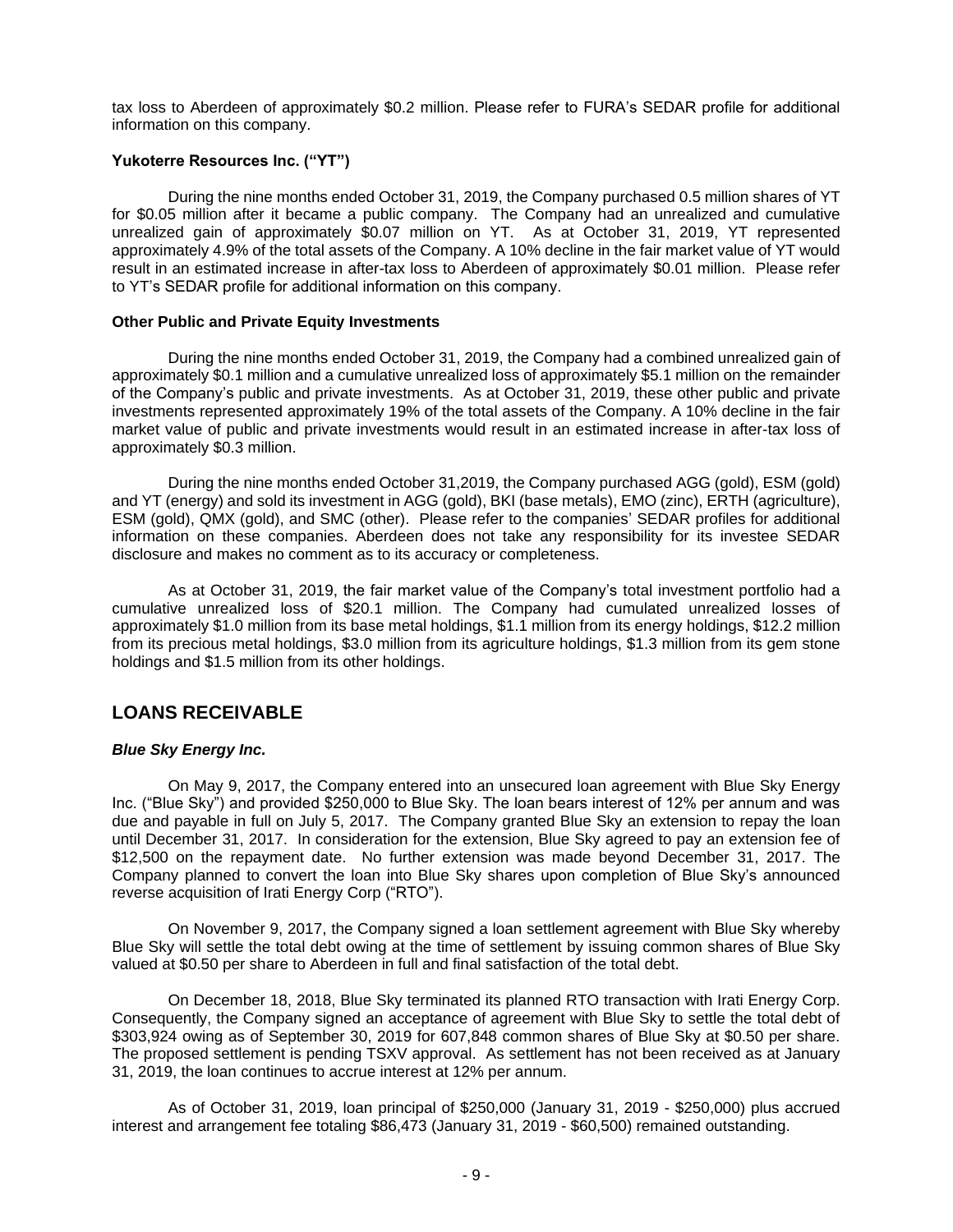The Company is a 10% security holder of Blue Sky as of October 31, 2019.

#### *Brazil Potash Corp.*

In May 2019, the Company entered into a loan agreement with Brazil Potash Corp. ("BPC") for an unsecured loan of US\$153,283. Interest is accrued and calculated at 12% per annum. Principal plus accrued interest were due and payable on or before November 30, 2019. BPC and the Company may negotiate repayment of the loans via the transfer of securities or other investment products but any arrangement for repayment other than cash is subject to a subsequent written agreement. In October 2019, the Company advanced an additional US\$135,000 to BPC.

As of October 31, 2019, the loan principal of US\$288,283 (\$379,380) (January 31, 2019 - \$Nil), plus accrued interest of US\$8,726 (\$11,483) (January 31, 2019 - \$Nil) remained outstanding.

Subsequent to October 31, 2019, the Company converted the loan principal plus accrued interest into 298,810 shares at US\$1 per share.

A director and officer of the Company (Stan Bharti) and an officer of the Company (Ryan Ptolemy) are a director and an officer, respectively, of BPC.

#### *Irati Energy Corp.*

On June 27, 2018, the Company entered into a loan agreement with Irati Energy Inc. ("Irati") whereby the Company loaned \$200,000 to Irati. Interest is accrued and calculated at 12% per annum. Principal plus accrued interest and due and payable on or before December 27, 2018. Irati and the Company may negotiate repayment of the loans via the transfer of securities or other investment products but any arrangement for repayment other than cash are subject to a subsequent written agreement. The Company granted Irati extension to repay the loan until June 27, 2019 and the loan was further extended to January 31, 2020.

As of October 31, 2019, the loan principal of \$200,000 (January 31, 2019 - \$200,000), plus accrued interest of \$32,285 (January 31, 2019 - \$14,334) remained outstanding.

A director and officer of the Company (Stan Bharti) and an officer of the Company (Ryan Ptolemy) are director and officer, respectively, of Irati.

#### *Newdene Gold Inc.*

On May 22, 2018, the Company entered into a loan agreement with Newdene Gold Inc. ("Newdene") whereby the Company loaned \$500,000 to Newdene. Interest is accrued and calculated at 12% per annum. Principal plus accrued interest and due and payable on or before August 31, 2018. Newdene and the Company may negotiate repayment of the loans via the transfer of securities or other investment products but any arrangement for repayment other than cash are subject to a subsequent written agreement. The Company granted Newdene extensions to repay the loan until January 31, 2019 and subsequently until October 31, 2019 and was further extended to January 31, 2020.

As of October 31, 2019, the loan principal of \$500,000 (January 31, 2019 - \$500,000) plus accrued interest of \$86,630 (January 31, 2019 - \$41,753) remained outstanding.

#### *Siwash Holdings Inc. (formerly KAZ Invest AB)*

On March 14, 2017, the Company entered into a loan agreement with KAZ Invest AB ("KAZ") and provided US\$1,000,000 to KAZ. This loan bore interest at 12% per annum. The principal and accrued interest were due and payable to the Company in cash on or before September 14, 2017. KAZ and the Company may negotiate repayment of the loan via the transfer of securities or other investment products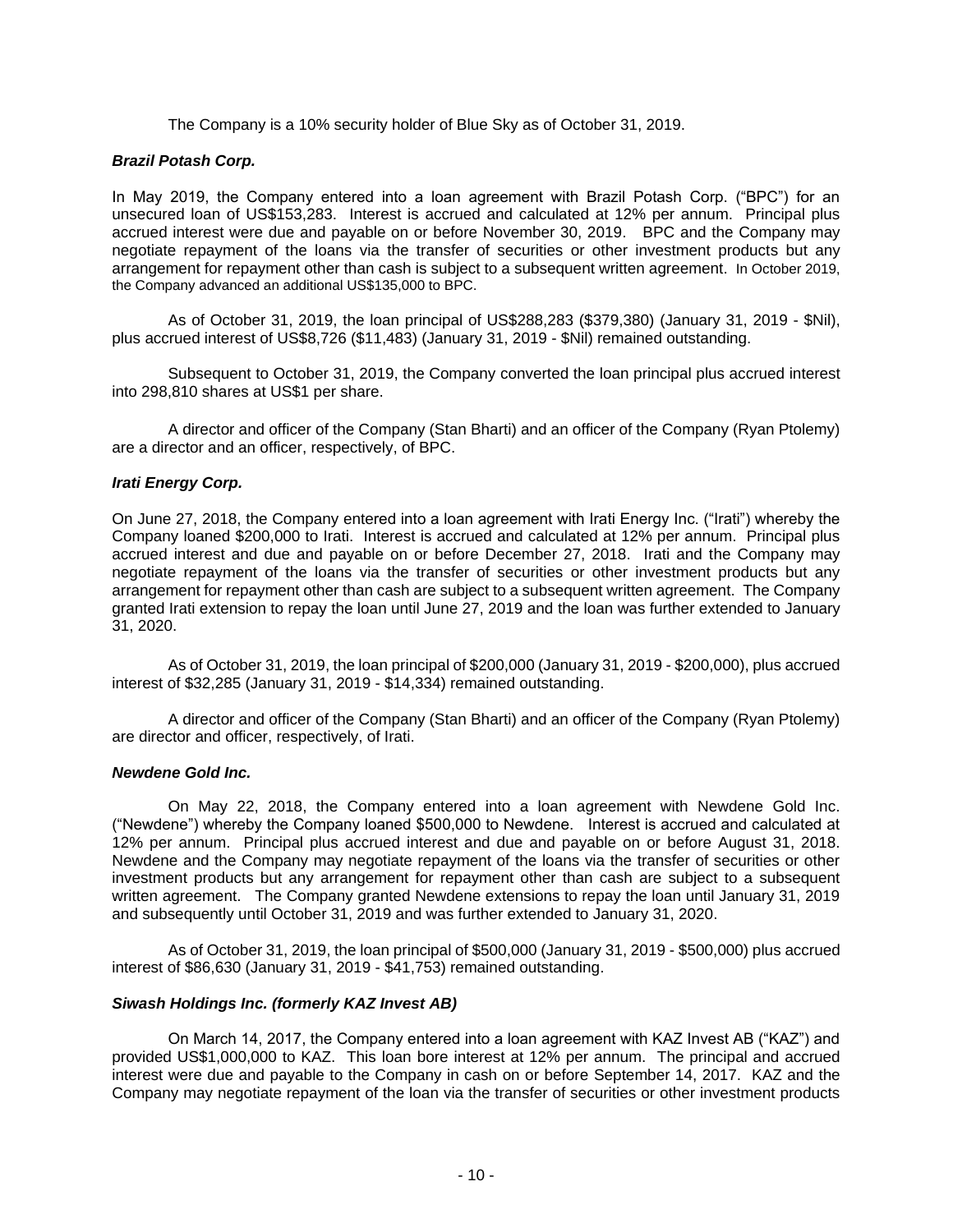but any arrangement for repayment other than cash remains subject to a subsequent written agreement. This loan is unsecured and convertible.

The Company granted KAZ an extension to repay the loan until March 13, 2018. In consideration for the extension, KAZ agreed to pay an extension fee of US\$50,000 on the repayment date.

The Company granted KAZ an extension to repay the loan until September 13, 2018. In consideration for the extension, KAZ agreed to pay an extension fee of US\$50,000 on the repayment date.

On June 5, 2018, the KAZ loan was assigned to Siwash Holdings Inc.("Siwash"). All the terms and condition remained unchanged.

On September 13, 2018, the Company granted Siwash extension to repay the loan until January 31, 2019. In consideration for the extension, Siwash agreed to pay extension fee of US\$30,000 on the repayment date. On January 31, 2019, the Company granted SIWASH further extension to repay the loan until October 31, 2019. The loan was further extended to January 31, 2020.

As of October 31, 2019, the principal balance of US\$1,000,000 (\$1,316,000) (January 31, 2019 - US\$1,000,000 (\$1,314,400)) plus accrued interest and extension fees of US\$446,644 (\$583,835) (January 31, 2019 - US\$353,890 (\$465,154)) remained outstanding.

### *Trigon Metals Inc.*

The Company entered into a loan agreement with Trigon Metals Inc. ("Trigon") on May 30, 2018 and June 26, 2018 whereby the Company loaned \$200,000 and \$275,000 to Trigon, respectively. Interest on these loans are accrued and calculated at 12% per annum. Principals plus accrued interest are due and payable in cash on November 30, 2018 and December 26, 2018, respectively. Trigon and the Company may negotiate repayment of the loans via the transfer of securities or other investment products but any arrangement for repayment other than cash are subject to a subsequent written agreement. On September 10, 2018, the Company amended the loan agreement signed on June 26, 2018 and loaned an additional \$80,000 to Trigon repayable on December 26, 2018.

Trigon did not repay the first and second loans on November 30, 2018 and December 26, 2018. On December 31, 2018, the Company provided a further \$140,000 to Trigon and continued to accrue interest at 12% per annum. The Company granted Trigon extension to repay all the amounts loaned up to December 31, 2018 until January 31, 2020.

As of October 31, 2019, the loan principal of \$695,000 (January 31, 2019, - \$695,000) plus accrued interest of \$103,700 (January 31, 2019 - \$41,321) remained outstanding.

The Company is a 10% security holder of Trigon as of October 31, 2019.

#### *Greenway Investments International Ltd.*

On September 23, 2019, the Company entered into a share purchase agreement with Greenway Investments International Ltd. ("Greenway") selling 1,237,500 common shares of Vihelmina Minerals Inc. to Greenway for cash of \$123,750 and a promissory note of \$1,000,000 with interest calculated at 10% per annum. The loan principal and accrued interest will mature and due on Sept 23, 2021.

As of October 31, 2019, the cash payment of \$123,750, loan principle of \$1,000,000 plus accrued interest of \$10,411 remained outstanding.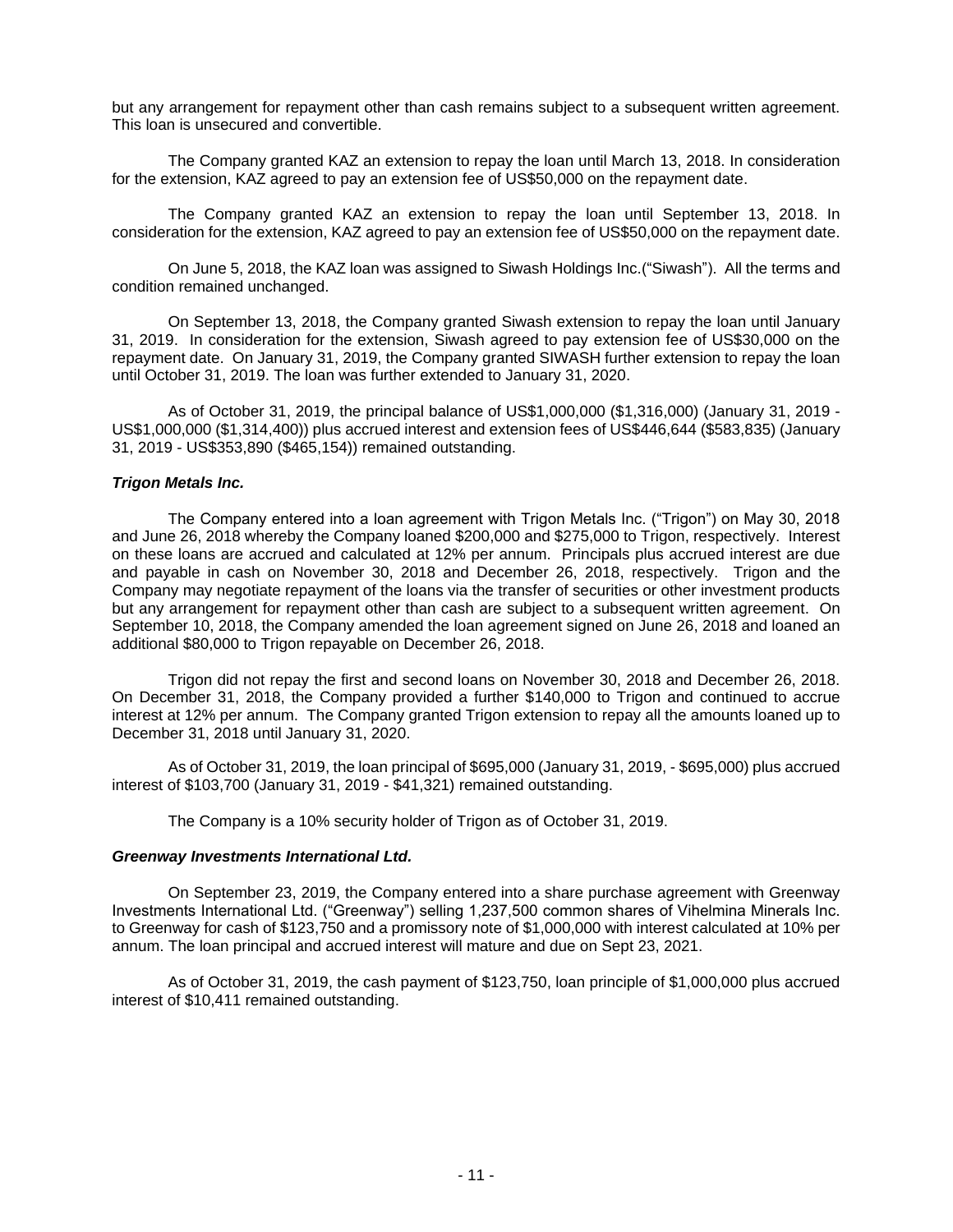# **SELECTED ANNUAL INFORMATION**

The following are highlights of audited financial data of the Company for the most recently completed three financial years ended January 31:

|                                      | 2019           | 2018       | 2017       |
|--------------------------------------|----------------|------------|------------|
|                                      | S.             | \$         |            |
| Investment (losses) income & revenue | (24, 292, 391) | 22,666,777 | 14,904,154 |
| Net (loss) income for the year       | (25, 953, 677) | 16,569,549 | 9,796,805  |
| Basic and (loss) diluted per share   | (0.27)         | 0.18       | 0.11       |
| Total assets                         | 27,622,988     | 56,280,944 | 35,565,298 |
| <b>Total liabilities</b>             | 820,501        | 3,706,395  | 1,002,850  |

# **QUARTERLY INFORMATION**

The following is a summary of unaudited financial data for the most recently completed eight quarters:

| (Tabular amounts in \$000, except for per share amounts) |                                                                         |              |            |                   |  |  |  |  |
|----------------------------------------------------------|-------------------------------------------------------------------------|--------------|------------|-------------------|--|--|--|--|
|                                                          | Summary Financial Information for the Eight Quarters Three Months Ended |              |            |                   |  |  |  |  |
| October 31, 2019                                         |                                                                         |              |            |                   |  |  |  |  |
|                                                          | Investment gains                                                        |              |            | Basic and diluted |  |  |  |  |
|                                                          | (losses) &                                                              | Total assets | Net income | income (loss) per |  |  |  |  |
| Period                                                   | revenues                                                                |              | (loss)     | share             |  |  |  |  |
| $2020 - 3nd$ Otr                                         | (444)                                                                   | 23,628       | (903)      | (0.01)            |  |  |  |  |
| 2020-2 <sup>nd</sup> Otr                                 | (939)                                                                   | 24,503       | (1,506)    | (0.02)            |  |  |  |  |
| 2020-1st Otr                                             | (1,951)                                                                 | 25,346       | (2,286)    | (0.02)            |  |  |  |  |
| $2019 - 4$ <sup>th</sup> Otr                             | (1,360)                                                                 | 27,623       | (1,810)    | (0.02)            |  |  |  |  |
| $2019-3rd$ Otr                                           | (6,703)                                                                 | 29,546       | (7,211)    | (0.08)            |  |  |  |  |
| $2019 - 2nd$ Otr                                         | (5,871)                                                                 | 37,129       | (6, 191)   | (0.06)            |  |  |  |  |
| $2019 - 1$ <sup>st</sup> Otr                             | (10, 358)                                                               | 42.875       | (10, 741)  | (0.11)            |  |  |  |  |
| $2018 - 4$ <sup>th</sup> Otr                             | 9.487                                                                   | 56,281       | 5,684      | 0.06              |  |  |  |  |
|                                                          |                                                                         |              |            |                   |  |  |  |  |

During Q4 of 2018, the income was mainly driven by the realized gain from the sale of public and private investment and unrealized gain on the remaining investment portfolio.

During Q1 of 2019, the loss was mainly driven by the unrealized loss on the Company's investment portfolio offset by gain realized from the sale of LIX.

During Q2 of 2019, the loss was mainly driven by the unrealized loss on the Company's investment portfolio.

During Q3 of 2019, the loss was mainly driven by the realized and unrealized loss on the Company's investment portfolio.

During Q4 of 2019, the loss was mainly driven by the realized loss on the Company's investments portfolio.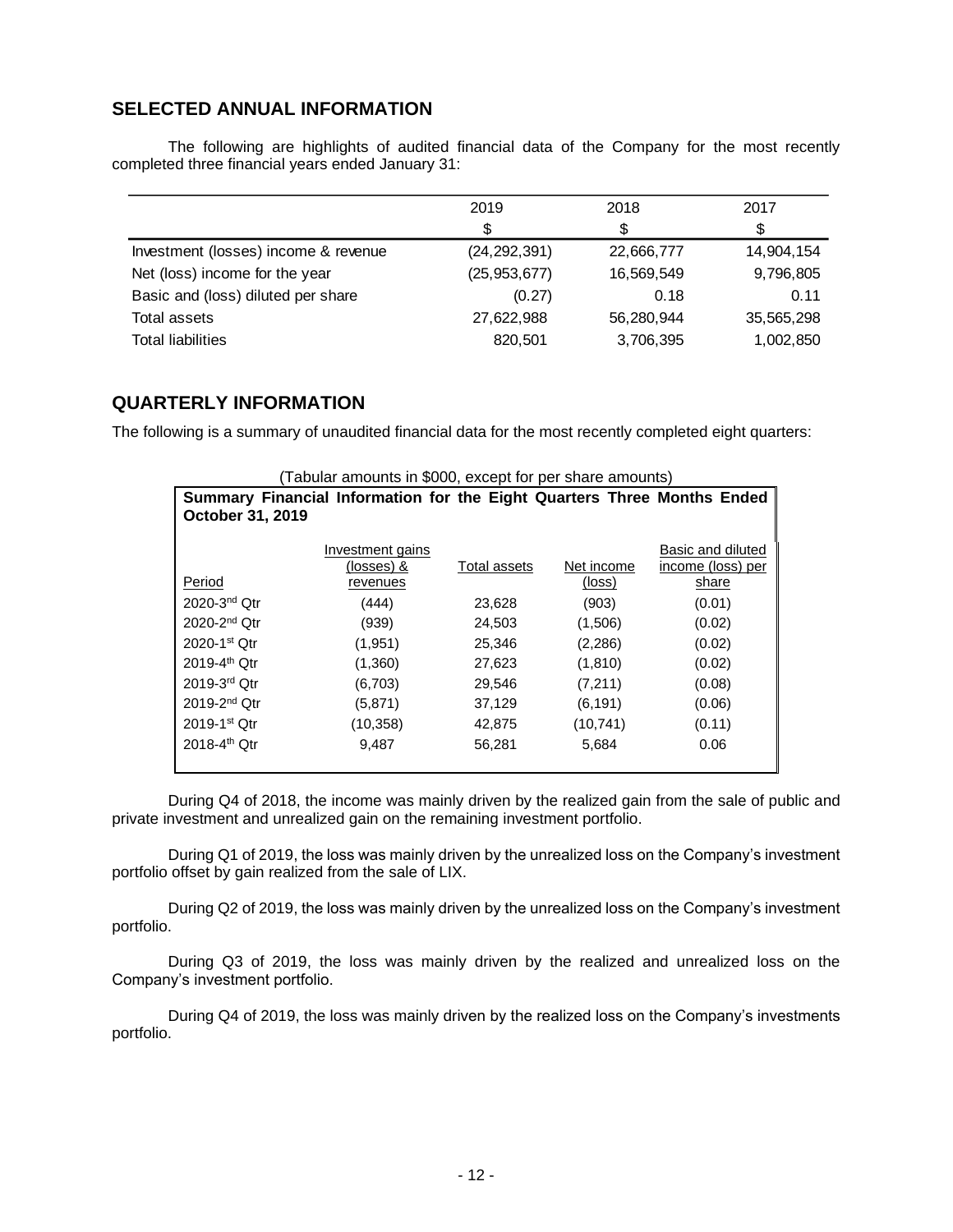During Q1 of 2020, the loss was mainly driven by the realized and unrealized loss on the Company's investment portfolio.

During Q2 and Q3 of 2020, the losses were mainly driven by the realized loss on the Company's investment portfolio.

# **RESULTS OF OPERATIONS**

The following is a discussion of the results of operations of the Company for the three and nine months ended October 31, 2019 and 2018. This should be read in conjunction with the Company's condensed interim consolidated financial statements for the three and nine months ended October 31, 2019 and 2018 and related notes.

|                                            | Three months ended October 31, |               |             | Nine months ended October 31, |
|--------------------------------------------|--------------------------------|---------------|-------------|-------------------------------|
|                                            | 2019                           | 2018          | 2019        | 2018                          |
|                                            | S                              | S             | \$          | \$                            |
| Net (loss)                                 | (903, 047)                     | (7, 211, 036) | (4,694,993) | (24, 143, 484)                |
| Realized (loss) gain on investments, net   | (979, 947)                     | (1, 136, 673) | (3,276,274) | 183,327                       |
| Unrealized gain (loss) on investments, net | 412,585                        | (5,749,212)   | (394, 891)  | (23,613,828)                  |
| Interest income                            | 107,651                        | 131,959       | 292,469     | 285,633                       |
| Advisory fees                              | 15,958                         | 50.761        | 45,385      | 213,061                       |
| Operating, general and administration      | (440, 242)                     | (531, 713)    | (1,320,251) | (1,344,250)                   |
| <b>Transaction costs</b>                   | (5,816)                        | (8,790)       | (20, 164)   | (8,790)                       |
| Interest (expense)                         | (12, 534)                      | (15)          | (12,768)    | (184)                         |
| Foreign exchange (loss) gain               | (702)                          | 32.647        | (8, 499)    | 141,547                       |

*Three and nine months ended October 31, 2019 and 2018*

The net (loss) for the three and nine months ended October 31, 2019 was \$(903,047) and \$(4,694,993) compared to \$(7,211,036) and \$(24,143,484) for the three and nine months ended October 31, 2018.

The Company's realized (loss) gain on investment was \$(979,947) and \$(3,276,274) during the three and nine months ended October 31, 2019 compared to \$(1,136,673) and \$183,327 during the three and nine months ended October 31, 2018. The Company's unrealized gain (loss) on investments was \$412,585 and \$(394,891) for the three and nine months ended October 31, 2019 compared to \$(5,749,212) and \$(23,613,828) in the prior periods. During the nine months ended October 31, 2019, the Company sold its investments in AGG, BKI, EMO, ERTH, ESM, QMX and SMC and realized a loss of approximately \$3.3 million. The unrealized gain (loss) on investments during the nine months ended October 31, 2019 was due to approximately \$(4.1) million decrease in the fair value of FURA; approximately \$1.8 million combined increase in the fair value of AGG, BPC, ERTH, YT, Aguia Resources Limited and Trigon Metals Inc; approximately \$(0.5) million combined decrease in the fair value of ART, EMO, QMX, Halo Lab Inc., International Cobalt Inc. and Jourdan Resources Inc.; approximately \$1.6 million combined increase in the fair value of BKI, EMO, DLI and QMX resulting from reversal of prior year losses; and approximately \$0.8 million combined increase in the fair value of the remaining portfolio.

During the three and nine months ended October 31, 2019, the Company recorded interest income of \$107,651 and \$292,469 compared to \$131,959 and \$285,633 for the three and nine months ended October 31, 2019. Interest was earned from the Company's loans receivable. See Loans Receivable Section for details.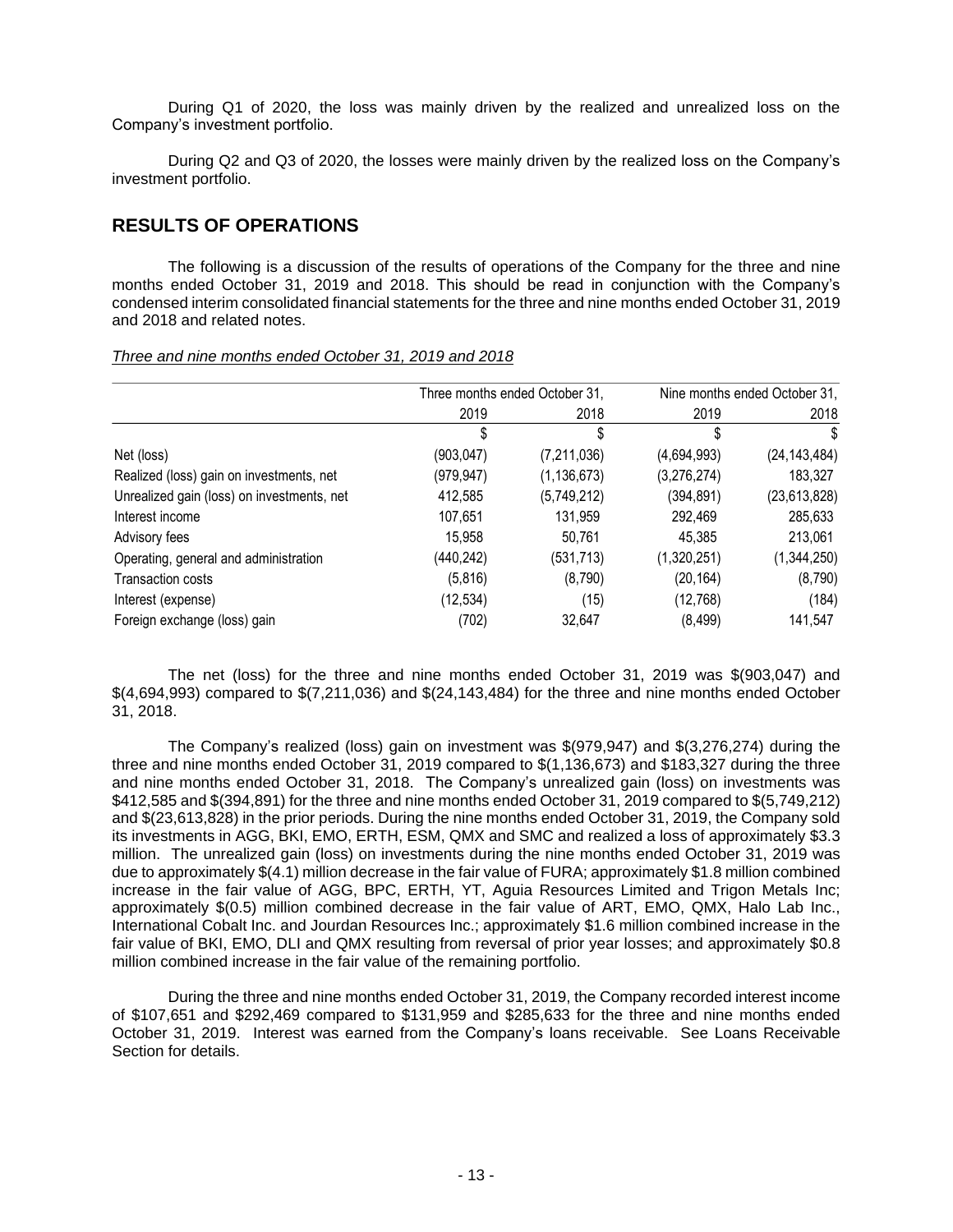During the three and nine months ended October 31, 2019, the Company recorded advisory fees of \$15,958 and \$45,385 compared to \$50,761 and \$213,061 for the three and nine months ended October 31, 2019. The advisory fees were earned from debt arrangement and management fees from Ore Acquisition Partners.

Operating, general and administrative expense for the three and nine months ended October 31, 2019 was \$440,242 and \$1,320,251 compared to \$531,713 and \$1,344,250 for the three and nine months ended October 31, 2019. The decrease in the three and nine months ending October 31, 2019 was due to increased consulting fees offset by RSU and DSU charges in the prior year, decreased spending on legal, and travel in 2019, offset by increased spending in filing and transfer agency fee, shareholders communication and promotion and general office and admin costs. For the three and nine months ended October 31, 2019 and 2018, other major expenses of the Company that comprise general and administrative expenses include compensation of \$206,855 and \$631,499 (2018 – \$214,662 and \$642,145), legal, accounting and professional fees of \$55,002 and \$163,095 (2018 – \$77,739 and \$167,996), filing and transfer agent fees of \$1,431 and \$25,050 (2018 – \$2,046 and \$19,552), shareholder communication and promotion of \$48,494 and \$103,697 (2018 – \$22,665 and \$85,466), travel of \$66,678 and \$207,301 (2018 – \$161,088 and \$262,583) and general office and administration costs of \$61,782 and \$189,609 (2018 – \$53,513 and \$166,508).

The Company recorded \$5,816 and \$20,164 in transactions costs for the three and nine months ended October 31, 2019 compared to \$8,790 and \$8,790 for the three and nine months ended October 31, 2018. The costs are related to commissions incurred on increased activities in the sale and purchase of equity investments in 2019.

The Company recorded a foreign exchange (loss) gain of \$(702) and \$(8,499) during the three and nine months ended October 31, 2019 compared to \$32,647 and \$141,549 during the three and nine months ended October 31, 2018. The loss in the current years reflects unfavourable currency fluctuations in the Company's loans receivable and investments denominated in US dollars.

# **CASH FLOWS**

### *Three and nine months ended October 31, 2019*

Cash provided (used in) operating activities during the three and nine months ended October 31, 2019 was \$(440,433) and \$(375,194) compared to \$(262,648) and \$(86,345) during the three and nine months ended October 31, 2018. The difference between the operating cash flow and the net loss reflects the unrealized nature of gain from the Company's investment holdings. Operating cash flow for the three and nine months ended October 31, 2019 was largely generated by the proceeds of \$140,933 and \$1,449,177 from the disposal of the Company's portfolio plus \$782,252 and \$860,653 on return of capital from ATP, offset by purchase of portfolio investments of \$(520,000) and \$(987,756) and short term loan \$(178,173) and \$(384,798) provided, general and administrative expenses and net changes in investment and non-cash working capital. During the three and nine months ended October 31, 2018 was largely generated by \$776,816 and \$8,606,816 proceeds from the disposal of the Company's investment portfolio, \$Nil and \$470,000 of short-term loan repaid offset by \$(850,000) and \$(2,816,016) purchase of portfolio investments, \$(80,000) and \$(2,588,200) of short term loan provided, general and administrative expenses, and net changes in investment and non-cash working capital.

There were no investing activities during the three and nine months ended October 31, 2019 and 2018. Whereas financing activities provided \$470,000 during the three and nine months ended October 31, 2019 (\$Nil – 2018).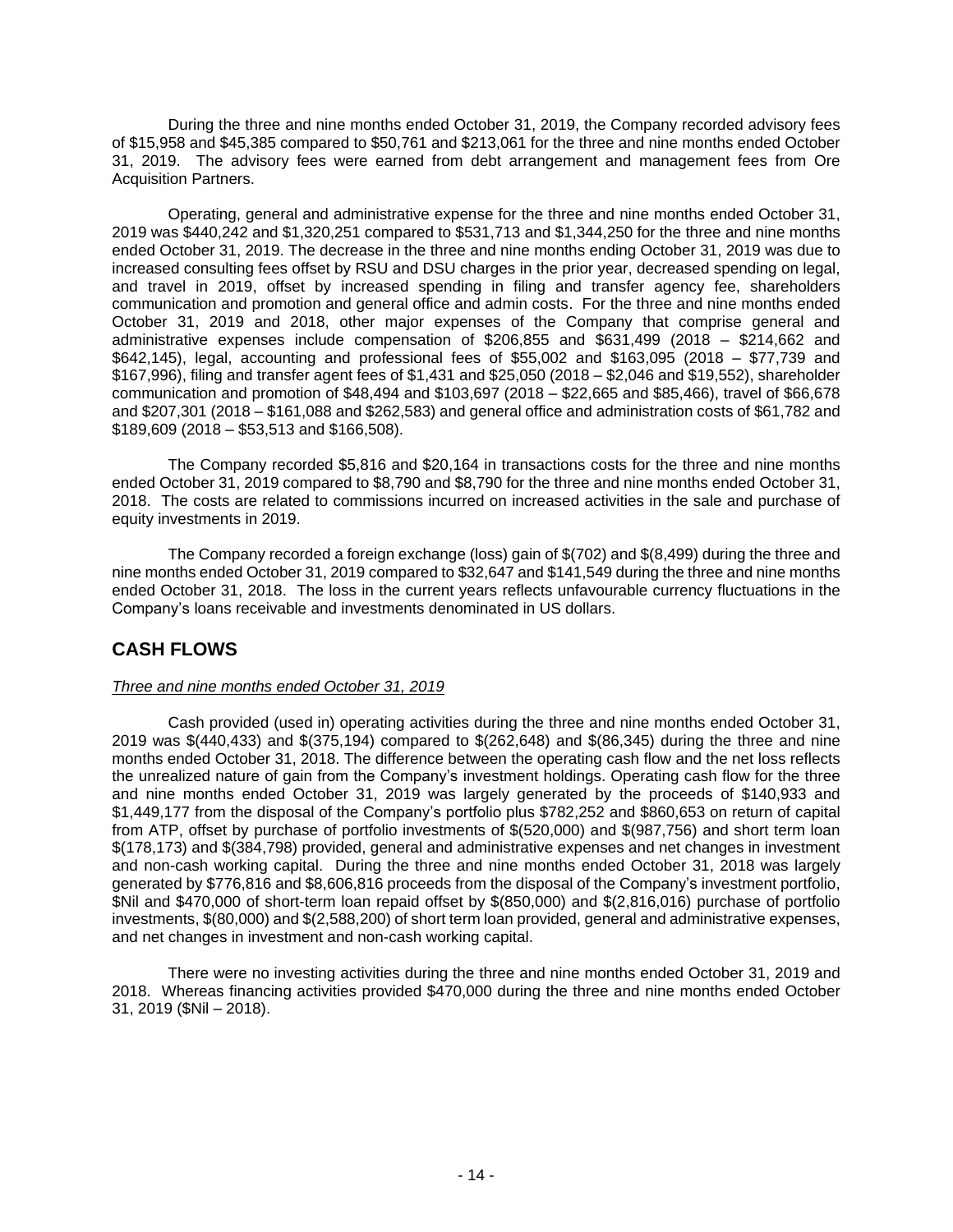# **LIQUIDITY AND CAPITAL RESOURCES**

Aberdeen relies upon various sources of funds for its ongoing operating activities. These resources include proceeds from dispositions of investments, interest and dividend income from investments, advisory fees, and corporate borrowings on the Company's margin account.

Aberdeen used \$375,194 from its operating activities and \$Nil in its investing offset by \$470,000 provided from financing activities during the nine months ended October 31, 2019. Included in cash provided in operations are \$1,449,177 generated from the disposal of portfolio investments plus \$860,653 return of capital from ATP, offset by \$(987,756) used in acquiring new investments and \$(384,798) of shortterm loan provided. The estimated fair value of its equity portfolio investments is \$15,711,720, loan receivable of \$4,340,380, amounts receivable of \$1,286,234 and cash of \$220,843. This was partially offset by liabilities of \$1,037,585 and loan payable of 482,516.

# **OUTLOOK**

The resource equity markets improved in Q3 resulting in the Company's investment portfolio incurring an unrealized gain of \$0.4 million. During Q3, the Company made an additional equity investment in ESM and AGG. The Company continues to review opportunistic investments in companies it feels it can achieve an exceptional capital appreciation.

The Company's strategy will be to focus on more advanced, less risky investments in miningfriendly jurisdictions to generate superior risk-adjusted returns for Aberdeen's shareholders.

Aberdeen manages its portfolio among three broad categories of investments in the metals and mining sector and over the longer investment cycle will vary its target ratio between the three categories:

- 1. Long-term opportunities: Dominantly private companies where Aberdeen can acquire a meaningful controlling position through an equity investment or convertible loans. The holding period is expected to be three plus years. For these types of investments, Aberdeen will typically seek to take a lead role in financing and strategic planning. Aberdeen would expect to achieve liquidity from a public listing in the future, or through a merger/acquisition of the private assets.
- 2. Short/medium-term opportunities: Dominantly small or microcap public companies with moderate to low trading liquidity. Aberdeen will typically enter a position in a private placement where it can obtain warrants as well as common shares, and in many cases, may be a significant shareholder (i.e. >5%) of the Company. The holding period is expected to be nine months to two years. While Aberdeen may not be a lead investor in these cases, it will seek to maintain close contact with management and monitor the growth and risk against our expectations and seek liquidity as the Company delivers on its growth targets.
- 3. Trading opportunities: Aberdeen will at times maintain small minority positions in companies where it can capitalize on its expertise in the sector to realize on short-term opportunities or catalysts. Typically, positions would be held for less than nine months. This is not a focus for management currently.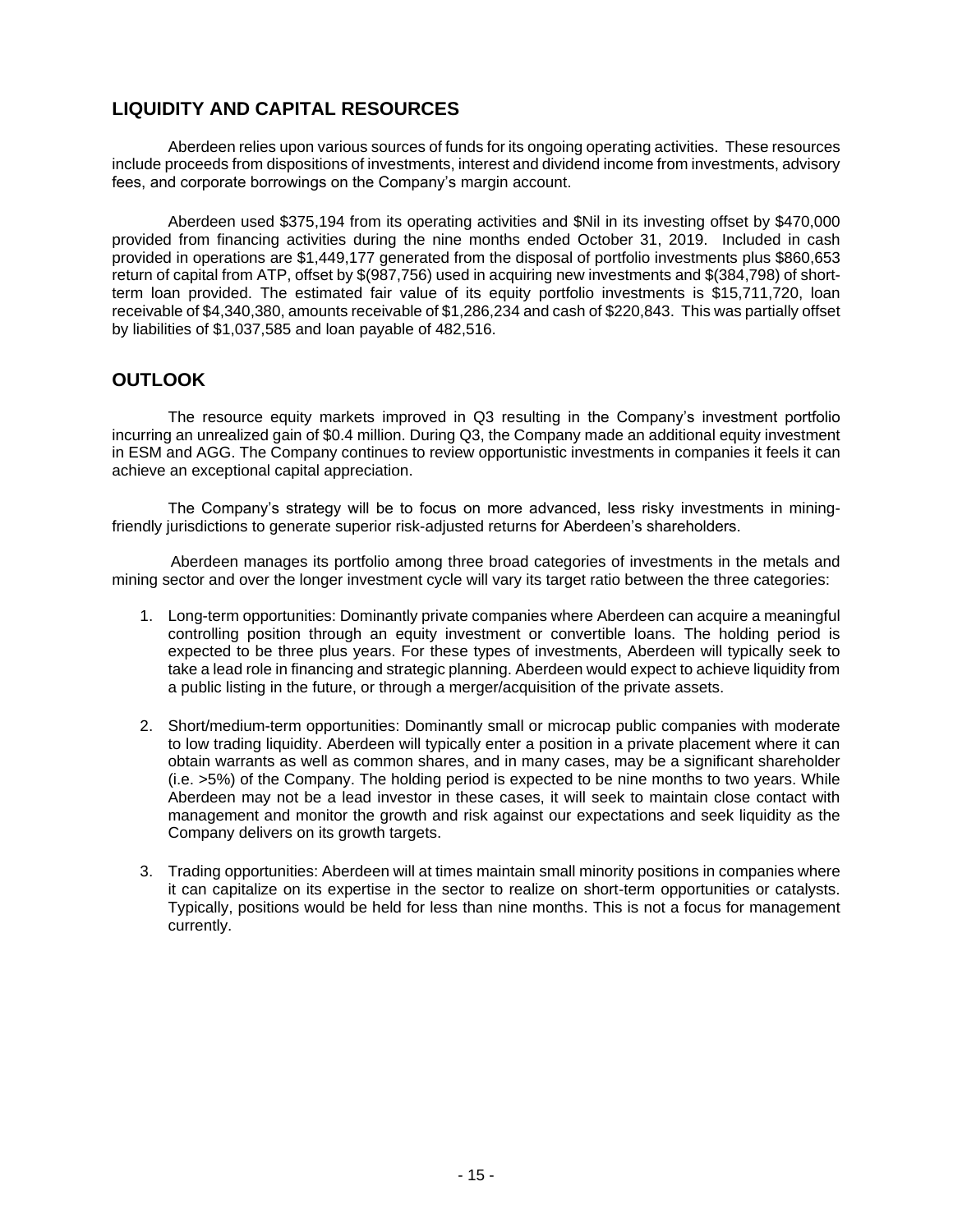# **COMMITMENT AND CONTINGENCIES**

### *Management contracts*

The Company is party to certain management contracts. These contracts contain minimum commitments of approximately \$1,008,000 ranging from 30 days to 34 months and additional contingent payments of up to approximately \$5,217,000 upon the occurrence of a change of control. As a triggering event has not taken place, the contingent payments have not been reflected in the condensed interim consolidated financial statements as at and for the three and nine months ended October 31, 2019.

### *Tax positions*

In assessing the probability of realizing income tax assets and the valuation of income tax liabilities, management makes estimates related to expectations of future taxable income, applicable tax planning opportunities, expected timing of reversals of existing temporary differences and the likelihood that tax positions taken will be sustained upon examination by applicable tax authorities. In making its assessments, management gives additional weight to positive and negative evidence that can be objectively verified. Estimates of future taxable income are based on forecasted cash flows from operations and the application of existing tax laws in each jurisdiction. The Company considers relevant tax planning opportunities that are within the Company's control, are feasible and within management's ability to implement. Examination by applicable tax authorities is supported by individual facts and circumstances of the relevant tax position examined in light of all available evidence. Where applicable tax laws and regulations are either unclear or subject to ongoing varying interpretations, it is reasonably possible that changes in these estimates can occur that materially affect the amounts of income tax assets recognized. Also, future changes in tax laws could limit the Company from realizing the tax benefits from the deferred tax assets. The Company reassesses unrecognized income tax assets at each reporting period.

### *F&M costs sharing policy*

The Company was party to a cost sharing policy with F&M whereby the Company will be responsible for 50% of costs, including any reasonable third-party costs such as legal, technical, and/or accounting expenses jointly incurred in connection with, or arising as a result of the pursuit of certain investment opportunities and the subsequent development of any such investment opportunities that are acquired by the Company and F&M up to a maximum of \$500,000. In the event any expenses incurred with respect to the investment opportunities are recouped by either party, such amounts will be allocated 50% to each party. As at October 31, 2016, \$500,000 had been incurred by the Company. On March 27, 2017, the Board amended the cost sharing agreement whereby the Company would pay all legal, technical, and/or accounting expenses in connection with or arising as a result of the pursuit of certain investment opportunities and the subsequent development of any such investment opportunities that are acquired by the Company and F&M. During the nine months ended October 31, 2019, the Company incurred \$3,776 (2018 - \$55,640) of legal and professional fees. As at October 31, 2019 \$1,300,800 (January 31, 2019 - \$1,297,024) had been incurred by the Company. Stan Bharti, an officer and director of the Company, is the Executive Chairman of F&M.

### *FRC loan agreement*

During 2017, the Company entered into a loan agreement with Forbes Royalty Corporation ("FRC"), a corporation controlled by Stan Bharti, a director and officer of the Company. Pursuant to this agreement, the Company has agreed to make loans to FRC up to a maximum of \$1,000,000. During the nine months ended October 31, 2019, the Company advanced a total of \$67,242 (2018 - \$24,045) to FRC. As at October 31, 2019, \$327,129 (January 31, 2019 - \$259,887) had been advanced pertaining to the loan agreement. See Related Party Section for more details.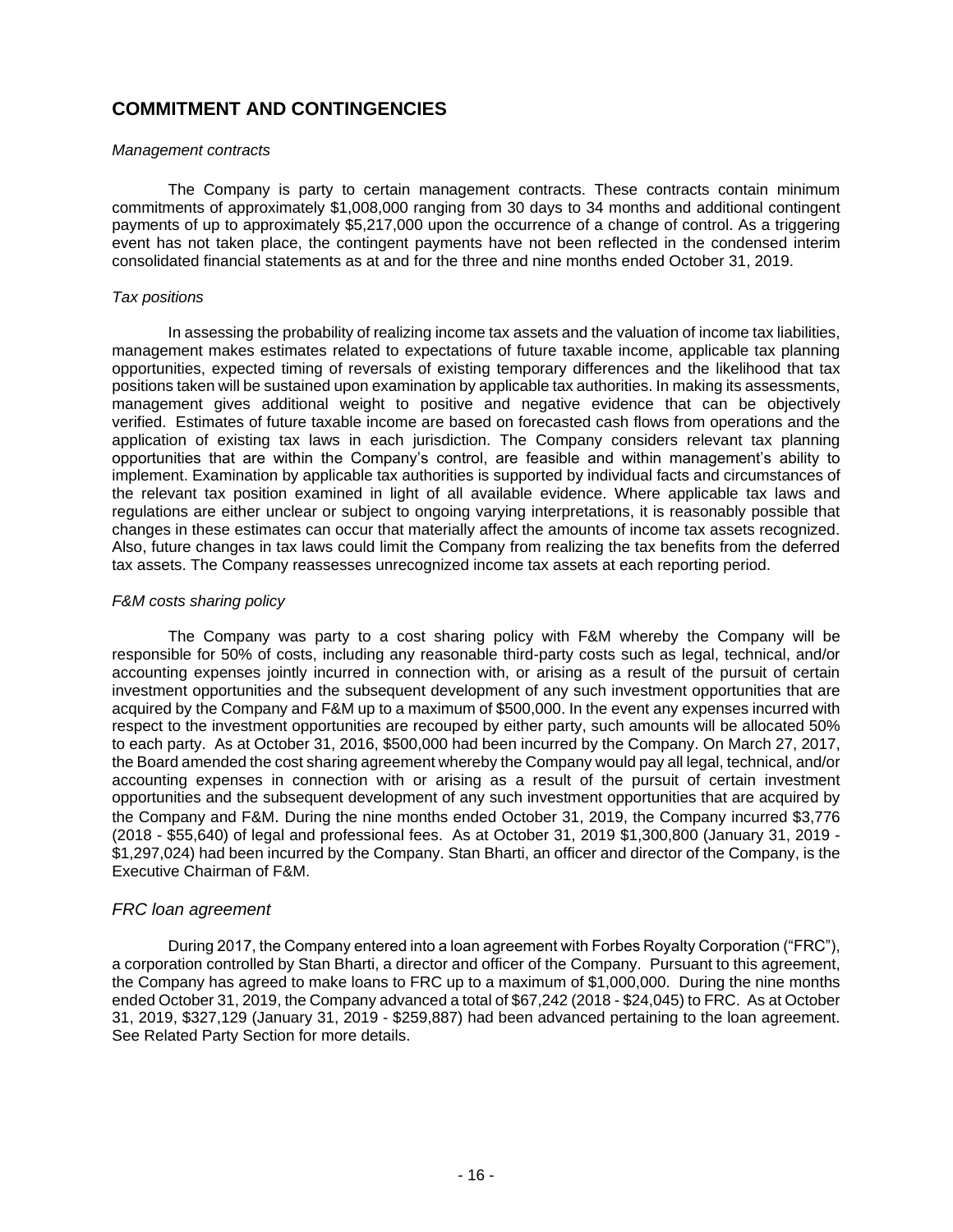# **FINANCIAL INSTRUMENTS**

### *Fair value*

IFRS requires that the Company disclose information about the fair value of its financial assets and liabilities. Fair value estimates are made at the statements of financial position date, based on relevant market information and information about the financial instrument. These estimates are subjective in nature and involve uncertainties in significant matters of judgment and therefore cannot be determined with precision. Changes in assumptions could significantly affect these estimates.

The Company has determined the carrying value of its financial instruments as follows:

- i. The carrying value of cash, amounts receivable, due to brokers, accounts payable and accrued liabilities reflected on the statements of financial position approximate fair value because of the limited terms of these instruments.
- ii. Loans receivable, public and private investments are carried at amounts in accordance with the Company's accounting policies as set out in Note 2 of the annual audited consolidated financial statements as at and for the years ended January 31, 2019.
- iii. Prior to maturity, the outstanding loans receivable are carried at their discounted value. Following their maturity, loans receivable are carried at their estimated realizable value.

The following table illustrates the classification of the Company's financial instruments, measured at fair value on the statements of financial position as at October 31, 2019 and January 31, 2019 categorized into levels of the fair value hierarchy:

|                                                 | Level 1             |      | Level 2                             |   | Level 3<br>(Valuation         |    |            |
|-------------------------------------------------|---------------------|------|-------------------------------------|---|-------------------------------|----|------------|
|                                                 | (Quoted Market      |      | (Valuation<br>technique -observable |   | technique -<br>non-observable |    |            |
| Financial assets (liabilities), fair value      | price)              |      | market Inputs)                      |   | market inputs)                |    | Total      |
| Publicly traded investments                     | \$<br>5,732,867     | S    | 2,321,306                           | S |                               | \$ | 8,054,173  |
| Non-trading warrants on public investments      |                     |      | 752,705                             |   |                               |    | 752,705    |
| Private investments                             |                     |      |                                     |   | 6,904,842                     |    | 6,904,842  |
| DSU in accounts payable and accrued liabilities | (44,000)            |      |                                     |   |                               |    | (44,000)   |
| Investment receivable and payable (net)         | (73,960)            |      |                                     |   |                               |    | (73,960)   |
| October 31, 2019                                | 5,614,907           | - \$ | 3,074,011                           | S | 6,904,842                     | S  | 15,593,760 |
| Publicly traded investments                     | \$<br>10,010,576 \$ |      | 2,223,326 \$                        |   |                               | \$ | 12,233,902 |
| Non-trading warrants on public investments      |                     |      | 545,977                             |   |                               |    | 545,977    |
| Private investments                             |                     |      |                                     |   | 8,977,285                     |    | 8,977,285  |
| DSU in accounts payable and accrued liabilities | (60, 500)           |      |                                     |   |                               |    | (60, 500)  |
| January 31, 2019                                | 9,950,076           | - \$ | 2,769,303                           | S | 8,977,285                     | S  | 21,696,664 |

The following table presents the changes in fair value measurements of financial instruments classified as Level 2 for the periods ended October 31, 2019 and January 31, 2019.

|                                          | Nine months ended  | Years ended      |
|------------------------------------------|--------------------|------------------|
| Investments, fair value                  | October 31, 2019   | January 31, 2019 |
| Balance, beginning of year               | \$<br>2,769,303 \$ | 14,740,571       |
| Purchase at cost - shares and warrants   | 861,780            | 2,779,950        |
| Disposal at cost - warrants              | (360.915)          | (85,043)         |
| Transferred (to) Level 1                 | (759, 390)         | (10, 510, 460)   |
| Transferred from Level 3                 |                    | 111.868          |
| Unrealized and realized gain (loss), net | 563.233            | (4, 267, 583)    |
| Balance, end of period                   | 3,074,011<br>- \$  | 2,769,303        |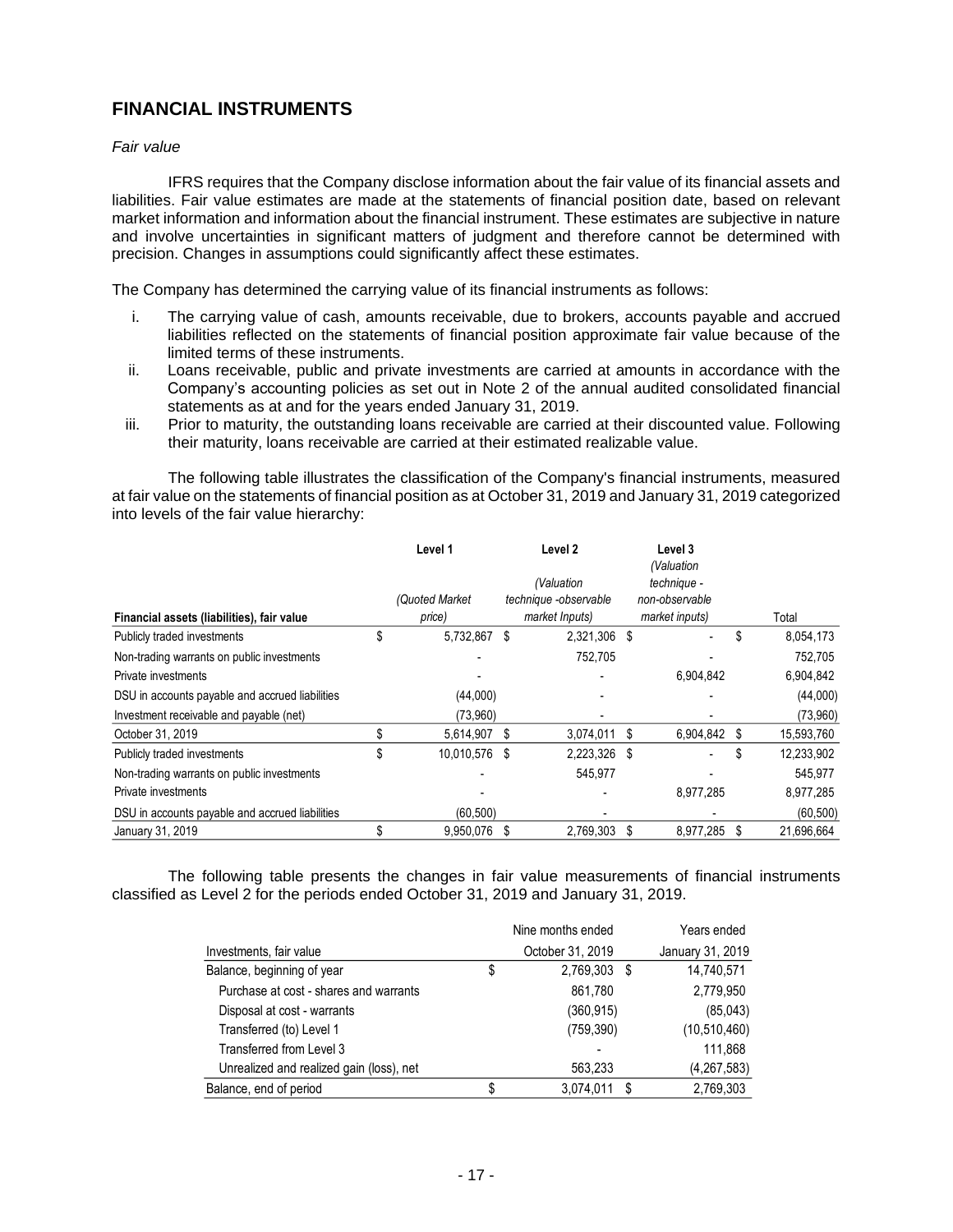During the nine months ended October 31, 2019, public investments of \$861,780 were purchased, \$360,915 were disposed, \$759,390 were transferred to level 1 upon the removal of restriction from this public investment. During the year ended January 31, 2019, public investments of \$2,779,950 were purchased, \$85,043 were disposed, \$111,868 were transferred from Level 3 resulting from RTO transaction, \$2,319,166 were transferred from level 1 due to ceased trade and \$12,829,626 were transferred to Level 1 upon the removal of restriction from these public investments.

The following table presents the changes in fair value measurements of financial instruments classified as Level 3 for the periods ended October 31, 2019 and January 31, 2019. These financial instruments are measured at fair value utilizing non-observable market inputs. The net realized and unrealized gain (losses) are recognized in the statements of (loss) income.

|                                         | Nine months ended |      | Years ended      |
|-----------------------------------------|-------------------|------|------------------|
| Investments, fair value                 | October 31, 2019  |      | January 31, 2019 |
| Balance, beginning of year              | \$<br>8,977,285   | - \$ | 16,133,095       |
| Purchase at cost - shares               |                   |      | 637,500          |
| Disposal at cost - shares               | (1,237,500)       |      |                  |
| Share for debt conversion               |                   |      | 111,868          |
| Options exercised                       |                   |      | 2,644,578        |
| Transferred to public                   | (24,000)          |      | (7,584,767)      |
| Return of capital on investments        | (860, 653)        |      |                  |
| Unrealized and realized gain (loss) net | 49.710            |      | (2,964,989)      |
| Balance, end of period                  | \$<br>6,904,842   | - \$ | 8,977,285        |

Included in unrealized and realized gain (loss) for the periods ended October 31, 2019 and January 31, 2019, the total gain (loss) that are attributable to change in realized and unrealized gain (losses) relating to those assets and liabilities held at October 31, 2019 were \$49,710 (January 31, 2019 – (\$2,964,989)).

Within Level 3, the Company included private company investments that are not quoted on an exchange. The key assumptions used in the valuation of these instruments include (but are not limited to) the value at which a recent financing was done by the investee, company-specific information, trends in general market conditions, discount cash flow models and the share performance of comparable publiclytraded companies.

The following table presents the fair value, categorized by key valuation techniques and the unobservable inputs used within Level 3 as at:

| October 31, 2019              |   |            |                     |                                    |                                             |
|-------------------------------|---|------------|---------------------|------------------------------------|---------------------------------------------|
| Description                   |   | Fair value | Valuation technique | Significant unobservable input(s)  | Range of significant<br>unobservable inputs |
| African Thunder Platinum Ltd. |   | 3.543.593  | Net asset value     | Net realizable value of put option | US\$17.3 million                            |
|                               |   |            |                     | Discount rate                      | 10.25%                                      |
| Brazil Potash Corp.           |   | 2,913,227  | Recent financing    | Marketability of shares            | 0% discount                                 |
| International Cobalt Inc.     |   | 448.022    | Net asset value     | Marketability of shares            | 0% discount                                 |
|                               | S | 6.904.842  |                     |                                    |                                             |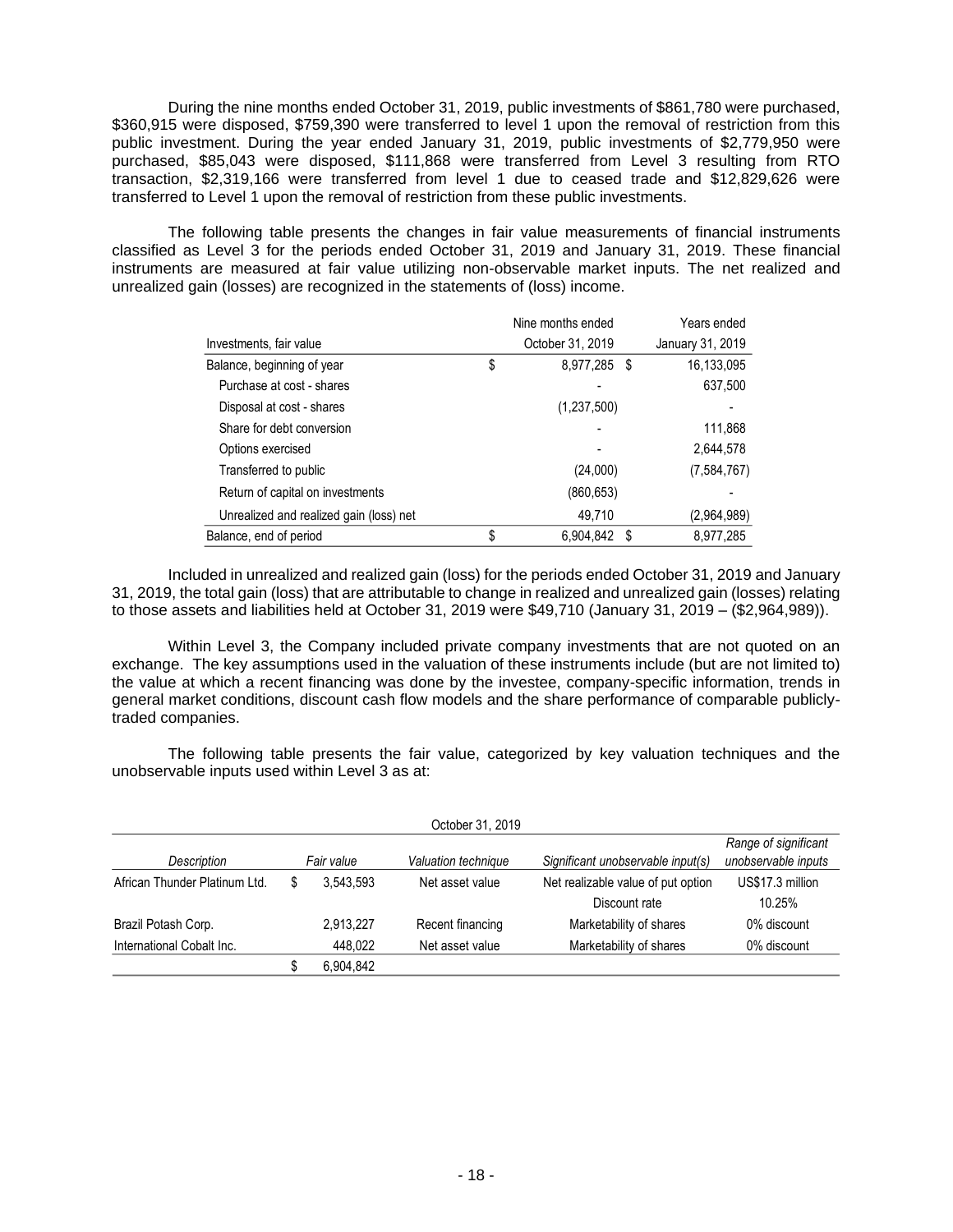|                               |                 | January 31, 2019          |                                    |                      |
|-------------------------------|-----------------|---------------------------|------------------------------------|----------------------|
|                               |                 |                           |                                    | Range of significant |
| Description                   | Fair value      | Valuation technique       | Significant unobservable input(s)  | unobservable inputs  |
| African Thunder Platinum Ltd. | \$<br>4.248.452 | Net asset value           | Net realizable value of put option | US\$21.3 million     |
|                               |                 |                           | Discount rate                      | 10.25%               |
| Brazil Potash Corp.           | 2,909,685       | Recent financing          | Marketability of shares            | 0% discount          |
| International Cobalt Inc.     | 557.648         | Net asset value           | Marketability of shares            | 0% discount          |
| Vilhelmina Minerals Inc.      | 1,237,500       | Recent financing          | Marketability of shares            | 0% discount          |
| Yukoterre Resources Inc.      | 24.000          | Adjusted recent financing | Marketability of shares            | 0% - 100% discount   |
|                               | 8,977,285       |                           |                                    |                      |

January 31, 2019

As valuations of investments for which market quotations are not readily available, are inherently uncertain, may fluctuate within short periods of time and are based on estimates, determination of fair value may differ materially from the values that would have resulted if a ready market existed for the investments. Given the size of the private investment portfolio, such changes may have a significant impact on the Company's financial condition or operating results.

### *African Thunder Platinum Limited*

The valuation of October 31, 2019 was based on the net asset valuation of African Thunder. African Thunder entered into a sale and subscription agreement to sell its Smokey Hills Mauritius subsidiaries which includes the Smokey Hills mine in exchange for US\$24 million in SAIL Group shares. The sale and subscription agreement grants African Thunder the right under certain circumstances, to sell its shares back to SAIL Group for US\$22 million over the option term and gives SAIL Group the right to redeem the shares for an adjusted actual cash flow of US\$ 21.3 million paid in instalments between June 2019 and September 2020. ATPL has paid out the first two installments in September 2019 leaving a balance of US\$17.3 million payable in instalments between April 2020 and January 2021. Management has determined that there are no reasonable possible alternative assumptions that would change the fair value significantly as at October 31, 2019. As at October 31, 2019, a +/- 10% change in the fair value of ATP will result in a corresponding +/-\$354,359 (January 31, 2019 - +/-\$424,845) change in income. As at October 31, 2019 a discount rate of 6% would increase the fair value by approximately \$119,000 (January 31, 2019 - \$185,000) whereas a discount rate of 14% would decrease the fair value by approximately \$98,000 (January 31, 2019 - \$151,000).

### *Brazil Potash Corp.*

Brazil Potash Corp. is a fertilizer company focus on developing a world-case scale potash basin in the state of Amazonas, Brazil. The valuation of Brazil Potash is based on a December 2018 stock option exercise of US\$1 per share. Management has determined that there are no reasonably possible alternative assumptions that would change the fair value significantly as at October 31, 2019. As at October 31, 2019, a +/- 10% change in the fair value of Brazil Potash Corp. will result in a corresponding +/- \$291,322 (January 31, 2019 - \$290,969) change in income. The Company has applied a marketability discount of 0% to its non-public investments valued based on a recent financing. Had the Company applied a marketability discount of 5%, it would have resulted in a corresponding decrease of \$139,000 (January 31, 2019 - \$139,000) in income.

### *International Cobalt Inc.*

On October 23, 2017, the Company invested \$980,000 for a 66.7% interest into International Cobalt Inc. On October 23, 2017, International Cobalt Inc. invested \$980,000 into the Pacific Rim Cobalt Corp. private placement unit financing at \$0.35 per unit. As at October 31, 2019, International Cobalt Corp. had no other assets or liabilities. As at October 31, 2019, the Company valued its fair market value of this investments based on the on the net asset value of International Cobalt Inc. underlying asset, shares and warrants held in Pacific Rim Cobalt Corp. Management has determined that there are no reasonably possible alternative assumptions that would change the fair value significantly as at October 31, 2019. As at October 31, 2019, a +/- 10% change in the fair value of International Cobalt Inc. will result in a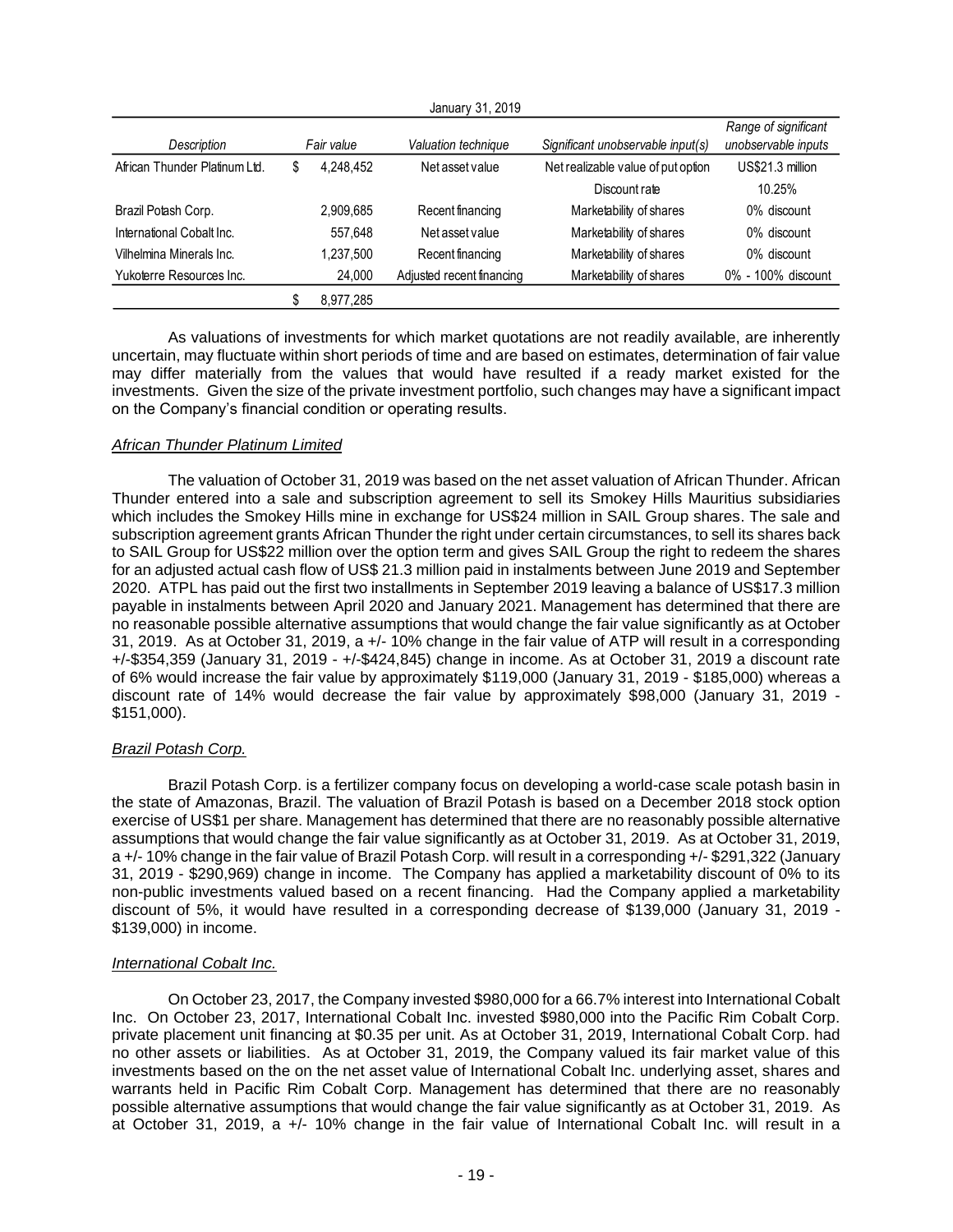corresponding +/- \$44,802 (January 31, 2019 - \$55,765) change in income. The Company has applied a marketability discount of 0% to its non-public investments valued based on a recent financing. Had the Company applied a marketability discount of 5%, it would have resulted in a corresponding decrease of approximately \$21,000 (January 31, 2019 - \$27,000) in income.

During the nine months ended October 31, 2019, the investment in Vihelmina Minerals Inc. was sold and the investment in Yukoterre Resources Inc. was transferred to Level 1.

The sensitivity analysis is intended to reflect the significant uncertainty inherent in the valuation of private investments under current market conditions, and the results cannot be extrapolated due to nonlinear effects that changes in valuation assumptions may have on the estimated fair value of these investments. Furthermore, the analysis does not indicate a probability of changes occurring and it does not necessarily represent the Company's view of expected future changes in the fair value of these investments. Any management actions that may be taken to mitigate the inherent risks are not reflected in this analysis.

# **TRANSACTIONS WITH RELATED PARTIES**

The condensed interim consolidated financial statements include the financial statements of the Company and its subsidiary at its respective ownership listed in the following table.

|                          | Country of Incorporation | % equity interest |
|--------------------------|--------------------------|-------------------|
| Aberdeen (Barbados) Inc. | Barbados                 | 100%              |

### **Compensation of Key Management Personnel of the Company**

In accordance with IAS 24, key management personnel are those persons having authority and responsibility for planning, directing and controlling the activities of the Company directly or indirectly, including any directors (executive and non-executive) of the Company.

The remuneration of directors and key executives is determined by the remuneration committee having regard to the performance of individuals and market trends.

The remuneration of directors and other members of key management personnel during the years were as follows:

|                         | Three months ended October 31. |  |          | Nine months ended October 31, |               |  |          |
|-------------------------|--------------------------------|--|----------|-------------------------------|---------------|--|----------|
|                         | 2019                           |  | 2018     |                               | 2019          |  | 2018     |
| Short-term benefits (*) | 103.500 \$                     |  | 97.500   |                               | 302.500 \$    |  | 292.500  |
| Share-based payments    | $(16.500)$ \$                  |  | (29.861) |                               | $(16,500)$ \$ |  | (29,087) |
|                         | 87.000                         |  | 67.639   |                               | 286,000       |  | 263,413  |

\* Benefits included fees paid to Forbes & Manhattan, Inc.

At October 31, 2019, the Company had accounts payable and accrued liabilities balance of \$44,000 in DSU accrual (January 31, 2018 - \$60,500) owing to its key management and related companies. Such amounts are unsecured, non-interest bearing and with no fixed terms of payment.

The Company shares office space with other companies who may have common officers or directors. The costs associated with this space are administered by an unrelated company.

During the nine months ended October 31, 2019, the Company received return on capital from ATP totaled US\$69,576 (\$860,653). A former director of the Company, George Faught is a director of ATP.

During the nine months ended October 31, 2019, the Company borrowed \$470,000 from Sulliden Mining Capital Inc. ("Sulliden") with interest calculated at 12% per annum. The principal and accrued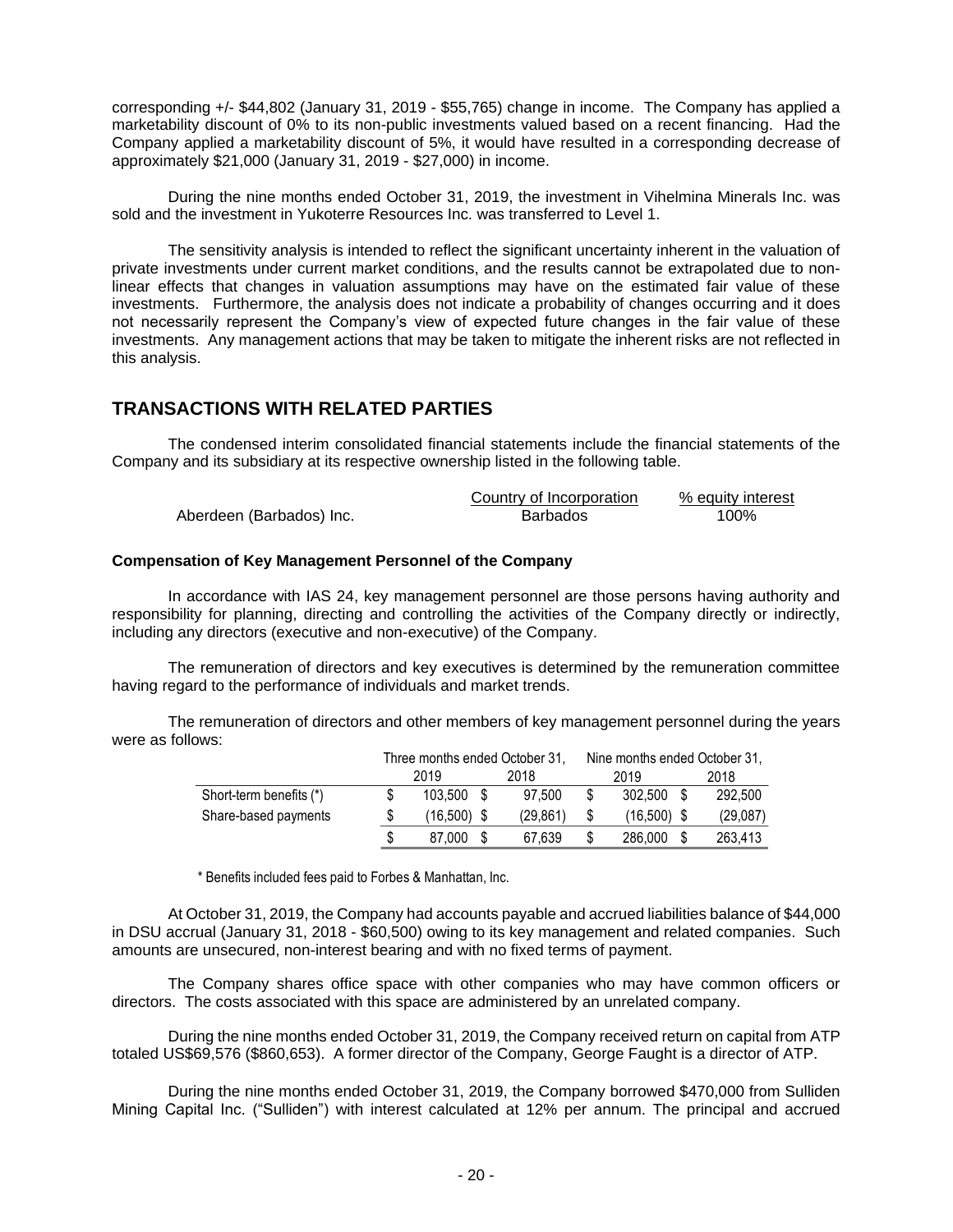interest are due and payable in full on or before February 7, 2020. A director and officer (Stan Bharti) of Aberdeen, is also a director and officer of Sulliden.

Mr. Stan Bharti, a director and officer of the Company, is the Executive Chairman of F&M, a corporation that provides administrative and consulting services to the Company, including but not limited to strategic planning and business development. F&M charges a monthly consulting fee of \$25,000. As of October 31, 2019, \$Nil (January 31, 2019 - \$Nil) was owed to F&M.

The Company was party to a cost sharing policy with F&M whereby the Company will be responsible for 50% of costs, including any reasonable third-party costs such as legal, technical, and/or accounting expenses jointly incurred in connection with, or arising as a result of the pursuit of certain investment opportunities and the subsequent development of any such investment opportunities that are acquired by the Company and F&M up to a maximum of \$500,000. In the event any expenses incurred with respect to the investment opportunities are recouped by either party, such amounts will be allocated 50% to each party. As at October 31, 2016, \$500,000 had been incurred by the Company. On March 27, 2017, the Board amended the cost sharing agreement whereby the Company would pay all legal, technical, and/or accounting expenses in connection with or arising as a result of the pursuit of certain investment opportunities and the subsequent development of any such investment opportunities that are acquired by the Company and F&M. During the nine months ended October 31, 2019, the Company incurred \$3,776 (2018 - \$55,640) of legal and professional fees. As at October 31, 2019 \$1,300,800 (January 31, 2019 - \$1,297,024) had been incurred by the Company. Stan Bharti, an officer and director of the Company, is the Executive Chairman of F&M.

During 2017, the Company entered into a loan agreement with FRC, a corporation controlled by Stan Bharti, a director and officer of the Company. Pursuant to this agreement, the Company has agreed to make loans to FRC up to a maximum of \$1,000,000. The loans will mature and be due and payable on the date on which FRC completes the earlier of (i) an initial public offering of the common shares, or a reverse takeover transaction, or any similar going public transaction or a private financing which shall occur no later than January 1, 2018; or (ii) final settlement or decision with respect to the legal claim FRC has been filed against the estate of Patrick Sheridan and Sheridan Platinum Group.

Pleadings have closed and discoveries are complete, although the parties may conduct further examinations on answers to undertakings and advisements. The next step, once document review of third party records from underwriters is complete, is to schedule and attend at mediation.

If the loan first matures and becomes payable upon the occurrence of an event set out in subparagraphs (i) or (ii), then interest shall be payable on the principal at the rate of 10% per annum, payable on maturity. If the loan first matures and becomes payable upon the occurrence of an event set out in subparagraph (iii), then the loan shall be repaid in full upon FRC paying to the Company an amount equal to: (a) the amount of the principal draw down under this loan by FRC in first priority and senior in right of repayment to any other amount owed by FRC; plus (b) to the extent FRC receives any amount in excess of \$1,000,000 and the fees of external counsel incurred by FRC in connection with an event in subparagraph (iii), 50% of such amount received in excess of the principal drawn down up to a maximum of three times the principal drawn down.

During the nine months ended October 31, 2019, the Company advanced a total of \$67,242 (2018 - \$24,045) to FRC. As at October 31, 2019, \$327,129 (January 31, 2019 - \$259,887) had been advanced pertaining to the loan agreement. The Company has expensed this amount directly in the statement of comprehensive Income (loss) due to the uncertainty of success of the final settlement or decision with respect to the legal claim FRC been filed against the estate of Patrick Sheridan and Sheridan Platinum Group.

The Company provided loans to companies of which directors and officers are also directors and officers of Aberdeen. Directors and officers of Aberdeen may also hold investments in these companies. See Loans Receivable Section for details.

The Company earns financing advisory fees from companies of which directors and officers are also directors and officers of Aberdeen. Directors and officers of Aberdeen may also hold investments in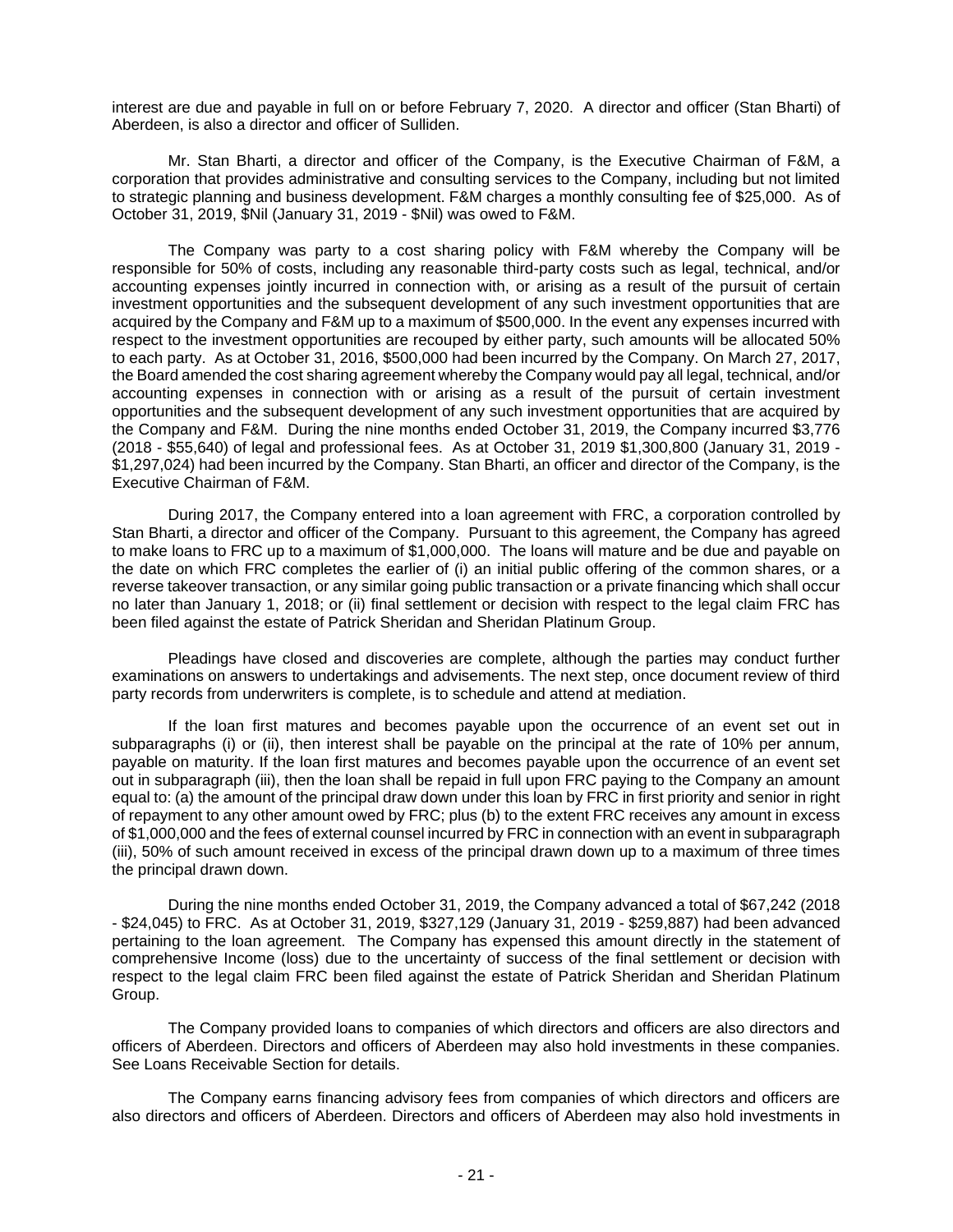these companies. During the nine months ended October 31, 2019, the Company earned \$45,385 (2018 - \$245,103) in advisory fees from Ore Acquisition Partners LP ("Ore") and incurred \$Nil (2018 - \$228,234) in related expenses paid to David Stein and other vendors. The Company has control and direction over investments held by Ore. As at October 31, 2019, the Company held common investments with Ore in Brazil Potash Corp., Panthera Resources PLC. and Sulliden Capital Mining Inc. A former director and officer of Aberdeen, David Stein, is a limited partner in Ore.

The Company's officers and directors may have investments in and hold management and/or director and officer positions in some of the investments that the Company holds.

The following is a list of total investments and the nature of the relationship of the Company's officers or directors with the investment as at October 31, 2019 and January 31, 2019.

|                                      | Nature of relationship                                                                      |    | Estimated  |         |
|--------------------------------------|---------------------------------------------------------------------------------------------|----|------------|---------|
| Investment                           |                                                                                             |    | Fair value | % of FV |
| African Gold Group, Inc.             | Director and officer (Stan Bharti), officer (Ryan Ptolemy) and<br>shareholders              | \$ | 1,217,142  | 7.7%    |
| African Thunder Platinum Limited*    | Former director (George Faught), 10% security holder (Aberdeen)                             |    | 3,543,593  | 22.6%   |
| Apio Africa Ltd.                     | Director (Stan Bharti) and shareholders                                                     |    | 32,966     | 0.2%    |
| Amazon Potash Corporation*           | Director (Stan Bharti), former director (George Faught) and<br>shareholders                 |    |            | 0.0%    |
| Blue Sky Energy Inc.                 | 10% security holder (Aberdeen) and shareholders                                             |    | 2,078,340  | 13.2%   |
| Brazil Potash Corp.*                 | Director (Stan Bharti), officer (Ryan Ptolemy) and shareholders                             |    | 2,913,227  | 18.5%   |
| Earthrenew Inc.                      | Officer (Ryan Ptolemy), 10% security holders (Stan Bharti)<br>and shareholders              |    | 269,862    | 1.7%    |
| Euro Sun Mining Inc.                 | Director (Stan Bharti) and shareholders                                                     |    | 453,690    | 2.9%    |
| Fura Gems Inc.                       | Officer (Ryan Ptolemy), 10% security holders (Stan Bharti)<br>and shareholders              |    | 2,253,405  | 14.3%   |
| International Cobalt Inc.*           | 10% security holder (Aberdeen)                                                              |    | 448,022    | 2.9%    |
| Jourdan Resources Inc.               | 10% security holder (Aberdeen)                                                              |    | 128,333    | 0.8%    |
| Magnolia Colombia Limited            | Director (Maurice Colsen) and shareholders                                                  |    | 120,000    | 0.8%    |
| Panthera Resources PLC               | Former director (David Stein)                                                               |    | 42,402     | 0.3%    |
| Q-Gold Resources Ltd.                | Director (Maurice Colsen), 10% security holders (Aberdeen, Stan<br>Bharti) and shareholders |    | 765,750    | 4.9%    |
| Sulliden Mining Capital Inc.         | Director and officer (Stan Bharti) and shareholders                                         |    | 65,940     | 0.4%    |
| Temujin Mining Corp.*                | Director (Stan Bharti) and shareholders                                                     |    |            | 0.0%    |
| Yukoterre Resources Inc.**           | Director (Maurice Colsen) and shareholders                                                  |    | 147,000    | 0.9%    |
| Total of 13 other investments        | Shareholders/warrant holders                                                                |    | 1,232,048  | 7.9%    |
| Total Investments - October 31, 2019 |                                                                                             | \$ | 15,711,720 | 100.0%  |

\* Private company

\*\* Formerly 2560344 Ontario Inc.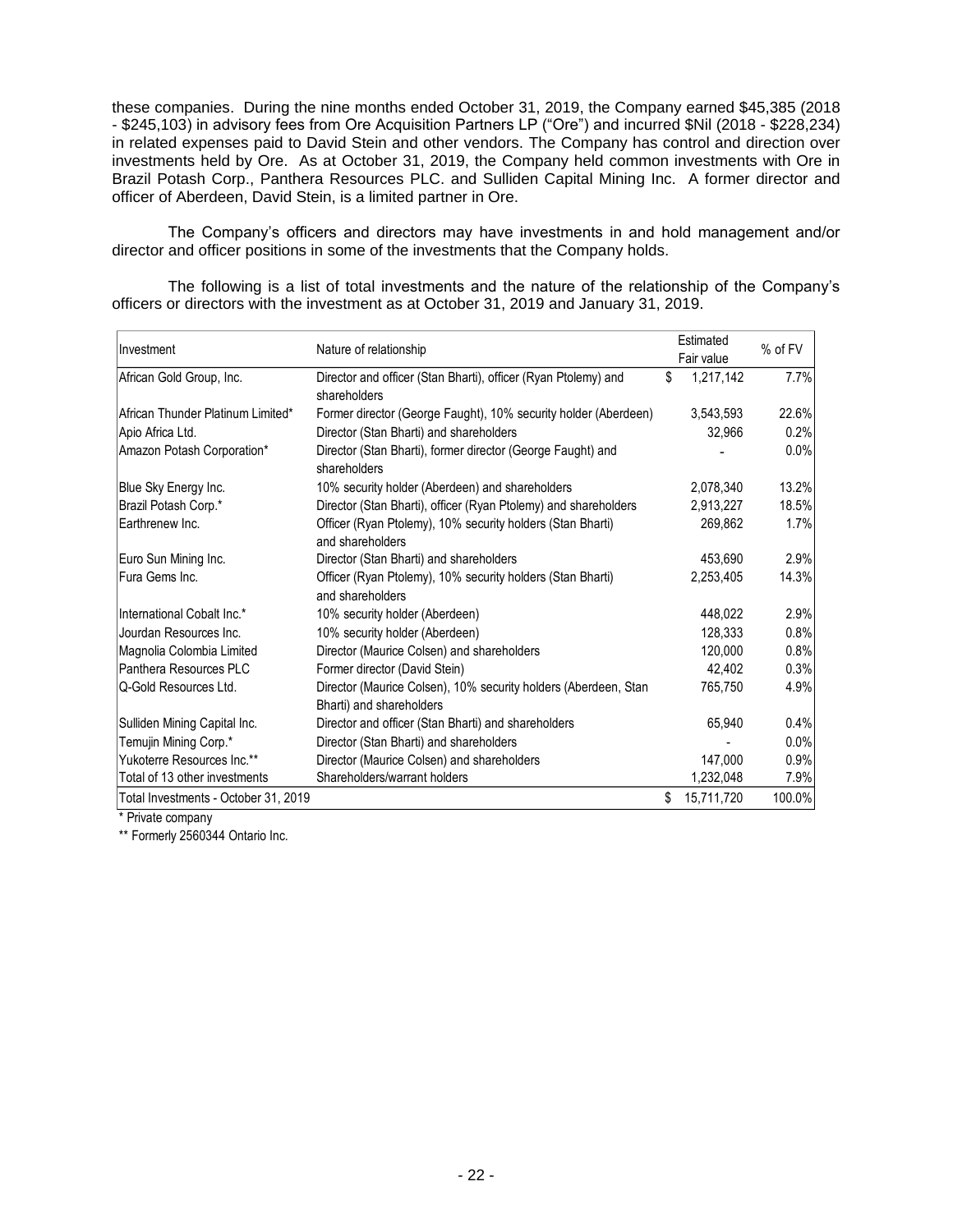|                                      |                                                                       | Estimated  | % of FV |  |
|--------------------------------------|-----------------------------------------------------------------------|------------|---------|--|
| Investment                           | Nature of relationship                                                | Fair value |         |  |
| Earthrenew Inc.**                    | Officer (Ry an Ptolemy) and shareholders                              | 554,862    | 2.6%    |  |
| African Thunder Platinum Limited*    | Director (George Faught), 10% security holder (Aberdeen)              | 4,248,452  | 19.5%   |  |
| Apio Africa Ltd.                     | Director (Stan Bharti) and shareholders                               | 31,849     | 0.1%    |  |
| Amazon Potash Corporation*           | Directors (Stan Bharti, George Faught) and shareholders               |            | 0.0%    |  |
| Aguia Resources Limited              | Director (Stan Bharti), officer (Ry an Ptolemy) and shareholders      | 7,788      | 0.0%    |  |
| Black Iron Inc.                      | Officer (Stan Bharti) and shareholders                                | 408,682    | 1.9%    |  |
| Blue Sky Energy Inc.                 | 10% security holder (Aberdeen) and shareholders                       | 2,078,340  | 9.6%    |  |
| Brazil Potash Corp.*                 | Director (Stan Bharti), officer (Ry an Ptolemy) and shareholders      | 2,909,686  | 13.2%   |  |
| Euro Sun Mining Inc.                 | Director (Stan Bharti) and shareholders                               | 251.574    | 1.2%    |  |
| Fura Gems Inc.                       | Officer (Ry an Ptolemy), 10% security holders (Stan Bharti, Aberdeen) | 6,396,761  | 29.4%   |  |
| International Cobalt Inc.*           | 10% security holder (Aberdeen)                                        | 557,648    | 2.6%    |  |
| Jourdan Resources Inc.               | 10% security holder (Aberdeen)                                        | 410,000    | 1.9%    |  |
| Magnolia Colombia Limited            | Director (Maurice Colsen) and shareholders                            | 70,300     | 0.3%    |  |
| Panthera Resources PLC               | Former director (David Stein)                                         | 16,254     | 0.1%    |  |
| Q-Gold Resources Ltd.                | 10% security holders (Aberdeen, Stan Bharti) and shareholders         | 730,750    | 3.4%    |  |
| Sulliden Mining Capital Inc.         | Director and officer (Stan Bharti) and shareholders                   | 144,900    | 0.7%    |  |
| Temujin Mining Corp.*                | Director (Stan Bharti) and shareholders                               |            | 0.0%    |  |
| Trigon Metals Inc.                   | 10% security holder (Aberdeen) and shareholders                       | 255.387    | 1.2%    |  |
| Vilhelmina Minerals Inc.*            | 10% security holder (Aberdeen)                                        | 1,237,500  | 5.7%    |  |
| Total of 13 other investments        | Shareholders/warrant holders                                          | 1,446,431  | 6.6%    |  |
| Total Investments - January 31, 2019 |                                                                       | 21,757,164 | 100.0%  |  |

\* Private company

\*\* Formerly 2292055 Ontario Ltd.

The Company has a diversified base of investors. To the Company's knowledge, other than Neil S. Subin, no shareholder holds more than 10% of the Company's common shares as of October 31, 2019 and January 31, 2019.

# **OFF BALANCE SHEET ARRANGEMENTS**

The Company is not committed to any off-balance sheet arrangements.

# **CRITICAL ACCOUNTING ESTIMATES**

The Company's accounting policies are described in Note 2 of the annual audited consolidated financial statements for the years ended January 31, 2019 and 2018. The preparation of condensed interim financial statements in conformity with IFRS requires management to make estimates and assumptions which affect the amounts reported in the financial statements and accompanying notes. The following is a list of the accounting policies that the Company believes are critical, due to the degree of uncertainty regarding the estimates and assumptions involved and the magnitude of the asset, liability, revenue or expense being reported.

### *Investments*

Purchases and sales of investments are recognized on a trade date basis. Public and private investments at fair value through profit or loss are initially recognized at fair value with changes in fair value reported in profit (loss).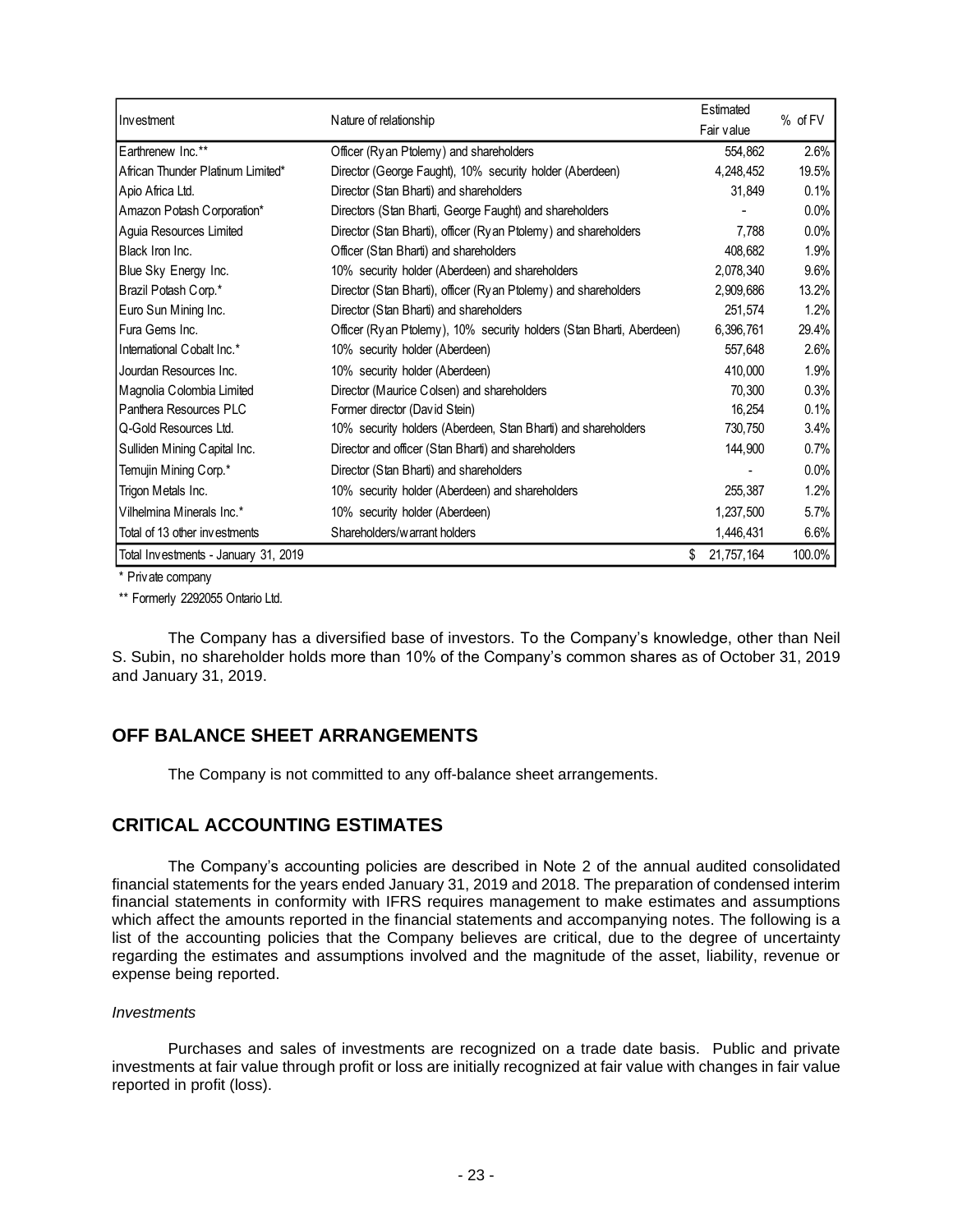At each financial reporting period, the Company's management estimates the fair value of its investments based on the criteria below and reflects such valuations in the condensed interim financial statements.

Transaction costs are expensed as incurred in profit (loss). The determination of fair value requires judgment and is based on market information where available and appropriate. At the end of each financial reporting period, the Company's management estimates the fair value of investments based on the criteria below and reflects such changes in valuations in the statements of comprehensive loss. The Company is also required to present its investments (and other financial assets and liabilities reported at fair value) into three hierarchy levels (Level 1, 2, or 3) based on the transparency of inputs used in measuring the fair value, and to provide additional disclosure in connection therewith. The three levels are defined as follows:

Level 1 – investment with quoted market price; Level 2 – investment which valuation technique is based on observable market inputs; and Level 3 – investment which valuation technique is based on non-observable market inputs.

Publicly-traded investments:

- 1. Securities, including shares, options, and warrants that are traded on a recognized securities exchange and for which no sales restrictions apply are recorded at fair values based on quoted closing prices at the statements of financial position date or the closing price on the last day the security traded if there was no trades at the statements of financial position date. These are included in Level 1.
- 2. Securities that are traded on a recognized securities exchange but are escrowed or otherwise restricted as to sale or transfer are recorded at amounts discounted from market value. Shares that are received as part of a private placement that are subject to a standard four-month hold period are not discounted. In determining the discount for such investments, the Company considers the nature and length of the restriction, business risk of the investee corporation, relative trading volume and price volatility and any other factors that may be relevant to the ongoing and realizable value of the investments. These are included in Level 2.
- 3. Warrants or options of publicly-traded securities which do not have a quoted price are carried at an estimated fair value calculated using the Black-Scholes option pricing model if sufficient and reliable observable market inputs are available. If no such market inputs are available or reliable, the warrants and options are valued at intrinsic value. These are included in Level 2.
- 4. Performance Shares are convertible into common shares if or when the investee companies meet certain milestones. These Performance Shares are recorded at fair value when the certainty of meeting these milestones is reasonably assured. These are included in Level 3.

The amounts at which the Company's publicly-traded investments could be disposed of may differ from carrying values based on market quotes, as the value at which significant ownership positions are sold is often different than the quoted market price due to a variety of factors such as premiums paid for large blocks or discounts due to illiquidity. Such differences could be material.

Privately-held investments:

1. Securities in privately-held companies (other than options and warrants) are initially recorded at cost, being the fair value at the time of acquisition. At the end of each financial reporting period, the Company's management estimates the fair value of investments based on the criteria below and reflects such valuations in the condensed interim financial statements. These are included in Level 3. Options and warrants of private companies are carried at their intrinsic value.

With respect to valuation, the financial information of private companies in which the Company has investments may not always be available, or such information may be limited and/or unreliable. Use of the valuation approach described below may involve uncertainties and determinations based on the Company's judgment and any value estimated from these may not be realized or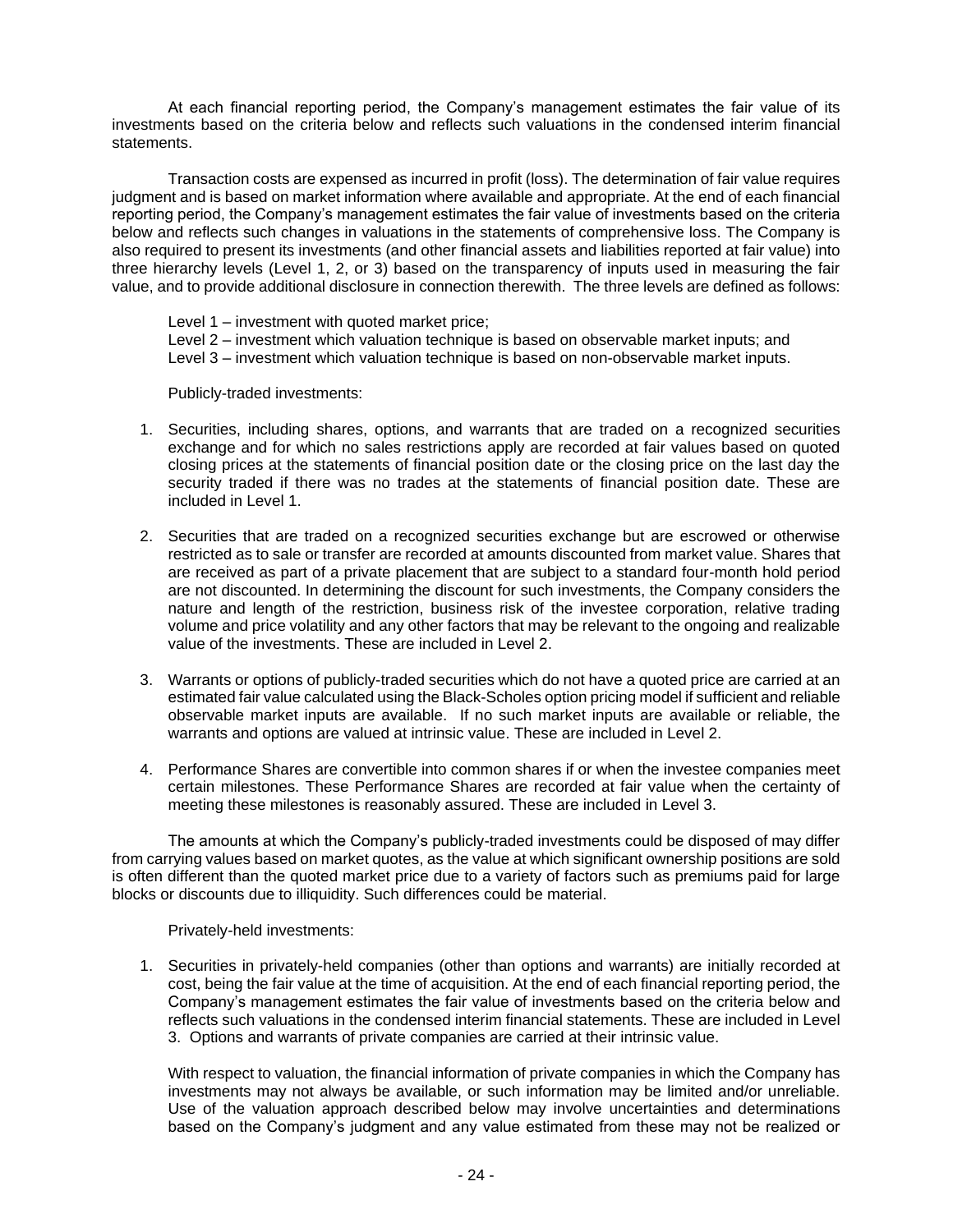realizable. In addition to the events described below, which may affect a specific investment, the Company will take into account general market conditions when valuing the privately-held investments in its portfolio. The absence of these events or any significant change in general market conditions indicates generally that the fair value of the investment has not materially changed.

- 2. An upward adjustment is considered appropriate and supported by pervasive and objective evidence when a significant subsequent equity financing by an unrelated investor at a transaction price higher than the Company's carrying value occurs; or if there have been significant corporate, political or operating events affecting the investee company that, in management's opinion, have a positive impact on the investee company's prospects and therefore its fair value. In these circumstances, the adjustment to the fair value of the investment will be based on management's judgment and any value estimated may not be realized or realizable. Such events include, without limitation:
	- political changes in a country in which the investee company operates that, for example, reduce the corporate tax burden, permit mining where, or to an extent that, it was not previously allowed, or reduce or eliminate the need for permitting or approvals;
	- **•** receipt by the investee company of environmental, mining, aboriginal or similar approvals, which allow the investee company to proceed with its project(s);
	- **•** filing by the investee company of a National Instrument 43-101 technical report in respect of a previously non-compliant resource;
	- release by the investee company of positive exploration results, which either proves or expands their resource prospects; and
	- important positive management changes by the investee company that the Company's management believes will have a very positive impact on the investee company's ability to achieve its objectives and build value for shareholders.
- 3. Downward adjustments to carrying values are made when there is evidence of a decline in value as indicated by the assessment of the financial condition of the investment based on third party financing, operational results, forecasts, and other developments since acquisition, or if there have been significant corporate, political or operating events affecting the investee company that, in management's opinion, have a negative impact on the investee company's prospects and therefore its fair value. The amount of the change to the fair value of the investment is based on management's judgment and any value estimated may not be realized or realizable. Such events include, without limitation:
	- **•** political changes in a country in which the investee company operates that increases the tax burden on companies, that prohibit mining where it was previously allowed, that increases the need for permitting or approvals, etc.;
	- **•** denial of the investee company's application for environmental, mining, aboriginal or similar approvals that prohibit the investee company from proceeding with its projects;
	- the investee company releases negative exploration results;
	- **•** changes to the management of the investee company take place that the Company believes will have a negative impact on the investee company's ability to achieve its objectives and build value for shareholders;
	- the investee company is placed into receivership or bankruptcy; and
	- based on financial information received from the investee company, it is apparent to the Company that the investee company is unlikely to be able to continue as a going concern.

The resulting values may differ from values that would be realized had a ready market existed. The amounts at which the Company's privately-held investments could be disposed of may differ from the carrying value assigned. Such differences could be material.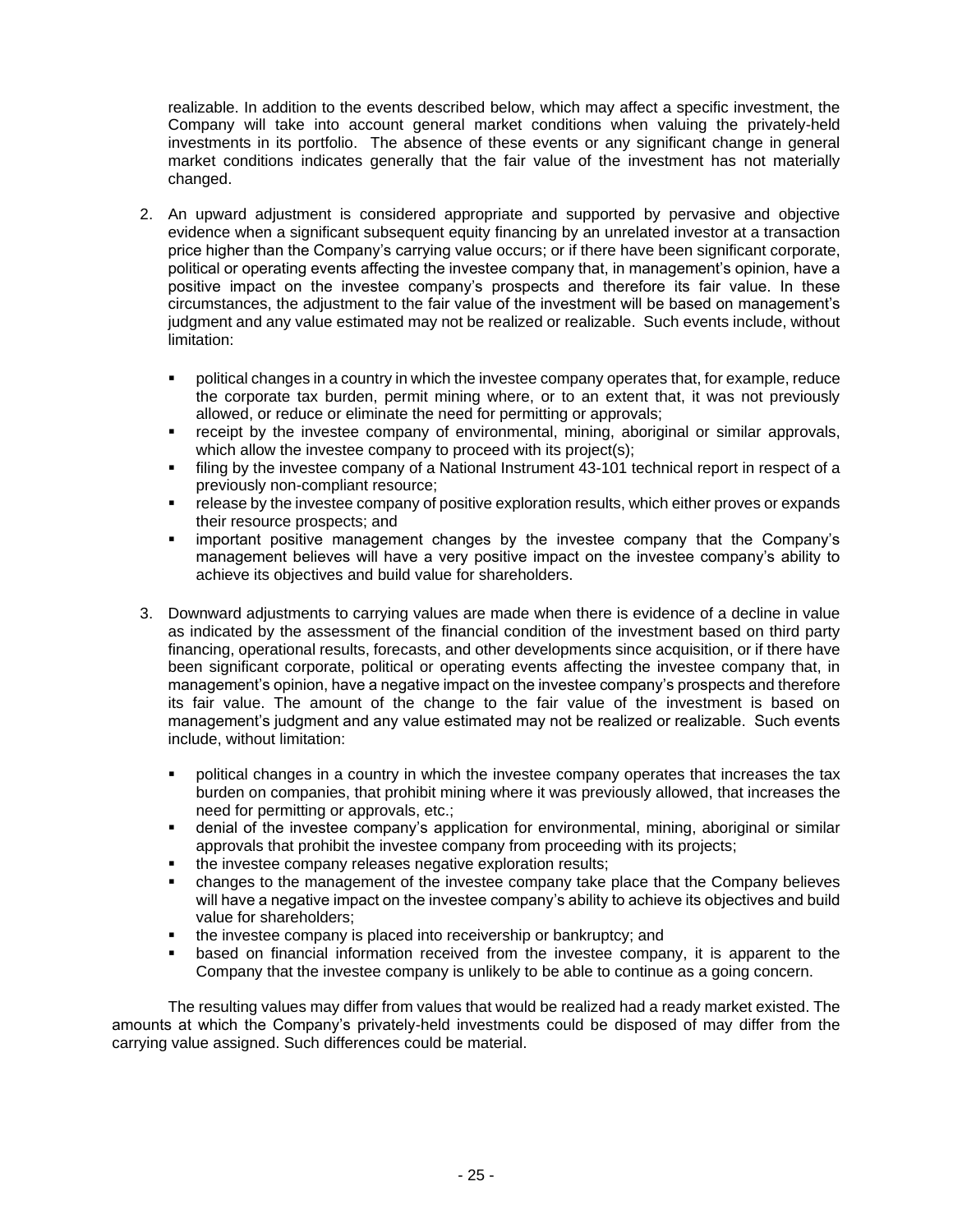#### Investments in associates:

Investments in associates are those entities over which the Company has or is deemed to have significant influence, but not control over, the financial and operating policies. Investments in associates are held as part of the Company's investment portfolio and carried in the statement of financial position at fair value even though the Company may have significant influence over the companies. This treatment is permitted by IAS 28, Investments in Associates and Joint Ventures ("IAS 28"), which allows investments held by venture capital or similar organizations to be excluded from its scope where those investments are measured at fair value through profit or loss in accordance with IFRS 9, with changes in fair value recognized in the statement of comprehensive (loss) within unrealized gains or losses on investments.

### Investments with control:

The Company owns 16.9% of the outstanding common shares and voting rights of African Thunder and 66.7% of the outstanding common shares and voting rights of International Cobalt Inc. There are no contractual arrangements, financial support, or other restrictions with these corporations. The Company has reviewed the guidance on the adoption of IFRS 10, *Consolidated Financial Statements,* and determined that it qualifies for the exemption from consolidation given that the Company has the following typical characteristics of an investment entity, with the exception of Aberdeen (Barbados) Inc. to the extent that these subsidiaries provide services that relate to the Company's investment activities.

- *(a) obtains funds from one or more investors for the purpose of providing those investor(s) with investment management services;*
- *(b) commits to its investor(s) that its business purpose is to invest funds solely for returns from capital appreciation, investment income, or both; and*
- *(c) measures and evaluates the performance of substantially all of its investments on a fair value basis.*

As a result of this exemption, the Company's investment in these companies are recorded as a financial instrument, similarly to Aberdeen's other private investments.

### Loans receivable:

- 1. The recoverability of loan receivable is assessed when events occur indicating impairment. Recoverability is based on factors such as failure to pay interest on time and failure to pay the principal. An impairment loss is recognized in the period when it is determined that the carrying amount of the assets will not be recoverable. At that time the carrying amount is written down to fair value. Secured debentures are financial instruments classified as loans and receivables.
- 2. Convertible debentures and convertible notes issued from publicly traded companies are carried at the higher of the loan receivable value of the loan or the fair value of the common shares or units receivable from the conversion assuming the conversion can be done at the Company's option. The conversion feature of convertible debentures and convertible notes issued from private companies are carried at nominal value. Convertible debentures and convertible notes are financial instruments classified as held for trading.

#### *Financial assets other than investments at fair value*

Financial assets which are managed to collect contractual cash flows made up of principal and interest are designated as at amortized cost. All other financial assets are designated as at fair value through profit or loss. All financial assets are recognized initially at fair value plus, in the case of financial assets designated at amortized cost, directly attributable transaction costs. Financial assets at amortized cost are measured at initial cost plus interest calculated using the effective interest rate method less cumulative repayments and cumulative impairment losses.

A financial asset is derecognized when the rights to receive cash flows from the asset have expired, or the Company has transferred substantially all the risks and rewards of the asset. The Company assesses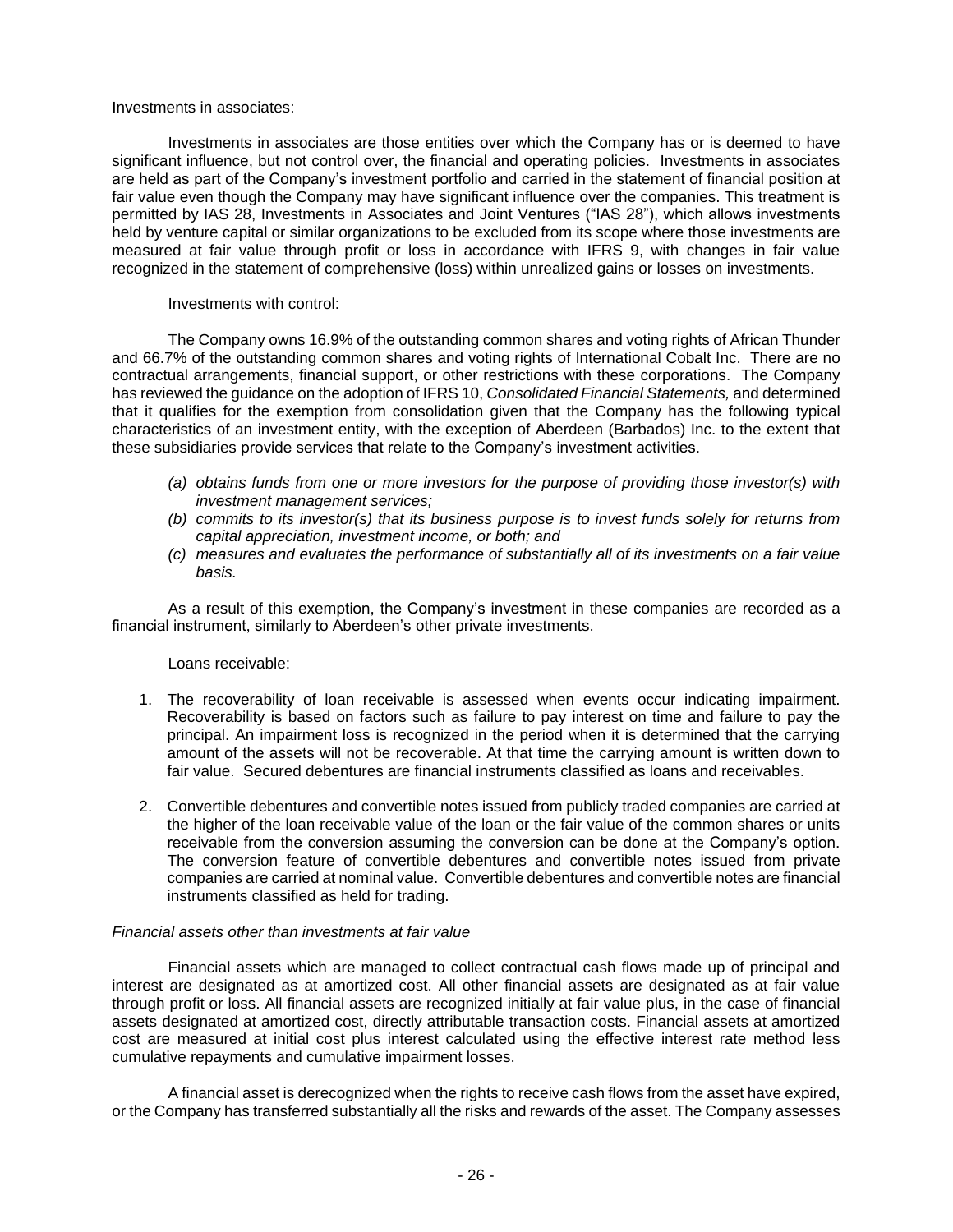at each reporting date whether there is any objective evidence that a financial asset is impaired. For amounts deemed to be impaired, the impairment provision is based upon the expected loss.

#### *Impairment of financial assets*

The Company assesses at each reporting date whether there is any objective evidence that a financial asset or a group of financial assets is impaired. Financial assets are considered to be impaired if objective evidence indicates that a change in the market, economic or legal environment in which the Company invested has had a negative effect on the estimated future cash flows of that asset. An impairment loss in respect of a financial asset measured at amortized cost is calculated as the difference between its carrying amount, and the present value of the estimated future cash flows discounted at the original effective interest rate. An impairment loss in respect of an FVOCI investment is calculated by reference to its fair value.

Impairment losses are recognized in the statement of comprehensive loss. For financial assets measured at amortized cost, any reversal of impairment is recognized in the statement of comprehensive loss.

#### *Revenue Recognition*

Realized gains and losses on the disposal of investments and unrealized gains and losses in the value of investments are reflected in the statement of comprehensive loss on a trade date basis. Upon disposal of an investment, previously recognized unrealized gains or losses are reversed, so as to recognize the full realized gain or loss in the period of disposition. All transaction costs are expensed as incurred. Dividend income is recorded on the ex-dividend date. Interest income and other income are recorded on an accrual basis. Deferred revenue is recognized over the period for which the revenue is earned.

The Company earns advisory service fees as well as interest and dividend income. Such revenue is recognized based on contractual obligations and when collection is reasonably assured. *Income Taxes*

Income tax expense comprises of current and deferred tax. Current tax and deferred tax are recognized in profit or loss except to the extent that it relates to the translation gain or loss on the royalty division, recognized directly in other comprehensive income or loss.

Current tax is the expected tax payable or receivable on the taxable income or loss for the year, using tax rates enacted or substantively enacted at the reporting date, and any adjustment to tax payable in respect of previous years.

Deferred tax is recognized in respect of temporary differences between the carrying amounts of assets and liabilities for financial reporting purposes and the amounts used for taxation purposes. Deferred tax is not recognized for the following temporary differences: the initial recognition of assets or liabilities in a transaction that is not a business combination and that affects neither accounting nor taxable profit or loss, and differences relating to investments in jointly controlled entities to the extent that it is probable that they will not reverse in the foreseeable future. Deferred tax is measured at the tax rates that are expected to be applied to temporary differences when they reverse, based on the laws that have been enacted or substantively enacted by the reporting date. Deferred tax assets and liabilities are offset if there is a legally enforceable right to offset current tax liabilities and assets, and they relate to income taxes levied by the same tax authority on the same taxable entity, or on different tax entities, but they intend to settle current tax liabilities and assets on a net basis or their tax assets and liabilities will be realized simultaneously.

A deferred tax asset is recognized for unused tax losses, tax credits and deductible temporary differences, to the extent that it is probable that future taxable profits will be available against which they can be utilized. Deferred tax assets are reviewed at each reporting date and are reduced to the extent that it is no longer probable that the related tax benefit will be realized.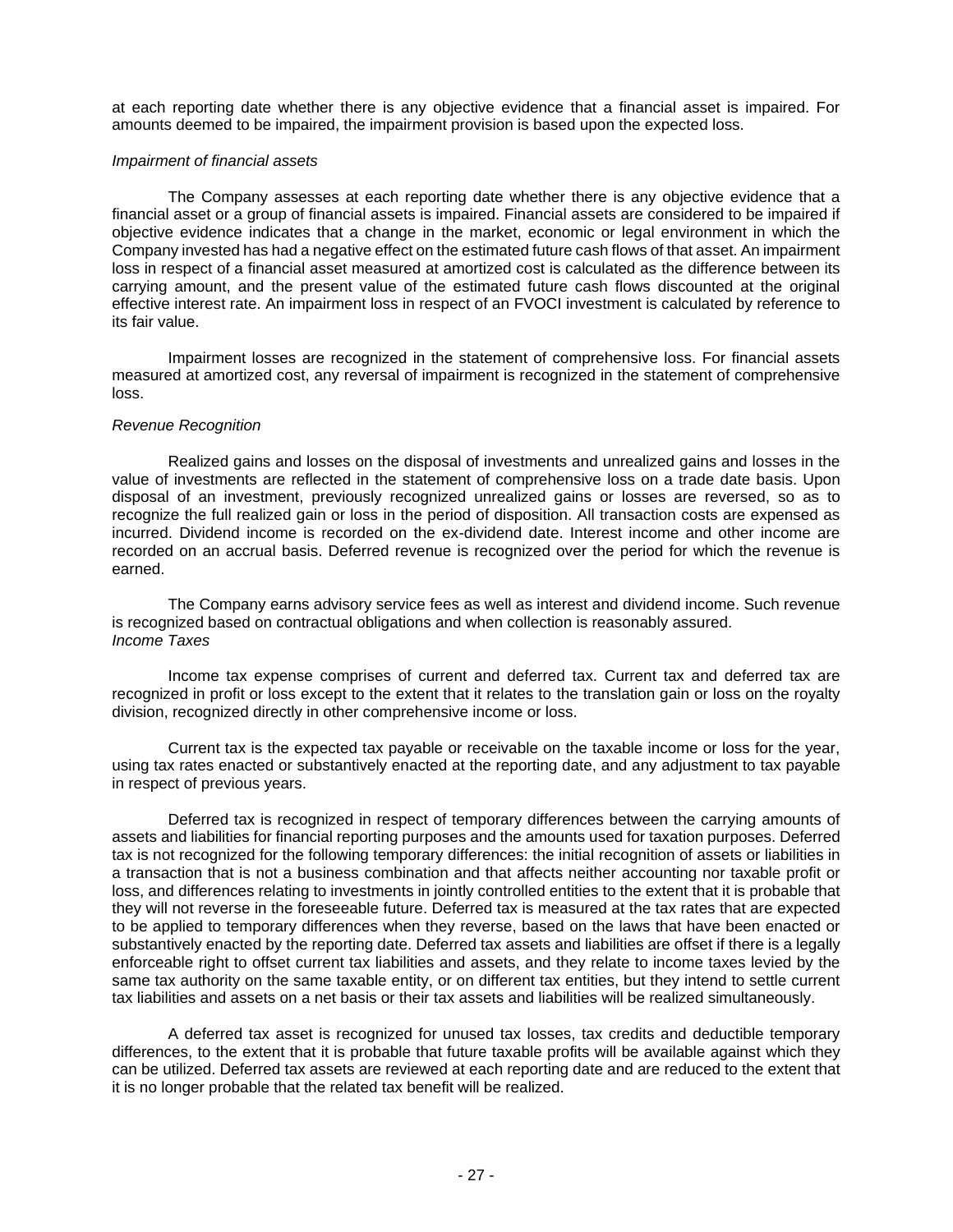#### *Share-Based Payments*

Equity-settled share-based payments to employees and others providing similar services are measured at the fair value of the equity instruments at the grant date. Fair value is measured at grant date and each tranche is recognized on a graded-vesting basis over the period in which options vest. At the end of each reporting period, the Company revises its estimate of the number of equity instruments expected to vest. The impact of the revision of the original estimates, if any, is recognized in profit or loss such that the cumulative expense reflects the revised estimate, with a corresponding adjustment to the equity reserve.

Equity-settled share-based payment transactions with parties other than employees are measured at the fair value of the goods or services received, except where that fair value cannot be estimated reliably, in which case they are measured at the fair value of the equity instruments granted, measured at the date the entity obtains the goods or the counterparty renders the service.

For options that expire unexercised, the recorded value is transferred to retained earnings.

# **SIGNIFICANT ACCOUNTING POLICIES**

### *Future Accounting Policies*

Certain new standards, interpretations, amendments and improvements to existing standards was issued by the IASB or IFRIC that are mandatory for accounting periods beginning on February 1, 2019 or later. Updates that are not applicable or are not consequential to the Company have been excluded. The following have not been adopted and are being evaluated to determine their impact on the Company.

IAS 1 – Presentation of Financial Statements ("IAS 1") and IAS 8 – Accounting Policies, Changes in Accounting Estimates and Errors ("IAS 8") were amended in October 2018 to refine the definition of materiality and clarify its characteristics. The revised definition focuses on the idea that information is material if omitting, misstating or obscuring it could reasonably be expected to influence decisions that the primary users of general purpose financial statements make on the basis of those financial statements. The amendments are effective for annual reporting periods beginning on or after January 1, 2020. Earlier adoption is permitted.

IFRIC 23 – Uncertainty Over Income Tax Treatments ("IFRIC 23") was issued in June 2017 and clarifies the accounting for uncertainties in income taxes. The interpretation committee concluded that an entity shall consider whether it is probable that a taxation authority will accept an uncertain tax treatment. If an entity concludes it is probable that the taxation authority will accept an uncertain tax treatment, then the entity shall determine taxable profit (tax loss), tax bases, unused tax losses and credits or tax rates consistently with the tax treatment used or planned to be used in its income tax filings. If an entity concludes it is not probable that the taxation authority will accept an uncertain tax treatment, the entity shall reflect the effect of uncertainty in determining the related taxable profit (tax loss), tax bases, unused tax losses and credits or tax rates. IFRIC 23 is effective for annual periods beginning on or after January 1, 2019. The adoption of this standard does not result in any material change to the Company's financial statements.

# **RISKS AND UNCERTAINTIES**

The investment in pre-IPO and early stage public resource companies involves significant risks, which even a combination of careful evaluation, experience and knowledge may not eliminate. Certain risk factors listed below are related to investing in the resource industry in general while others are specific to Aberdeen. For an additional discussion of risk factors and other information please refer to the Company's Annual Information Form filed on April 30, 2019, under the profile of the Company at www.sedar.com.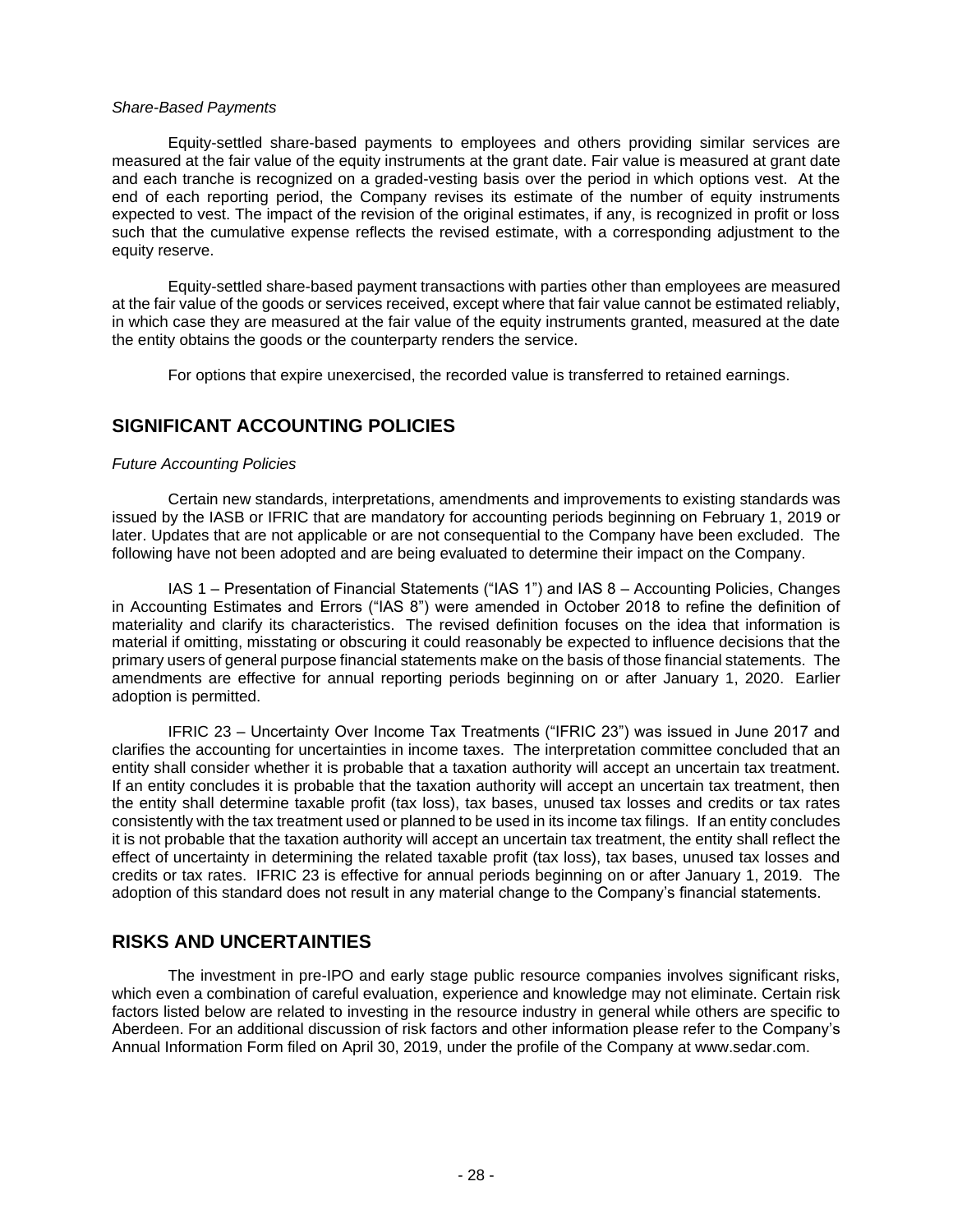### *Portfolio Exposure*

Given the nature of Aberdeen's activities, the results of operations and financial condition of the Company are dependent upon the market value of the securities that comprise the Company's investment portfolio. Market value can be reflective of the actual or anticipated operating results of companies in the portfolio and/or the general market conditions that affect the resource sector. Various factors affecting the resource sector could have a negative impact on Aberdeen's portfolio of investments and thereby have an adverse effect on its business. Additionally, the Company's investments are mostly in small-cap businesses that may never mature or generate adequate returns or may require a number of years to do so. Junior exploration companies may never achieve commercial discoveries and production. This may create an irregular pattern in Aberdeen's investment gains and revenues (if any) and an investment in the Company's securities may only be suitable for investors who are prepared to hold their investment for a long period of time. Macro factors such as fluctuations in commodity prices and global political and economical conditions could have an adverse effect on the resource industry, thereby negatively affecting the Company's portfolio of investments. Company-specific risks, such as the risks associated with mining operations generally, could have an adverse effect on one or more of the investments in the portfolio at any point in time. Company-specific and industry-specific risks that materially adversely affect the Company's investment portfolio may have a materially adverse impact on operating results.

### *Concentration of Investments*

Other than as described herein, there are no restrictions on the proportion of the Company's funds and no limit on the amount of funds that may be allocated to any particular investment. The Company may participate in a limited number of investments and, as a consequence, its financial results may be substantially adversely affected by the unfavourable performance of a single investment. Completion of one or more investments may result in a highly concentrated investment in a particular company, commodity or geographic area, resulting in the performance of the Company depending significantly on the performance of such company, commodity or geographic area. As at October 31, 2019, ATP, BPC, Fura represented approximately 15%, 14% and 10%, respectively of the Company's total assets, respectively. As a result, the valuation of these investments and the overall financial condition of the Company depends on the performance of these three investee companies.

### *Private Issuers and Illiquid Securities*

Aberdeen invests in securities of private issuers. Securities of private issuers may be subject to trading restrictions, including hold periods, and there may not be any market for such securities. These limitations may impair the Company's ability to react quickly to market conditions or negotiate the most favourable terms for exiting such investments. Investments in private issuers are subject to a relatively high degree of risk. There can be no assurance that a public market will develop for any of Aberdeen's private company investments, or that the Company will otherwise be able to realize a return on such investments.

The value attributed to securities of private issuers will be the cost thereof, subject to adjustment in limited circumstances, and therefore may not reflect the amount for which they can actually be sold. Because valuations, and in particular valuations of investments for which market quotations are not readily available, are inherently uncertain, may fluctuate within short periods of time and may be based on estimates, determinations of fair value may differ materially from the values that would have resulted if a ready market had existed for the investments.

Aberdeen also invests in illiquid securities of public issuers. A considerable period of time may elapse between the time a decision is made to sell such securities and the time the Company is able to do so, and the value of such securities could decline during such period. Illiquid investments are subject to various risks, particularly the risk that the Company will be unable to realize its investment objectives by sale or other disposition at attractive prices or otherwise be unable to complete any exit strategy. In some cases, the Company may be prohibited by contract or by law from selling such securities for a period of time or otherwise be restricted from disposing of such securities. Furthermore, the types of investments made may require a substantial length of time to liquidate.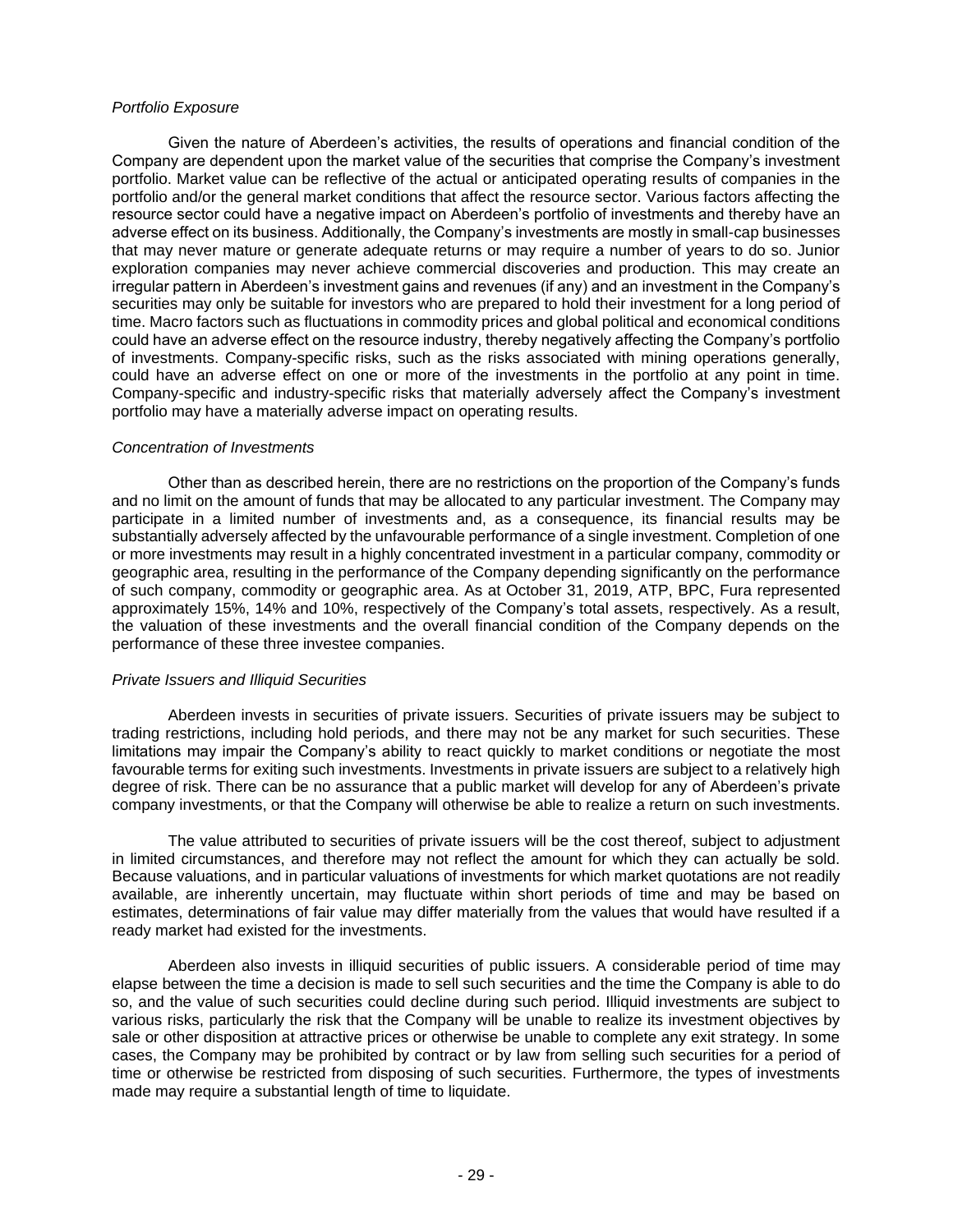The Company may also make direct investments in publicly-traded securities that have low trading volumes. Accordingly, it may be difficult to make trades in these securities without adversely affecting the price of such securities.

### *Cash Flow and Revenue*

Aberdeen's revenue and cash flow is generated primarily from financing activities, proceeds from the disposition of investments and management fees from Ore. The availability of these sources of income and the amounts generated from these sources are dependent upon various factors, many of which are outside of the Company's direct control. The Company's liquidity and operating results may be adversely affected if its access to the capital markets is hindered, whether as a result of a downturn in the market conditions generally or to matters specific to the Company, or if the value of its investments decline, resulting in losses upon disposition.

### *Dependence on Management, Directors and Investment Committee*

Aberdeen is dependent upon the efforts, skill and business contacts of key members of management, for among other things, the information and deal flow they generate during the normal course of their activities and the synergies that exist amongst their various fields of expertise and knowledge. Accordingly, the Company's success may depend upon the continued service of these individuals who are not obligated to remain consultants to Aberdeen. The loss of the services of any of these individuals could have a material adverse effect on the Company's revenues, net income and cash flows and could harm its ability to maintain or grow existing assets and raise additional funds in the future.

### *Sensitivity to Macro-Economic Conditions*

Due to the Company's focus on the resource industry, the success of Aberdeen's investments is interconnected to the strength of the mining, agriculture and other commodity industries. The Company may be adversely affected by the falling share prices of the securities of investee companies; as Aberdeen's share prices have directly and negatively affected the estimated value of Aberdeen's portfolio of investments. The Company may also be adversely affected by fluctuations in commodity prices which may dictate the prices at which resource companies can sell their product. The participation and involvement of Aberdeen representatives with investee companies, the related demand on their time and the capital resources required of Aberdeen may be expected to increase in the event of any weaknesses in the macroeconomic conditions affecting these companies, as it would be expected that the Company would be required to expend increased time and efforts reviewing strategic alternatives and attracting any funding required for such investee companies. The factors affecting current macro-economic conditions are beyond the control of the Company.

### *Possible Volatility of Stock Price*

The market prices of the Company's common shares have been and may continue to be subject to wide fluctuations in response to factors such as actual or anticipated variations in its results of operations, changes in financial estimates by securities analysts, general market conditions and other factors. Market fluctuations, as well as general economic, political and market conditions such as recessions, interest rate changes or international currency fluctuations may adversely affect the market price of the common shares. The purchase of common shares involves a high degree of risk and should be undertaken only by investors whose financial resources are sufficient to enable them to assume such risks and who have no need for immediate liquidity in their investment. Securities of the Company should not be purchased by persons who cannot afford the possibility of the loss of their entire investment. Furthermore, an investment in the Company should not constitute a major portion of an investor's portfolio.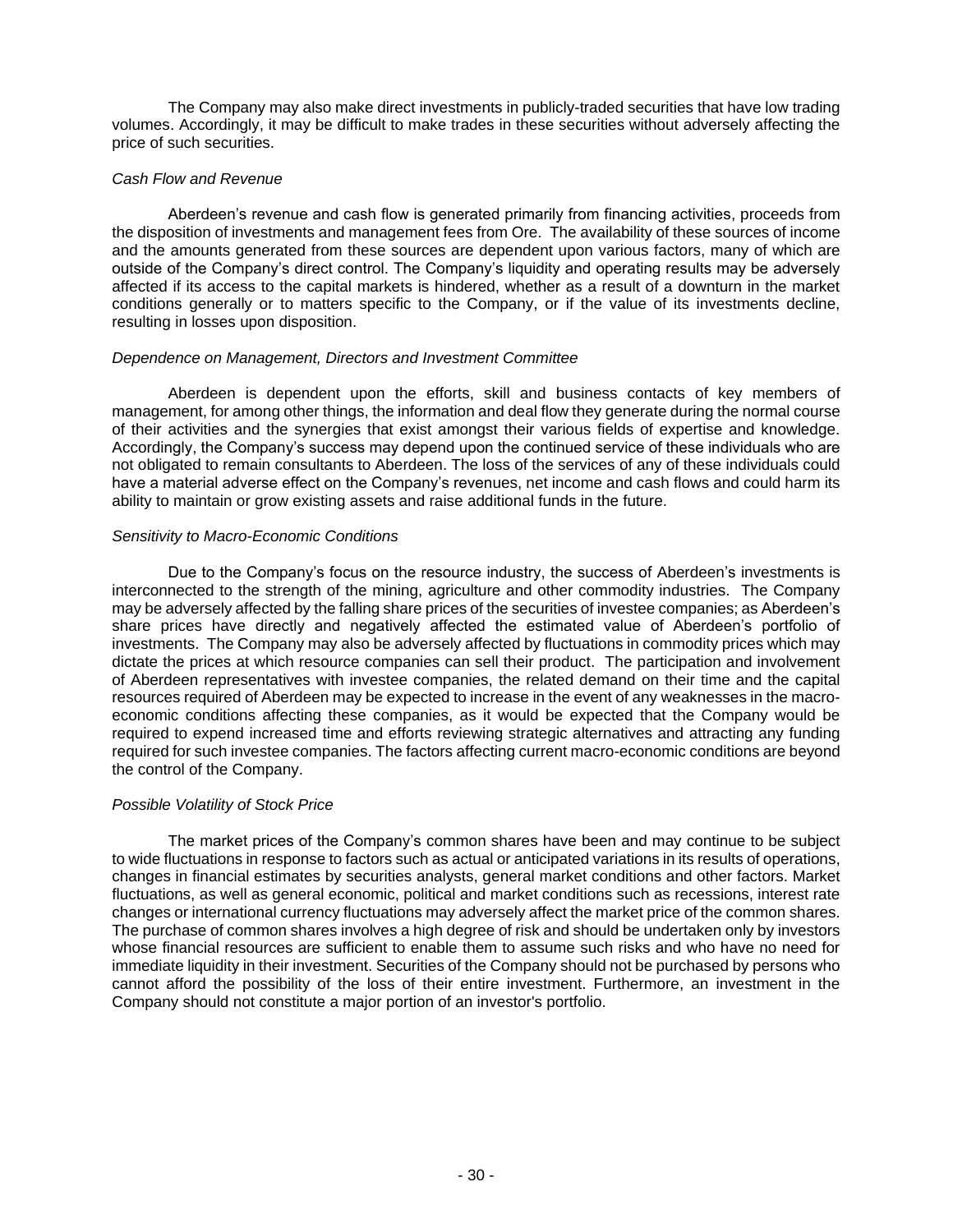#### *Trading Price of Common Shares Relative to Net Asset Value*

Aberdeen is neither a mutual fund nor an investment fund and due to the nature of its business and investment strategy and the composition of its investment portfolio, the market price of its common shares, at any time, may vary significantly from the Company's net asset value per common share. This risk is separate and distinct from the risk that the market price of the common shares may decrease.

#### *Available Opportunities and Competition for Investments*

The success of the Company's operations will depend upon: (i) the availability of appropriate investment opportunities; (ii) the Company's ability to identify, select, acquire, grow and exit those investments; and (iii) the Company's ability to generate funds for future investments. Aberdeen can expect to encounter competition from other entities having similar investment objectives, including institutional investors and strategic investors. These groups may compete for the same investments as Aberdeen, may be better capitalized, have more personnel, have a longer operating history and have different return targets. As a result, the Company may not be able to compete successfully for investments. In addition, competition for investments may lead to the price of such investments increasing that may further limit the Company's ability to generate desired returns. There can be no assurance that there will be a sufficient number of suitable investment opportunities available to invest in or that such investments can be made within a reasonable period of time. There can be no assurance that the Company will be able to identify suitable investment opportunities, acquire them at a reasonable cost or achieve an appropriate rate of return. Identifying attractive opportunities is difficult, highly competitive and involves a high degree of uncertainty. Potential returns from investments will be diminished to the extent that the Company is unable to find and make a sufficient number of investments.

#### *Share Prices of Investments*

Investments in securities of public companies are subject to volatility in the share prices of the companies. There can be no assurance that an active trading market for any of the subject shares is sustainable. The trading prices of the subject shares could be subject to wide fluctuations in response to various factors beyond Aberdeen's control, including, quarterly variations in the subject companies' results of operations, changes in earnings, results of exploration and development activities, estimates by analysts, conditions in the resource industry and general market or economic conditions. In recent years equity markets have experienced extreme price and volume fluctuations. These fluctuations have had a substantial effect on market prices, often unrelated to the operating performance of the specific companies. Such market fluctuations could adversely affect the market price of the Company's investments.

### *Additional Financing Requirements*

The Company anticipates ongoing requirements for funds to support its growth and may seek to obtain additional funds for these purposes through public or private equity, or debt financing. There are no assurances that additional funding will be available at all, on acceptable terms or at an acceptable level. Any additional equity financing may cause shareholders to experience dilution, and any debt financing would result in interest expense and possible restrictions on the Company's operations or ability to incur additional debt. Any limitations on the Company's ability to access the capital markets for additional funds could have a material adverse effect on its ability grow its investment portfolio.

### *No Guaranteed Return*

There is no guarantee that an investment in the Company's securities will earn any positive return in the short term or long term. The task of identifying investment opportunities, monitoring such investments and realizing a significant return is difficult. Many organizations operated by persons of competence and integrity have been unable to make, manage and realize a return on such investments successfully. In addition, past performance provides no assurance of future success.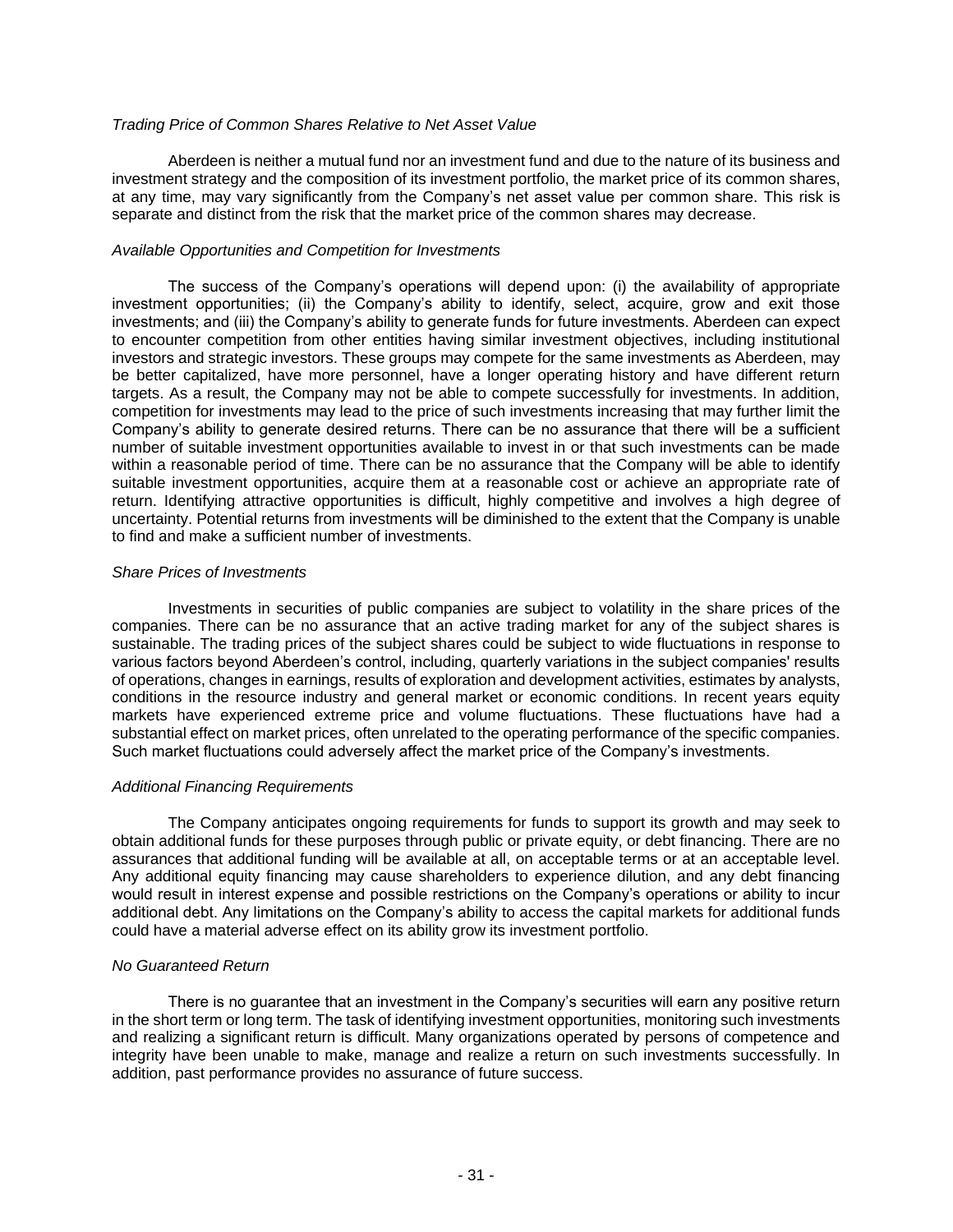#### *Management of Aberdeen's Growth*

Significant growth in the business, as a result of acquisitions or otherwise, could place a strain on the Company's managerial, operational and financial resources and information systems. Future operating results will depend on the ability of senior management to manage rapidly changing business conditions, and to implement and improve the Company's technical, administrative and financial controls and reporting systems. No assurance can be given that the Company will succeed in these efforts. The failure to effectively manage and improve these systems could increase costs, which could have a materially adverse effect the Company's operating results and overall performance.

#### *Due Diligence*

The due diligence process undertaken by the Company in connection with investments may not reveal all facts that may be relevant in connection with an investment. Before making investments, the Company conducts due diligence that it deems reasonable and appropriate based on the facts and circumstances applicable to each investment. When conducting due diligence, the Company may be required to evaluate important and complex business, financial, tax, accounting, environmental and legal issues. Outside consultants, legal advisors, accountants and investment banks may be involved in the due diligence process in varying degrees depending on the type of investment. Nevertheless, when conducting due diligence and making an assessment regarding an investment, the Company relies on resources available, including information provided by the target of the investment and, in some circumstances, thirdparty investigations. The due diligence investigation that is carried out with respect to any investment opportunity may not reveal or highlight all relevant facts that may be necessary or helpful in evaluating such investment opportunity. Moreover, such an investigation will not necessarily result in the investment being successful.

#### *Exchange Rate Fluctuations*

A significant portion of the Company's investment portfolio could be invested in US dollar denominated investments or other foreign currencies. Changes in the value of the foreign currencies in which the Company's investments are denominated could have a negative impact on the ultimate return on its investments and overall financial performance.

### *Non-controlling Interests*

The Company's investments include debt instruments and equity securities of companies that it does not control. Such instruments and securities may be acquired through trading activities or through purchases of securities from the issuer. These investments are subject to the risk that the company in which the investment is made may make business, financial or management decisions with which Aberdeen does not agree or that the majority stakeholders or the management of the investee Company may take risks or otherwise act in a manner that does not serve the Company's interests. If any of the foregoing was to occur, the values of the Company's investments could decrease and its financial condition, results of operations and cash flow could suffer as a result.

### *Commodity Price*

Commodity price risk is the risk that the fair values or cash flows associated with the Company's investments will vary due to changes in the prices of a particular commodity, e.g. oil, natural gas liquids, natural gas, agricultural crops or livestock. The Company's investee companies may engage in various programs to mitigate exposure to commodity price risk.

The Company is exposed to commodity price risk in respect of several of its investments since their revenues are dependent on the market price of metallurgical and thermal coal, petroleum, natural gas or agricultural products. The price of these commodities is volatile and subject to fluctuations that may have a significant effect on the ability of the investee companies to meet their obligations, capital spending targets or commitments, and expected operational results which in turn impacts their fair values as recorded by the Company.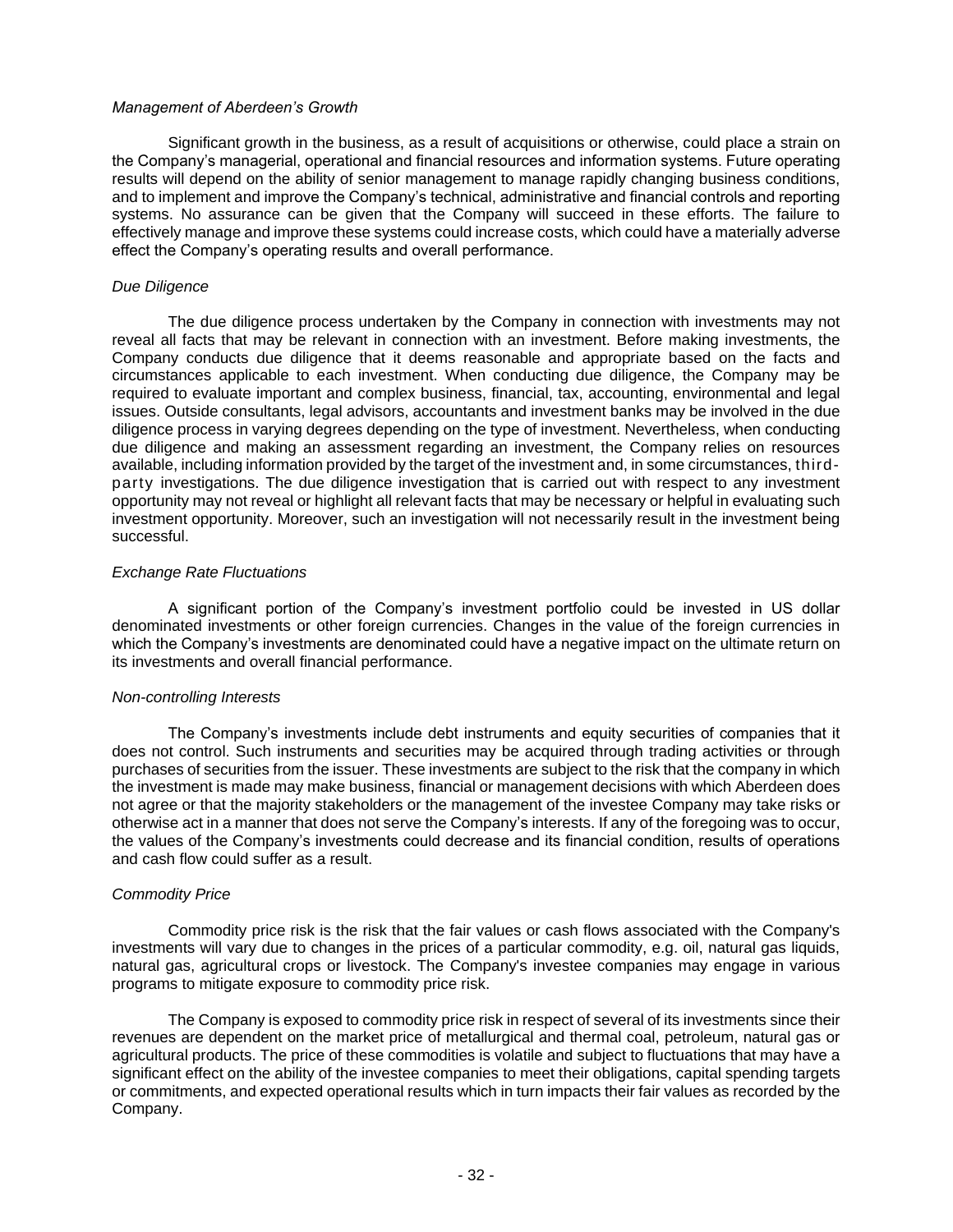The value of Aberdeen's investment portfolio will be significantly affected by changes in the market price of platinum, palladium, rhodium and other commodities. Platinum prices fluctuate substantially and are affected by numerous factors beyond the control of Aberdeen, including levels of supply and demand, inflation and the level of interest rates, the strength of the US dollar and geopolitical events. Such external economic factors are in turn influenced by changes in international investment patterns, monetary systems and political developments.

Platinum, by its nature, is subject to wide price fluctuations and future material price declines will result in a decrease in revenue or, in the case of severe declines that cause a suspension or termination of production, a complete cessation of revenue from these royalties. The platinum market tends to be cyclical, and a general downturn in overall commodity prices could result in a significant decrease in overall revenue. Any such price decline may result in a material and adverse effect on Aberdeen's profitability, results of operation and financial condition.

### **Mining Operations; Operations in Developing Countries**

### *Third Parties Operations*

The value of investment's that Aberdeen hold is based on production or development activities by third party property owners and operators. Aberdeen does not participate in the decision making process, as the owners and operators have the power to determine the manner in which the subject properties are exploited, including decisions to expand, continue or reduce production from a property, decisions about the marketing of products extracted from the property and decisions to advance exploration efforts and conduct development of non-producing properties. The interests of third party owners and operators and those of Aberdeen on the relevant properties may not always be aligned. As an example, it will usually be in the interest of Aberdeen to advance development and production on properties as rapidly as possible in order to maximize near-term cash flow, while third party owners and operators may take a more cautious approach to development as they are at risk on the cost of development and operations.

### *Exploration, Development and Operating Risks*

The exploration for, development, mining and processing of mineral deposits involves significant risks that even a combination of careful evaluation, experience and knowledge may not eliminate. Mining operations generally involve a high degree of risk. The mining operations of African Thunder Platinum (the "Mining Operations") are subject to most of the hazards and risks normally encountered in the exploration, development and production of ore, including unusual and unexpected geology formations, rock bursts, cave-ins, flooding and other conditions involved in the drilling and removal of material, any of which could result in damage to, or destruction of, mines and other producing facilities, damage to life or property, environmental damage and possible legal liability.

Mineral exploration is highly speculative in nature. There is no assurance that exploration efforts will be successful. Even when mineralization is discovered, it may take several years until production is possible, during which time the economic feasibility of production may change. Substantial expenditures are required to establish proven and probable mineral reserves through drilling. Because of these uncertainties, no assurance can be given that exploration programs will result in the establishment or expansion of mineral resources or mineral reserves. There is no certainty that the expenditures made by PLASA towards the search and evaluation of mineral deposits will result in discoveries or development of commercial quantities of ore.

### *Limited Access to Operations Information*

As a shareholder, Aberdeen has limited access to data on the operations of investees and to the actual properties themselves. The limited access to data and disclosure regarding the operations of the properties in which Aberdeen has an interest may restrict Aberdeen's ability to enhance its performance that may result in a material and adverse effect on Aberdeen's profitability, results of operation and financial condition.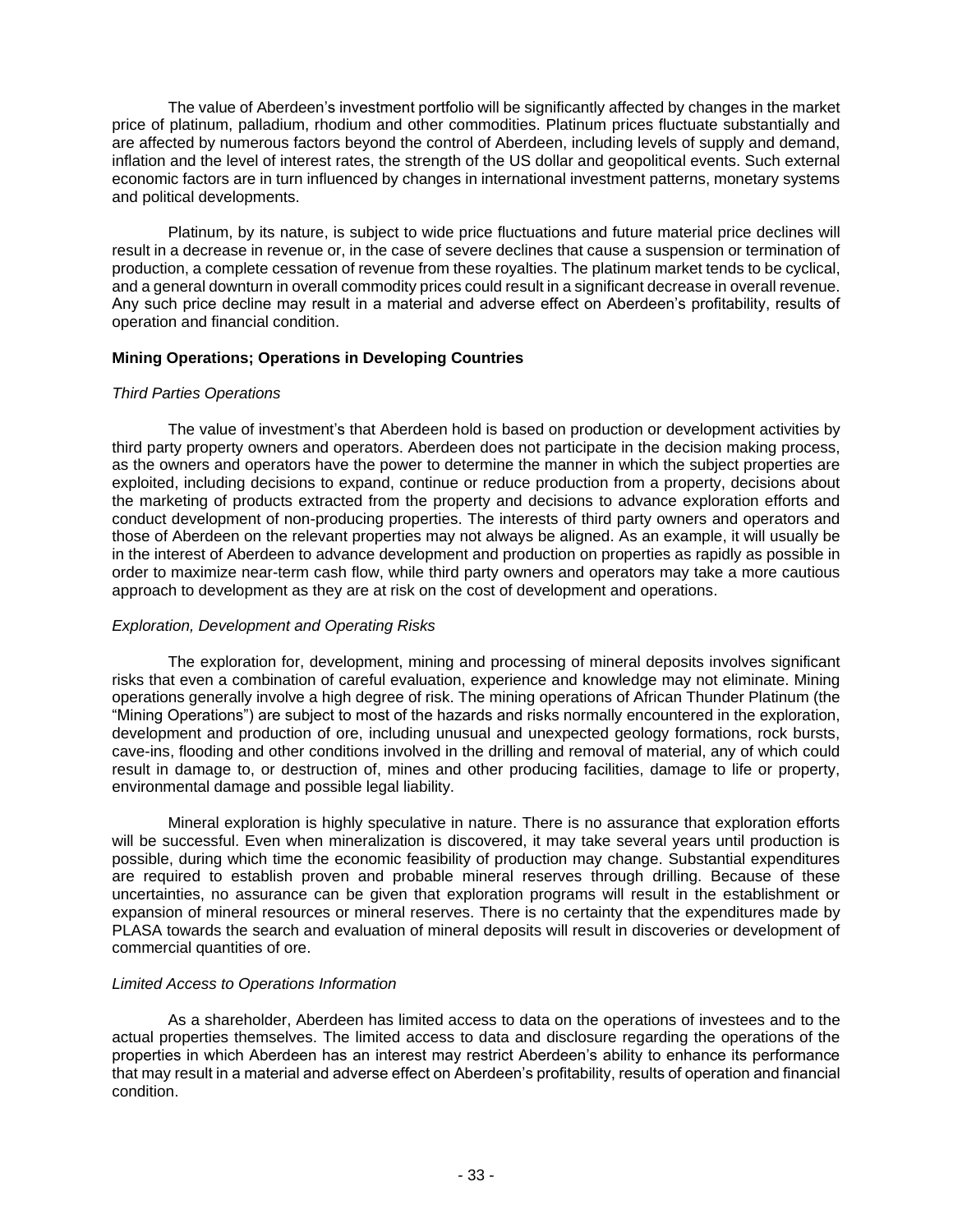In addition, the Company relies on projections of platinum production from the Mining Operations that are prepared by African Thunder and their respective advisors for investment valuation purposes. Differences between estimated and actual future platinum production could result in an adverse effect on Aberdeen's results of operations and financial condition.

### *Impact of Adverse Developments Related to Subject Properties*

The investments that Aberdeen holds are significant to the business and valuation of Aberdeen. Any adverse development affecting the operation of, production from or recoverability of reserves from the African Thunder, unusual and unexpected geologic formations, seismic activity, rock bursts, cave-ins, flooding and other conditions involved in the drilling and removal of material, any of which could result in damage to, or destruction of, mines and other producing facilities, damage to life or property, environmental damage, hiring suitable personnel and engineering contractors, or securing supply agreements on commercially suitable terms, may have a material adverse effect on Aberdeen's profitability, financial condition and results of operations. In addition, Aberdeen has no control over operational decisions made by the third party owners and operators of these projects. Any adverse decision made by the owners and operators, including for example, alterations to mine plans or production schedules, may impact the timing and amount of royalty revenue that Aberdeen receives and may have a material adverse effect on Aberdeen's profitability, financial condition and results of operation.

#### *Environmental Risks and Hazards*

All phases of the Mining Operations are subject to environmental regulation in the various jurisdictions in which they operate. Environmental legislation is evolving in a manner which will require stricter standards and enforcement, increased fines and penalties for non-compliance, more stringent environmental assessments of proposed projects and a heightened degree of responsibility for companies and their officers, directors and employees. There is no assurance that future changes in environmental regulation, if any, will not adversely affect the Mining Operations. Environmental hazards may exist on the properties that are unknown to the Mining Operations at present which have been caused by previous or existing owners or operators of the properties. African Thunder may become liable for such environmental hazards caused by previous owners or operators of the properties.

Failure to comply with applicable laws, regulations and permitting requirements may result in enforcement actions thereunder, including orders issued by regulatory or judicial authorities causing operations to cease or be curtailed, and may include corrective measures requiring capital expenditures, installation of additional equipment or remedial actions. Parties engaged in mining operations or in the exploration or development of mineral properties may be required to compensate those suffering loss or damage by reason of the mining activities and may have civil or criminal fines or penalties imposed for violations of applicable laws or regulations.

#### *Government Regulation, Permits and Licences*

The exploration and development activities related to the Mining Operations are subject to various laws governing prospecting, development, production, taxes, labour standards and occupational health, mine safety, toxic substance and other matters. Exploration, development and mining activities are also subject to various laws and regulations relating to the protection of the environment. These laws mandate, among other things, the maintenance of air and water quality standards and land reclamation. These laws also place limitations on the generation, transportation, storage and disposal of solid and hazardous waste. Although the Company is not aware that the Mining Operations are not currently carried out in accordance with all applicable rules and regulations, no assurance can be given that new rules and regulations will not be enacted or that existing rules and regulations will not be applied in a manner which could limit or curtail production or development, mining and milling or that more stringent implementation thereof could have a substantial adverse impact on the Mining Operations.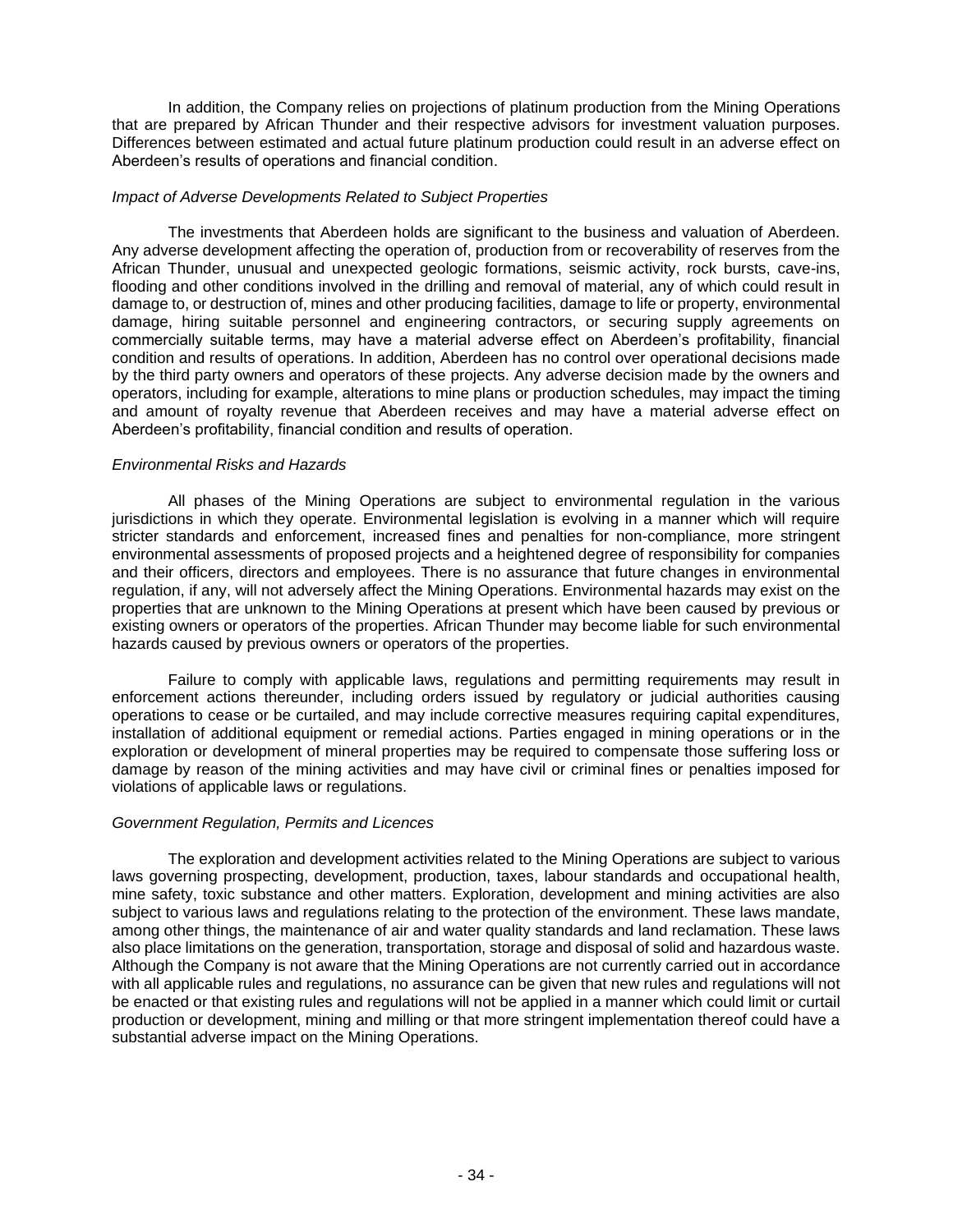Government approvals, licences and permits are currently, and will in the future be, required in connection with the Mining Operations. To the extent such approvals are required and not obtained, the Mining Operations may be curtailed or prohibited from proceeding with planned operations, which could have an impact on the business and financial condition of the Company. Failure to comply with applicable laws, regulations and permitting requirements may result in enforcement actions thereunder, including orders issued by regulatory or judicial authorities causing operations to cease or be curtailed.

Amendments to current laws, regulations and permits governing operations and activities of mining companies, or more stringent implementation thereof, could have a material adverse impact on the Mining Operations and cause reduction in levels of production or require abandonment or delays in operations at the Mining Operations.

### *Permitting*

The Mining Operations are subject to receiving and maintaining permits from appropriate governmental authorities. Although the Company believes that the owners and operators of the Mining Operations currently have, or will obtain in due course, all required permits for their respective operations, there is no assurance that delays will not occur in connection with obtaining all necessary renewals of such permits for the existing operations, additional permits for any possible future changes to operations or additional permits associated with new legislation. Prior to any development on any of the properties, permits from appropriate governmental authorities may be required. There can be no assurance that the owners or operators of the Mining Operations will continue to hold all permits necessary to develop or continue operating at any particular property.

Failure to comply with applicable laws, regulations and permitting requirements may result in enforcement actions thereunder, including orders issued by regulatory or judicial authorities causing operations to cease or be curtailed. Parties engaged in Mining Operations may be required to compensate those suffering loss or damage by reason of the mining activities and may be liable for civil or criminal fines or penalties imposed for violations of applicable laws or regulations. Amendments to current laws, regulations and permitting requirements, or more stringent application of existing laws, may have a material adverse impact on the owners or operators of the Mining Operations, resulting in increased capital expenditures or production costs, reduced levels of production at producing properties or abandonment or delays in development of properties.

### *Dependence on Good Relations with Employees*

Production at the Mining Operations depends on the efforts of its employees. There is intense competition for geologists and persons with mining expertise. The ability of African Thunder to hire and retain geologists and persons with mining expertise is key to the Mining Operations. Further, relations with employees may be affected by changes in the scheme of labour relations that may be introduced by the relevant South African governmental authorities. Changes in such legislation or otherwise in African Thunder's relationships with their employees may result in strikes, lockouts or other work stoppages, any of which could have a material adverse effect on the Mining Operations. To the extent these factors cause African Thunder to decide to cease or curtail production at one or more of the properties, such decision could have a material adverse effect on the business and financial condition of the Company.

### *Uninsured Risks*

The mining industry is subject to significant risks that could result in damage to, or destruction of, mineral properties or producing facilities, personal injury or death, environmental damage, delays in mining, monetary losses and possible legal liability. Where African Thunder considers it practical to do so, it maintains insurance in amounts that it believes to be reasonable. Such insurance, however, contains exclusions and limitations on coverage. Accordingly, African Thunder's insurance policies may not provide coverage for all losses related to their business (and specifically do not cover environmental liabilities and losses). The occurrence of losses, liabilities or damage not covered by such insurance policies could have a material adverse effect on African Thunder's profitability, results of operations and financial condition. To the extent that these factors cause African Thunder to cease or curtail production, such decision could have a material adverse effect on the business and financial condition of the Company.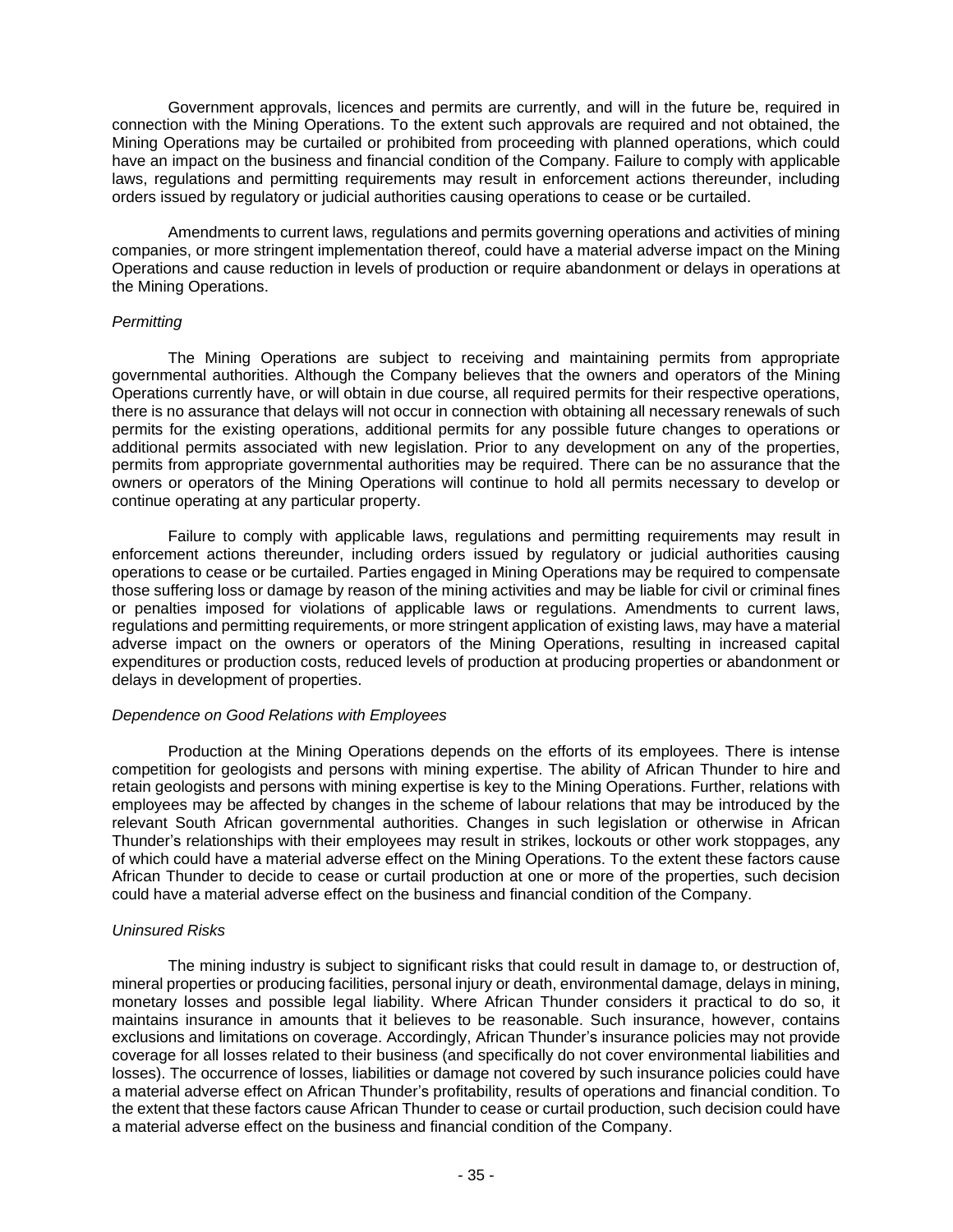#### *Land Title*

There can be no assurances that there are no title defects affecting the Mining Operations. African Thunder may not have conducted surveys of the claims in which they hold direct or indirect interests; therefore, the precise area and location of such claims may be in doubt. It is possible that the Mining Operations may be subject to prior unregistered liens, agreements, transfers or claims and title may be affected by, among other things, undetected defects. In addition, African Thunder may be unable to operate the Mining Operations as permitted or to enforce its rights with respect to its Mining Operations. To the extent these factors cause African Thunder to decide to cease or curtail production at one or more of the Mining Operations, such decision could have a material adverse effect on the business and financial condition of the Company.

### *South Africa Country Risks*

 The Mining Operations are subject to risks normally associated with the conduct of business in South Africa. Risks may include, among others, problems relating to power supply, labour disputes, delays or invalidation of governmental orders and permits, corruption, uncertain political and economic environments, civil disturbances and crime, arbitrary changes in laws or policies, foreign taxation and exchange controls, opposition to mining from environmental or other non-governmental organizations or changes in the political attitude towards mining, limitations on foreign ownership, limitations on repatriation of earnings, infrastructure limitations and increased financing costs. HIV is prevalent in Southern Africa. Employees of African Thunder may have or could contract this potentially deadly virus. The prevalence of HIV could cause substantial lost employee man-hours and may make finding skilled labour more difficult. The above risks may limit or disrupt African Thunder's business activities. The Mining Operations must remain compliant with the Mining Charter and the Black Economic Empowerment ("BEE") participation requirements. However, no assurance can be given that African Thunder will be able to meet the objectives of the Mining Charter going forward, including the 26% historically disadvantaged South Africans ownership objective. There is also no guarantee that the interests of African Thunder will be wholly aligned with the interests of its (direct or indirect) BEE shareholders.

### *Colombian Country Risks*

Fura's core emerald project is located in Colombia and as such, is subject to certain risks, including currency fluctuations and possible political or economic instability. Further, the Corporation's exploration and production activities may be affected in varying degrees by political stability and government regulations relating to the industry. Continued or heightened security concerns in Colombia could also result in a significant loss to Fura and/or costs exceeding current expectations. The perception that matters have not improved in Colombia may hinder Fura's ability to access capital in a timely or cost-effective manner. Any changes in regulations or shifts in political attitudes are beyond the control of Fura and may adversely affect its business. Exploration may be affected in varying degrees by government regulations with respect to restrictions on future exploitation and production, price controls, export controls, foreign exchange controls, income taxes, expropriation of property, environmental legislation and site safety. Fura's operations may also be adversely affected by laws and policies of Canada affecting foreign trade, taxation and investment. In the event of a dispute arising in connection with Fura's foreign operations, Fura may be subject to the exclusive jurisdiction of foreign courts or may not be successful in subjecting foreign persons to the jurisdictions of the courts of Canada or enforcing Canadian judgments in such other jurisdictions. Fura may also be hindered or prevented from enforcing its rights with respect to a governmental instrumentality because of the doctrine of sovereign immunity.

# **MULTILATERAL INSTRUMENT 52-109 DISCLOSURE**

#### *Evaluation of disclosure controls and procedures*

The Company maintains disclosure controls and procedures designed to ensure that information required to be disclosed in annual filings, interim filings or other reports filed or submitted under provincial and territorial securities legislation, and that such information is accumulated and communicated to